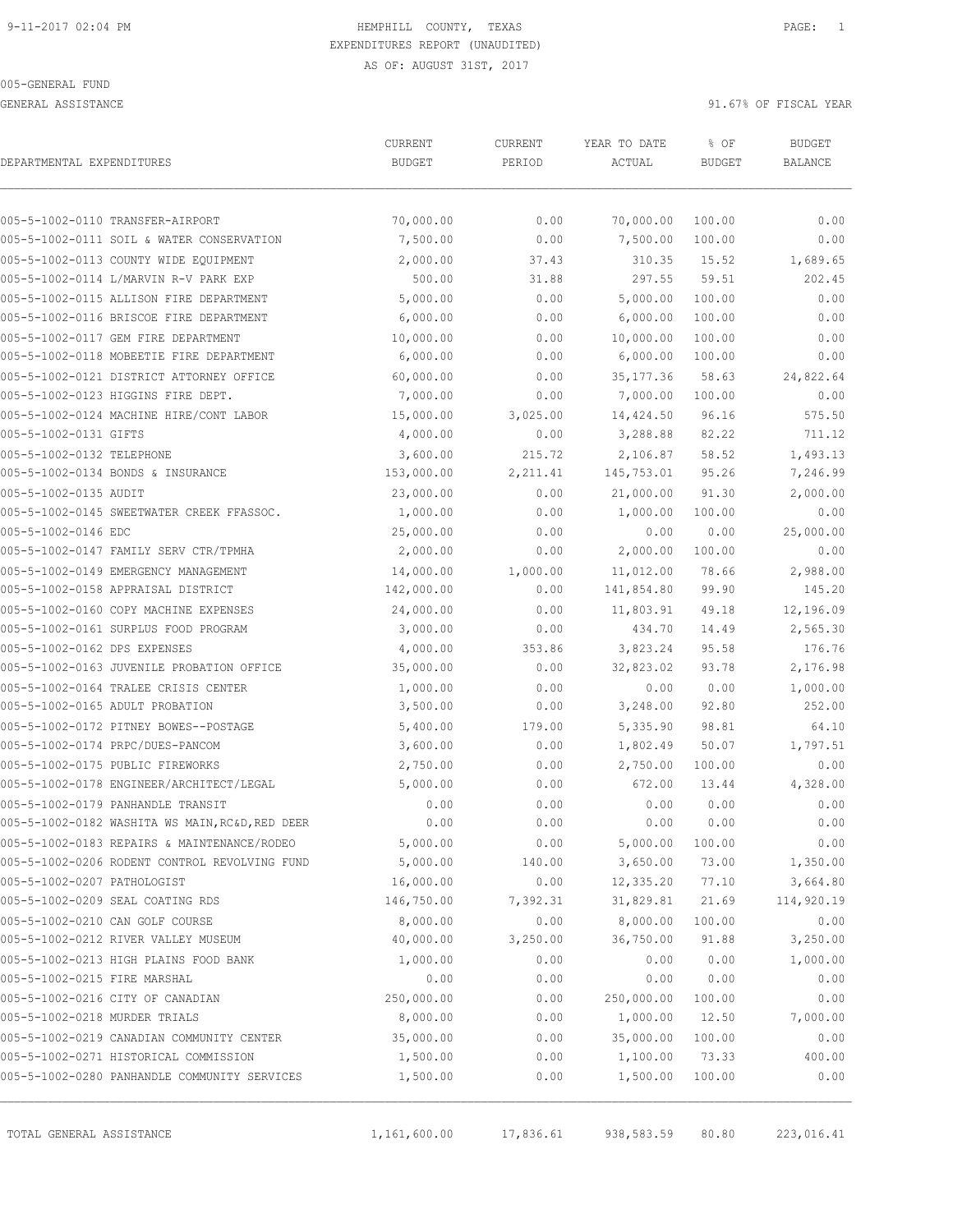COUNTY & DISTRICT CLERK 91.67% OF FISCAL YEAR

| CURRENT       | CURRENT    | YEAR TO DATE | % OF          | <b>BUDGET</b>  |
|---------------|------------|--------------|---------------|----------------|
| <b>BUDGET</b> | PERIOD     | ACTUAL       | <b>BUDGET</b> | <b>BALANCE</b> |
|               |            |              |               |                |
| 57,165.00     | 4,763.74   | 52,401.26    | 91.67         | 4,763.74       |
| 37,080.00     | 969.42     | 28, 452.43   | 76.73         | 8,627.57       |
| 37,080.00     | 3,090.00   | 33,990.00    | 91.67         | 3,090.00       |
| 500.00        | 75.00      | 900.00       | $180.00$ (    | 400.00)        |
| 39,140.00     | 3,261.66   | 35,878.34    | 91.67         | 3,261.66       |
| 0.00          | 0.00       | 0.00         | 0.00          | 0.00           |
| 13,500.00     | 750.36     | 9,764.56     | 72.33         | 3,735.44       |
| 21,500.00     | 1,215.98   | 19,447.84    | 90.46         | 2,052.16       |
| 600.00        | 29.19      | 398.21       | 66.37         | 201.79         |
| 32,000.00     | 2,408.76   | 26,260.46    | 82.06         | 5,739.54       |
| 1,000.00      | 0.00       | 91.13        | 9.11          | 908.87         |
| 2,400.00      | 0.00       | 1,596.40     | 66.52         | 803.60         |
| 1,800.00      | 0.00       | 1,169.67     | 64.98         | 630.33         |
| 7,000.00      | 971.10     | 5,703.95     | 81.49         | 1,296.05       |
| 200.00        | 0.00       | 370.00       | $185.00$ (    | 170.00         |
| 3,800.00      | 355.70     | 3,402.19     | 89.53         | 397.81         |
| 28,000.00     | 6,463.10   | 24, 443.24   | 87.30         | 3,556.76       |
| 500.00        | 0.00       | 0.00         | 0.00          | 500.00         |
| 6,000.00      | 357.70     | 3,595.29     | 59.92         | 2,404.71       |
| 2,000.00      | 0.00       | 0.00         | 0.00          | 2,000.00       |
| 6,000.00      | 0.00       | 0.00         | 0.00          | 6,000.00       |
|               |            |              |               | 49,400.03      |
|               | 297,265.00 | 24,711.71    | 247,864.97    | 83.38          |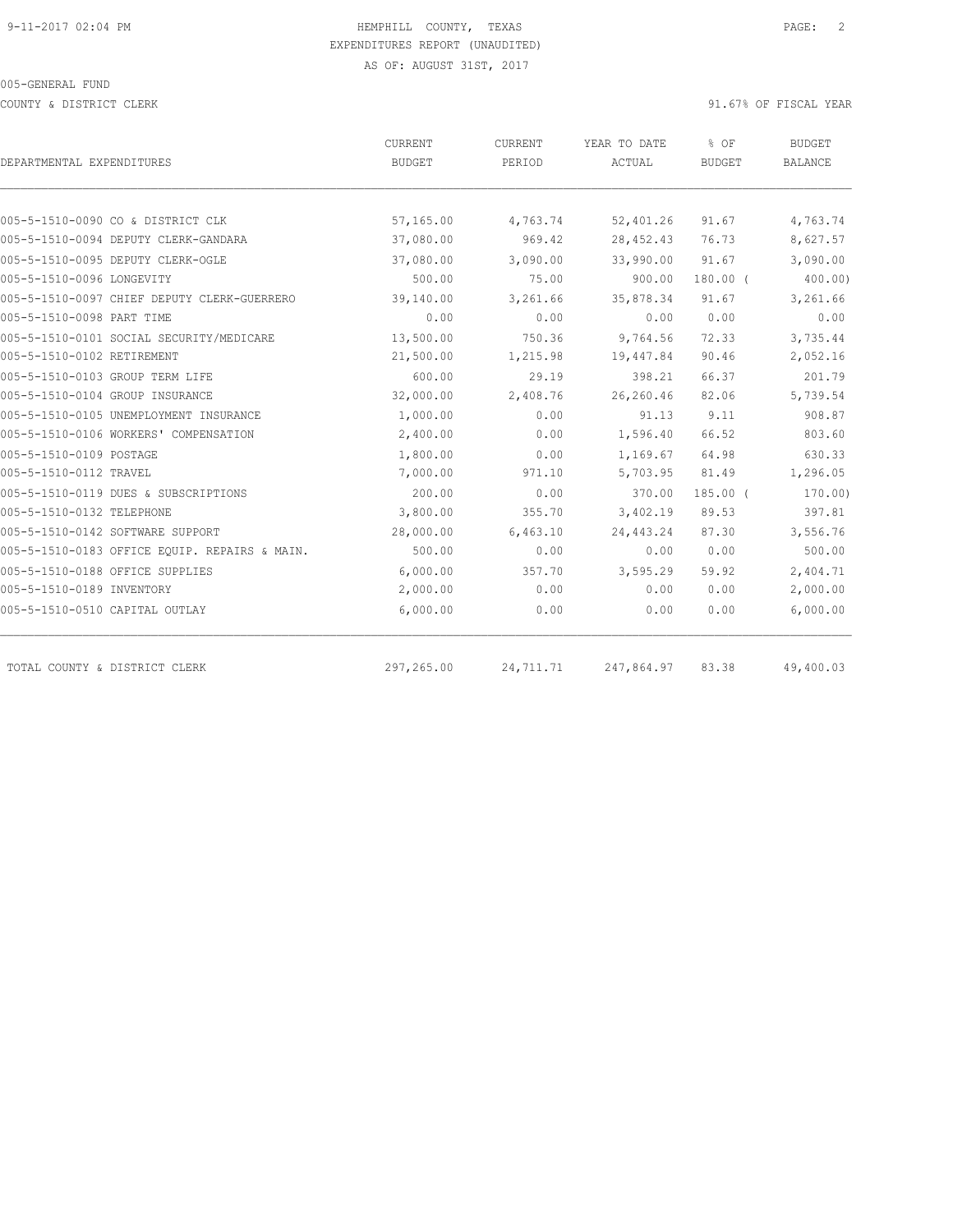COUNTY EXTENSION SERVICE 91.67% OF FISCAL YEAR

| DEPARTMENTAL EXPENDITURES                     | CURRENT<br><b>BUDGET</b> | <b>CURRENT</b><br>PERIOD | YEAR TO DATE<br>ACTUAL | % OF<br><b>BUDGET</b> | <b>BUDGET</b><br>BALANCE |
|-----------------------------------------------|--------------------------|--------------------------|------------------------|-----------------------|--------------------------|
|                                               |                          |                          |                        |                       |                          |
| 005-5-1520-0091 CEA-AG/A. HOLLOWAY            | 34,758.00                | 2,896.50                 | 31,861.50              | 91.67                 | 2,896.50                 |
| 005-5-1520-0092 CEA-FCS/T. HOLLOWAY           | 34,758.00                | 2,896.50                 | 31,861.50              | 91.67                 | 2,896.50                 |
| 005-5-1520-0096 LONGEVITY                     | 550.00                   | 60.00                    | 560.00                 | $101.82$ (            | 10.00                    |
| 005-5-1520-0097 CEA SECRETARY-PERRY           | 39,140.00                | 3,261.66                 | 36,269.73              | 92.67                 | 2,870.27                 |
| 005-5-1520-0098 PART-TIME SECRETARY           | 0.00                     | 0.00                     | 0.00                   | 0.00                  | 0.00                     |
| 005-5-1520-0101 SOCIAL SECURITY/MEDICARE      | 9,200.00                 | 701.84                   | 7,742.60               | 84.16                 | 1,457.40                 |
| 005-5-1520-0102 RETIREMENT                    | 4,980.00                 | 326.16                   | 4,568.49               | 91.74                 | 411.51                   |
| 005-5-1520-0103 GROUP TERM LIFE               | 150.00                   | 7.82                     | 94.53                  | 63.02                 | 55.47                    |
| 005-5-1520-0104 GROUP INSURANCE               | $8,000.00$ (             | 35.61)                   | 309.75                 | 3.87                  | 7,690.25                 |
| 005-5-1520-0105 UNEMPLOYMENT INSURANCE        | 350.00                   | 0.00                     | 83.57                  | 23.88                 | 266.43                   |
| 005-5-1520-0106 WORKERS' COMPENSATION         | 1,700.00                 | 0.00                     | 399.10                 | 23.48                 | 1,300.90                 |
| 005-5-1520-0109 POSTAGE                       | 1,000.00                 | 20.45                    | 573.25                 | 57.33                 | 426.75                   |
| 005-5-1520-0112 TRAVEL/AG- A. HOLLOWAY        | $7,500.00$ (             | 1,792.61)                | 6, 155.38              | 82.07                 | 1,344.62                 |
| 005-5-1520-0114 TRAVEL/FCS-T. HOLLOWAY        | $2,500.00$ (             | 1,982.02)                | 2,228.62               | 89.14                 | 271.38                   |
| 005-5-1520-0119 DUES & SUBSCRIPTIONS          | 1,000.00                 | 0.00                     | 320.00                 | 32.00                 | 680.00                   |
| 005-5-1520-0122 FUEL & OIL                    | 3,500.00                 | 355.14                   | 2,579.33               | 73.70                 | 920.67                   |
| 005-5-1520-0132 TELEPHONE                     | 3,000.00                 | 290.39                   | 4,055.48               | $135.18$ (            | 1,055.48                 |
| 005-5-1520-0137 VEHICLE REPAIRS & MAINTENANCE | 1,500.00                 | 15.50                    | 3,922.52               | $261.50$ (            | 2,422.52)                |
| 005-5-1520-0142 IT TECH SUPPORT               | 1,500.00                 | 0.00                     | 1,356.26               | 90.42                 | 143.74                   |
| 005-5-1520-0183 OFFICE EQUIP.REPAIRS & MAIN.  | 500.00                   | 0.00                     | 0.00                   | 0.00                  | 500.00                   |
| 005-5-1520-0188 OFFICE SUPPLIES               | 2,500.00                 | 30.46                    | 900.33                 | 36.01                 | 1,599.67                 |
| 005-5-1520-0189 INVENTORY/EOUIPMENT           | 2,000.00                 | 205.95                   | 337.85                 | 16.89                 | 1,662.15                 |
| 005-5-1520-0201 COMPUTER SUPPLIES & MAINT.    | 500.00                   | 0.00                     | 0.00                   | 0.00                  | 500.00                   |
| 005-5-1520-0202 STOCK SHOW                    | 1,500.00                 | 0.00                     | 1,500.00               | 100.00                | 0.00                     |
| 005-5-1520-0203 4-H FUND                      | 1,500.00                 | 0.00                     | 1,500.00               | 100.00                | 0.00                     |
| 005-5-1520-0204 TRAVEL-SECRETARY              | 500.00                   | 0.00                     | 100.24                 | 20.05                 | 399.76                   |
| 005-5-1520-0205 4-H FARM PROJECTS & MAINT.    | 2,500.00                 | 126.70                   | 4,017.94               | $160.72$ (            | 1,517.94)                |
| 005-5-1520-0510 CAPITAL OUTLAY                | 20,000.00                | 0.00                     | 0.00                   | 0.00                  | 20,000.00                |
| TOTAL COUNTY EXTENSION SERVICE                | 186,586.00               | 7,384.83                 | 143,297.97             | 76.80                 | 43,288.03                |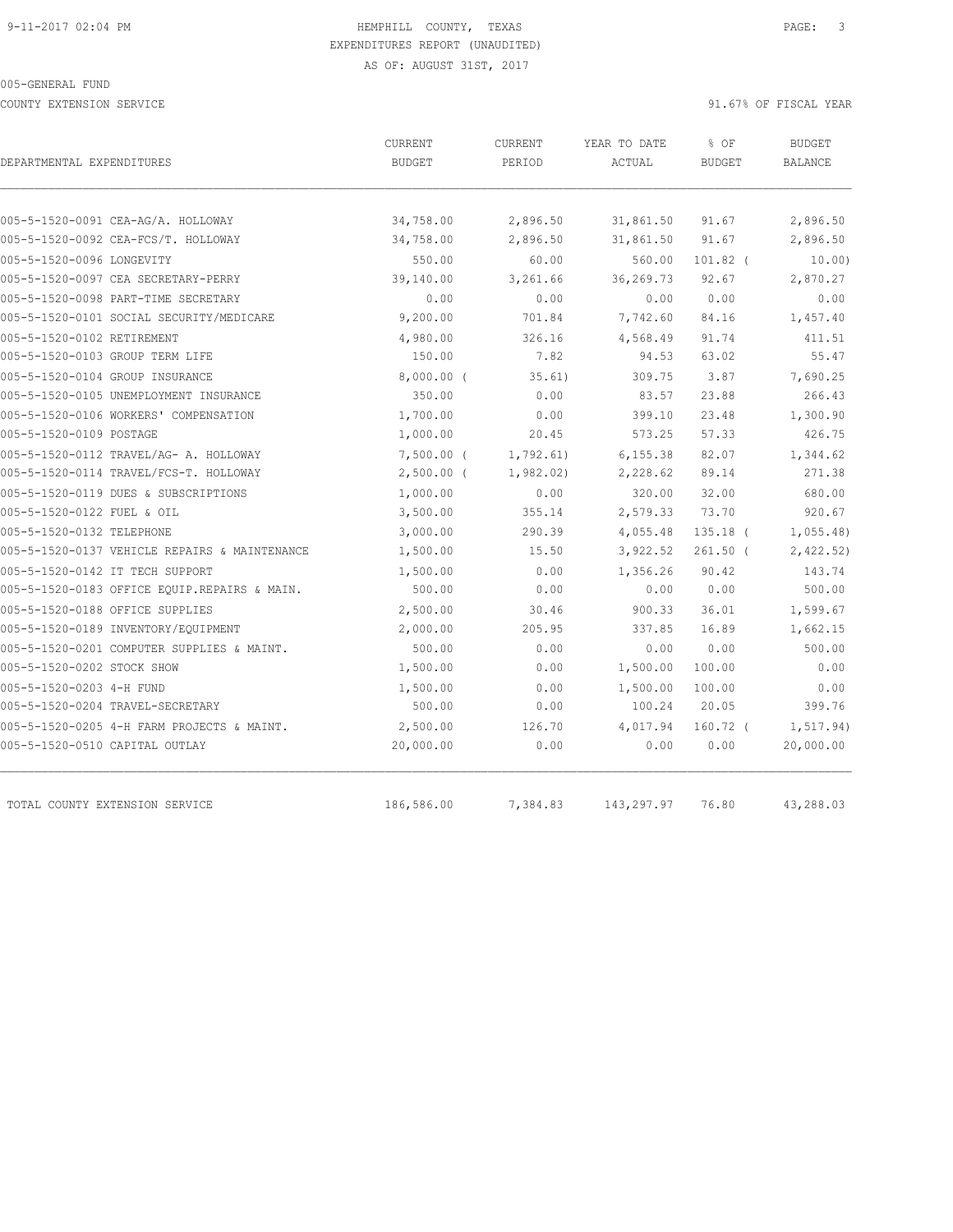COUNTY TREASURER SERVICES AND THE SERVICE OF THE SERVICE OF SERVICES AND THE SERVICE OF SERVICE OF SERVICE OF SERVICE OF SERVICE OF SERVICE OF SERVICE OF SERVICE OF SERVICE OF SERVICE OF SERVICE OF SERVICE OF SERVICE OF SE

|                                            | <b>CURRENT</b> | <b>CURRENT</b> | YEAR TO DATE | % OF          | <b>BUDGET</b>  |
|--------------------------------------------|----------------|----------------|--------------|---------------|----------------|
| DEPARTMENTAL EXPENDITURES                  | <b>BUDGET</b>  | PERIOD         | ACTUAL       | <b>BUDGET</b> | <b>BALANCE</b> |
| 005-5-1530-0090 COUNTY TREASURER           | 57,165.00      | 4,763.74       | 52,401.26    | 91.67         | 4,763.74       |
| 005-5-1530-0095 CHIEF DEP TREASURER-REED   | 19,570.00      | 1,630.84       | 17,939.16    | 91.67         | 1,630.84       |
| 005-5-1530-0096 LONGEVITY                  | 850.00         | 90.00          | 905.00       | $106.47$ (    | 55.00          |
| 005-5-1530-0098 DEPUTY TREASURER/PART-TIME | 500.00         | 0.00           | 0.00         | 0.00          | 500.00         |
| 005-5-1530-0101 SOCIAL SECURITY/MEDICARE   | 6,000.00       | 437.15         | 4,898.50     | 81.64         | 1,101.50       |
| 005-5-1530-0102 RETIREMENT                 | 9,750.00       | 648.46         | 9,066.90     | 92.99         | 683.10         |
| 005-5-1530-0103 GROUP TERM LIFE            | 280.00         | 15.58          | 186.69       | 66.68         | 93.31          |
| 005-5-1530-0104 GROUP INSURANCE            | 12,000.00      | 911.35         | 10,139.80    | 84.50         | 1,860.20       |
| 005-5-1530-0105 UNEMPLOYMENT INSURANCE     | 150.00         | 0.00           | 25.37        | 16.91         | 124.63         |
| 005-5-1530-0106 WORKERS' COMPENSATION      | 1,500.00       | 0.00           | 798.20       | 53.21         | 701.80         |
| 005-5-1530-0109 POSTAGE                    | 1,800.00       | 0.00           | 118.37       | 6.58          | 1,681.63       |
| 005-5-1530-0112 TRAVEL                     | 2,500.00       | 0.00           | 1,036.57     | 41.46         | 1,463.43       |
| 005-5-1530-0119 DUES & SUBSCRIPTIONS       | 1,100.00       | 0.00           | 743.02       | 67.55         | 356.98         |
| 005-5-1530-0132 TELEPHONE                  | 1,600.00       | 135.20         | 1,332.56     | 83.29         | 267.44         |
| 005-5-1530-0140 OFFICE EQUIPMENT REPAIR    | 2,000.00       | 0.00           | 2,075.00     | $103.75$ (    | 75.00          |
| 005-5-1530-0142 MAINTENANCE CONTRACTS      | 15,000.00      | 0.00           | 14,872.30    | 99.15         | 127.70         |
| 005-5-1530-0188 OFFICE SUPPLIES            | 2,500.00       | 0.00           | 697.37       | 27.89         | 1,802.63       |
| 005-5-1530-0189 INVENTORY/EQUIPMENT        | 5,000.00       | 0.00           | 99.89        | 2.00          | 4,900.11       |
| TOTAL COUNTY TREASURER                     | 139,265.00     | 8,632.32       | 117,335.96   | 84.25         | 21,929.04      |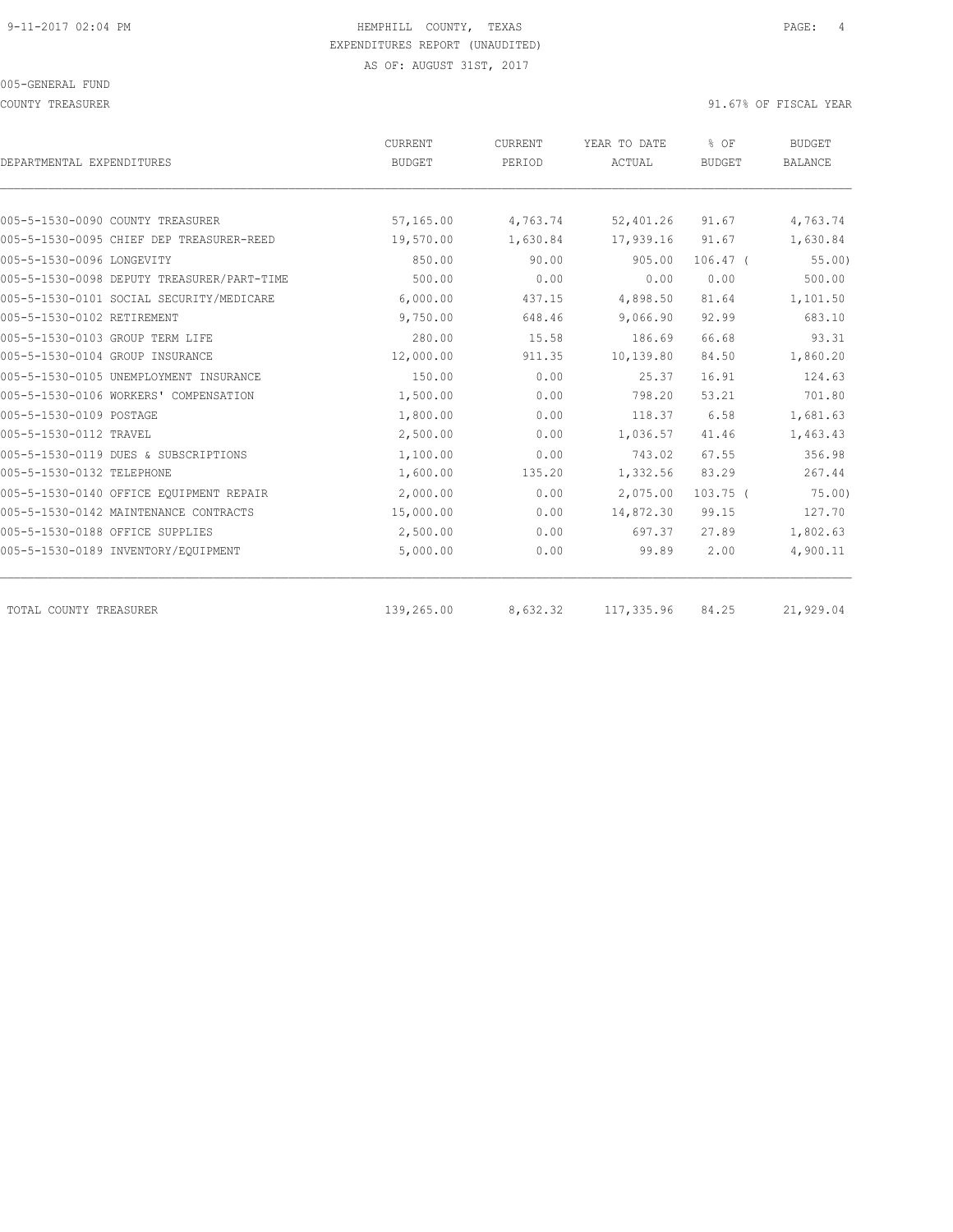COUNTY TAX COLLECTOR **EXECUTE:** 91.67% OF FISCAL YEAR

| DEPARTMENTAL EXPENDITURES                | <b>CURRENT</b><br><b>BUDGET</b> | CURRENT<br>PERIOD | YEAR TO DATE<br>ACTUAL | % OF<br><b>BUDGET</b> | BUDGET<br>BALANCE |
|------------------------------------------|---------------------------------|-------------------|------------------------|-----------------------|-------------------|
| 005-5-1540-0090 COUNTY TAX COLLECTOR     | 57,165.00                       | 4,763.74          | 52,401.26              | 91.67                 | 4,763.74          |
| 005-5-1540-0094 PART TIME HELP           | 0.00                            | 0.00              | 144.00                 | $0.00$ (              | 144.00)           |
| 005-5-1540-0095 CHIEF DEPUTY TAC/JACKSON | 39,140.00                       | 3,261.66          | 35,878.34              | 91.67                 | 3,261.66          |
| 005-5-1540-0096 LONGEVITY                | 2,700.00                        | 235.00            | 2,455.00               | 90.93                 | 245.00            |
| 005-5-1540-0097 DEPUTY TAC/BENTLEY       | 37,080.00                       | 3,090.00          | 33,990.00              | 91.67                 | 3,090.00          |
| 005-5-1540-0098 DEPUTY TAC/CLARK         | 37,080.00                       | 3,090.00          | 33,990.00              | 91.67                 | 3,090.00          |
| 005-5-1540-0101 SOCIAL SECURITY/MEDICARE | 13,500.00                       | 1,046.32          | 11, 431.28             | 84.68                 | 2,068.72          |
| 005-5-1540-0102 RETIREMENT               | 21,850.00                       | 1,444.04          | 20,196.10              | 92.43                 | 1,653.90          |
| 005-5-1540-0103 GROUP TERM LIFE          | 600.00                          | 34.67             | 415.61                 | 69.27                 | 184.39            |
| 005-5-1540-0104 GROUP INSURANCE          | 32,000.00                       | 2,408.76          | 26,827.58              | 83.84                 | 5,172.42          |
| 005-5-1540-0105 UNEMPLOYMENT INSURANCE   | 1,000.00                        | 0.00              | 87.40                  | 8.74                  | 912.60            |
| 005-5-1540-0106 WORKERS' COMPENSATION    | 2,400.00                        | 0.00              | 1,596.40               | 66.52                 | 803.60            |
| 005-5-1540-0109 POSTAGE                  | 10,000.00                       | 0.00              | 3,466.47               | 34.66                 | 6,533.53          |
| 005-5-1540-0112 TRAVEL                   | 4,000.00                        | 270.00            | 3,329.85               | 83.25                 | 670.15            |
| 005-5-1540-0119 DUES & SUBSCRIPTIONS     | 1,000.00                        | 442.00            | 872.45                 | 87.25                 | 127.55            |
| 005-5-1540-0132 TELEPHONE                | 3,200.00                        | 297.49            | 2,911.38               | 90.98                 | 288.62            |
| 005-5-1540-0134 BONDS & INSURANCE        | 0.00                            | 0.00              | 0.00                   | 0.00                  | 0.00              |
| 005-5-1540-0138 DATA PROCESSING          | 48,000.00                       | 0.00              | 31,643.75              | 65.92                 | 16,356.25         |
| 005-5-1540-0142 IT/MAINTENANCE CONTRACTS | 1,500.00                        | 1,550.00          | 2,109.00               | $140.60$ (            | 609.00            |
| 005-5-1540-0148 ADVERTISING              | 1,000.00                        | 0.00              | 0.00                   | 0.00                  | 1,000.00          |
| 005-5-1540-0150 JUDGEMENTS               | 0.00                            | 0.00              | 0.00                   | 0.00                  | 0.00              |
| 005-5-1540-0181 CITATIONS & SUBPOENAS    | 500.00                          | 213.00            | 895.50                 | $179.10$ (            | 395.50)           |
| 005-5-1540-0188 OFFICE SUPPLIES          | 7,000.00                        | 0.00              | 1,458.74               | 20.84                 | 5,541.26          |
| 005-5-1540-0189 INVENTORY/EQUIPMENT      | 3,000.00                        | 205.65            | 693.38                 | 23.11                 | 2,306.62          |
| 005-5-1540-0510 CAPITAL OUTLAY           | 6,000.00                        | 0.00              | 0.00                   | 0.00                  | 6,000.00          |
| TOTAL COUNTY TAX COLLECTOR               | 329,715.00                      | 22, 352.33        | 266,793.49             | 80.92                 | 62,921.51         |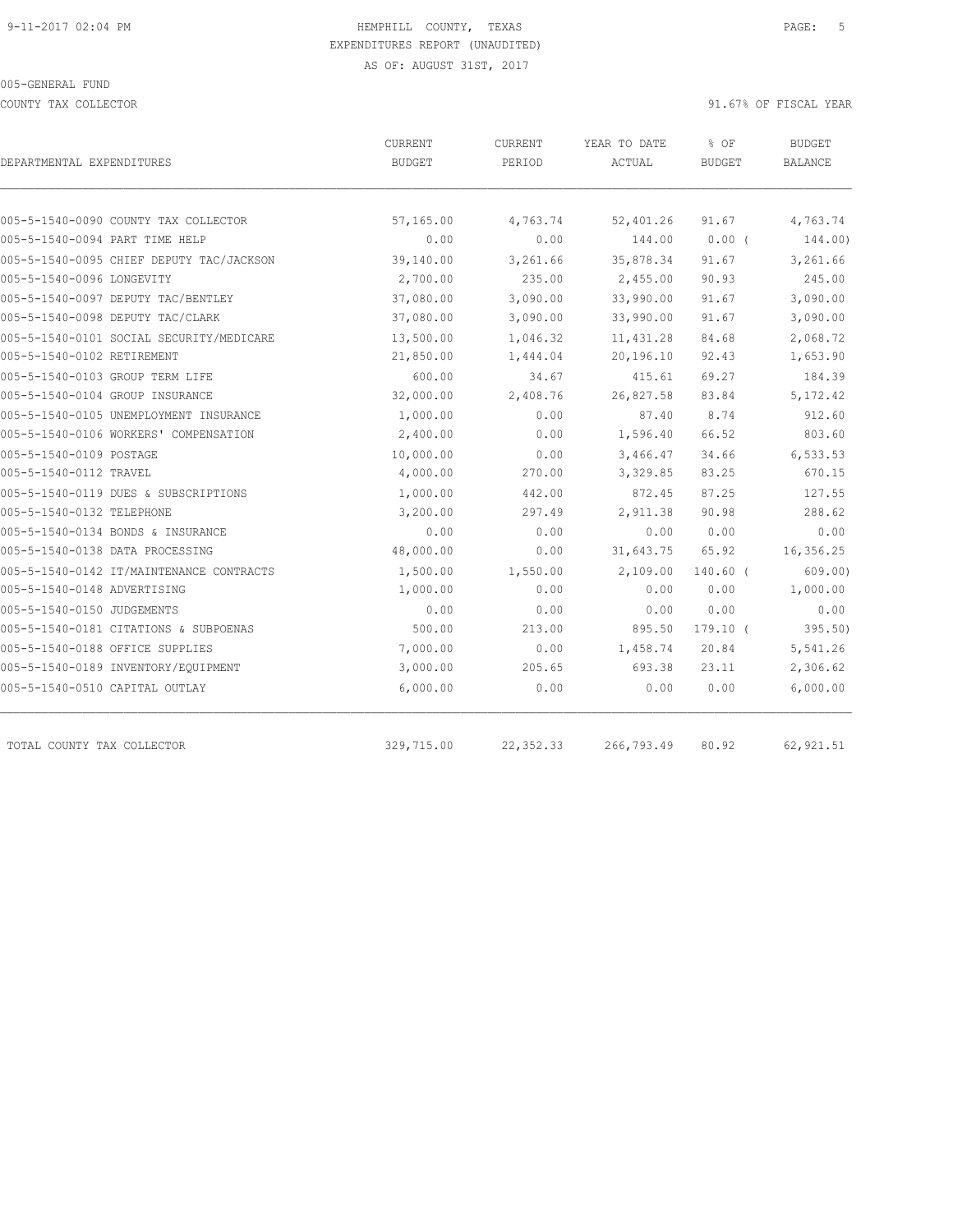JURY & ELECTION 91.67% OF FISCAL YEAR

| DEPARTMENTAL EXPENDITURES                      | CURRENT<br><b>BUDGET</b> | CURRENT<br>PERIOD | YEAR TO DATE<br>ACTUAL | % OF<br><b>BUDGET</b> | <b>BUDGET</b><br><b>BALANCE</b> |
|------------------------------------------------|--------------------------|-------------------|------------------------|-----------------------|---------------------------------|
|                                                |                          |                   |                        |                       |                                 |
| 005-5-2400-0101 SOCIAL SECURITY/MEDICARE       | 0.00                     | 0.00              | 176.92                 | 0.00(                 | 176.92)                         |
| 005-5-2400-0106 WORKERS' COMPENSATION          | 2,500.00                 | 0.00              | 557.70                 | 22.31                 | 1,942.30                        |
| 005-5-2400-0114 COUNTY COURT EXPENSES          | 1,500.00                 | 605.48            | 2,306.48               | $153.77-1$            | 806.48)                         |
| 005-5-2400-0115 CO.CRT. CONT LAB-REPORTER      | 1,500.00                 | 444.82            | 444.82                 | 29.65                 | 1,055.18                        |
| 005-5-2400-0116 CO.CRT.CONT LAB-CRT APP ATTNY  | 5,000.00                 | 0.00              | 14,938.25              | $298.77$ (            | 9,938.25                        |
| 005-5-2400-0117 ELECTION EXPENSES              | 15,000.00                | 0.00              | 11,870.00              | 79.13                 | 3,130.00                        |
| 005-5-2400-0118 ELECTION JUDGES                | 7,000.00                 | 0.00              | 5,803.19               | 82.90                 | 1,196.81                        |
| 005-5-2400-0124 CONTRACT LABOR - CRT INTERPRET | 2,500.00                 | 0.00              | 0.00                   | 0.00                  | 2,500.00                        |
| 005-5-2400-0131 OTHER EXPENSE                  | 0.00                     | 0.00              | 0.00                   | 0.00                  | 0.00                            |
| 005-5-2400-0150 GRAND JURORS                   | 2,500.00                 | 0.00              | 820.00                 | 32.80                 | 1,680.00                        |
| 005-5-2400-0151 PETIT JURORS                   | 2,500.00                 | 0.00              | 95.00                  | 3.80                  | 2,405.00                        |
| 005-5-2400-0152 JUSTICE COURT JURORS           | 500.00                   | 0.00              | 65.00                  | 13.00                 | 435.00                          |
| 005-5-2400-0196 CHILD PROT SER CRT APP ATTY    | 16,000.00                | 340.00            | 1,991.00               | 12.44                 | 14,009.00                       |
| 005-5-2400-0197 CHILD PROT SER CRT REPORTER    | 1,500.00                 | 0.00              | 100.00                 | 6.67                  | 1,400.00                        |
| TOTAL JURY & ELECTION                          | 58,000.00                | 1,390.30          | 39,168.36              | 67.53                 | 18,831.64                       |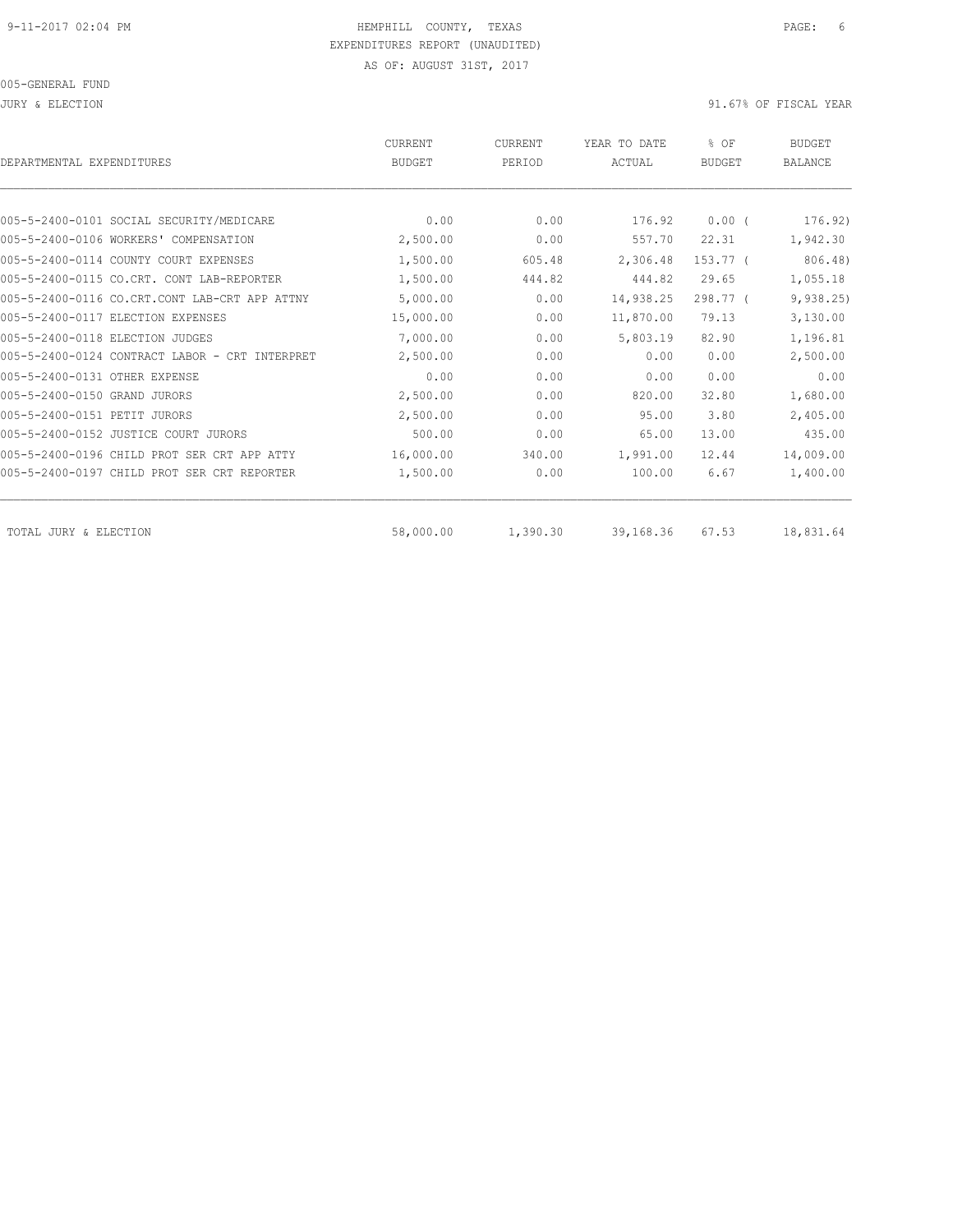DISTRICT COURT COURT COURT COURT COURT COURT COURT COURT COURT COURT OF FISCAL YEAR OF FISCAL YEAR

| DEPARTMENTAL EXPENDITURES      |                                                | CURRENT<br><b>BUDGET</b> | CURRENT<br>PERIOD | YEAR TO DATE<br>ACTUAL | % OF<br><b>BUDGET</b> | BUDGET<br><b>BALANCE</b> |
|--------------------------------|------------------------------------------------|--------------------------|-------------------|------------------------|-----------------------|--------------------------|
|                                |                                                |                          |                   |                        |                       |                          |
| 005-5-2410-0090 JUDGE-EMMERT   |                                                | 1,850.00                 | 154.17            | 1,695.87               | 91.67                 | 154.13                   |
|                                | 005-5-2410-0095 COURT BAILIFF-HOLLAND          | 11,500.00                | 949.84            | 10,448.24              | 90.85                 | 1,051.76                 |
|                                | 005-5-2410-0096 LONGEVITY SPECIAL              | 500.00                   | 50.96             | 540.96                 | $108.19$ (            | 40.96                    |
|                                | 005-5-2410-0097 COURT REPORTER-MCCLENDON       | 15,500.00                | 1,287.72          | 14,165.03              | 91.39                 | 1,334.97                 |
|                                | 005-5-2410-0098 COURT ADMINISTRATOR-BURCH      | 8,400.00                 | 696.16            | 7,657.76               | 91.16                 | 742.24                   |
|                                | 005-5-2410-0101 SOCIAL SECURITY/MEDICARE       | 3,000.00                 | 240.12            | 2,639.93               | 88.00                 | 360.07                   |
| 005-5-2410-0102 RETIREMENT     |                                                | 4,950.00                 | 313.90            | 4,391.39               | 88.71                 | 558.61                   |
|                                | 005-5-2410-0103 GROUP TERM LIFE                | 150.00                   | 7.53              | 90.33                  | 60.22                 | 59.67                    |
|                                | 005-5-2410-0104 GROUP INSURANCE                | 6,000.00                 | 1,701.00          | 5,103.00               | 85.05                 | 897.00                   |
|                                | 005-5-2410-0105 UNEMPLOYMENT INSURANCE         | 200.00                   | 0.00              | 26.64                  | 13.32                 | 173.36                   |
|                                | 005-5-2410-0106 WORKERS' COMPENSATION          | 2,400.00                 | 0.00              | 1,476.40               | 61.52                 | 923.60                   |
|                                | 005-5-2410-0116 DIST CRT-CONT LAB-CRT APP ATTN | 24,500.00                | 2,391.00          | 12,995.90              | 53.04                 | 11,504.10                |
| 005-5-2410-0124 CONTRACT LABOR |                                                | 2,000.00                 | 0.00              | 109.08                 | 5.45                  | 1,890.92                 |
|                                | 005-5-2410-0154 JUDICIAL DISTRICT ASSESSMENT   | 500.00                   | 0.00              | 0.00                   | 0.00                  | 500.00                   |
|                                | 005-5-2410-0155 BUDGET REIMBURSEMENT           | 8,000.00                 | 0.00              | 4,175.81               | 52.20                 | 3,824.19                 |
|                                | 005-5-2410-0219 STATEMENT OF FACTS             | 4,000.00                 | 0.00              | 0.00                   | 0.00                  | 4,000.00                 |
|                                |                                                |                          |                   |                        |                       | 27,933.66                |
| TOTAL DISTRICT COURT           |                                                | 93,450.00                | 7,792.40          | 65,516.34              | 70.11                 |                          |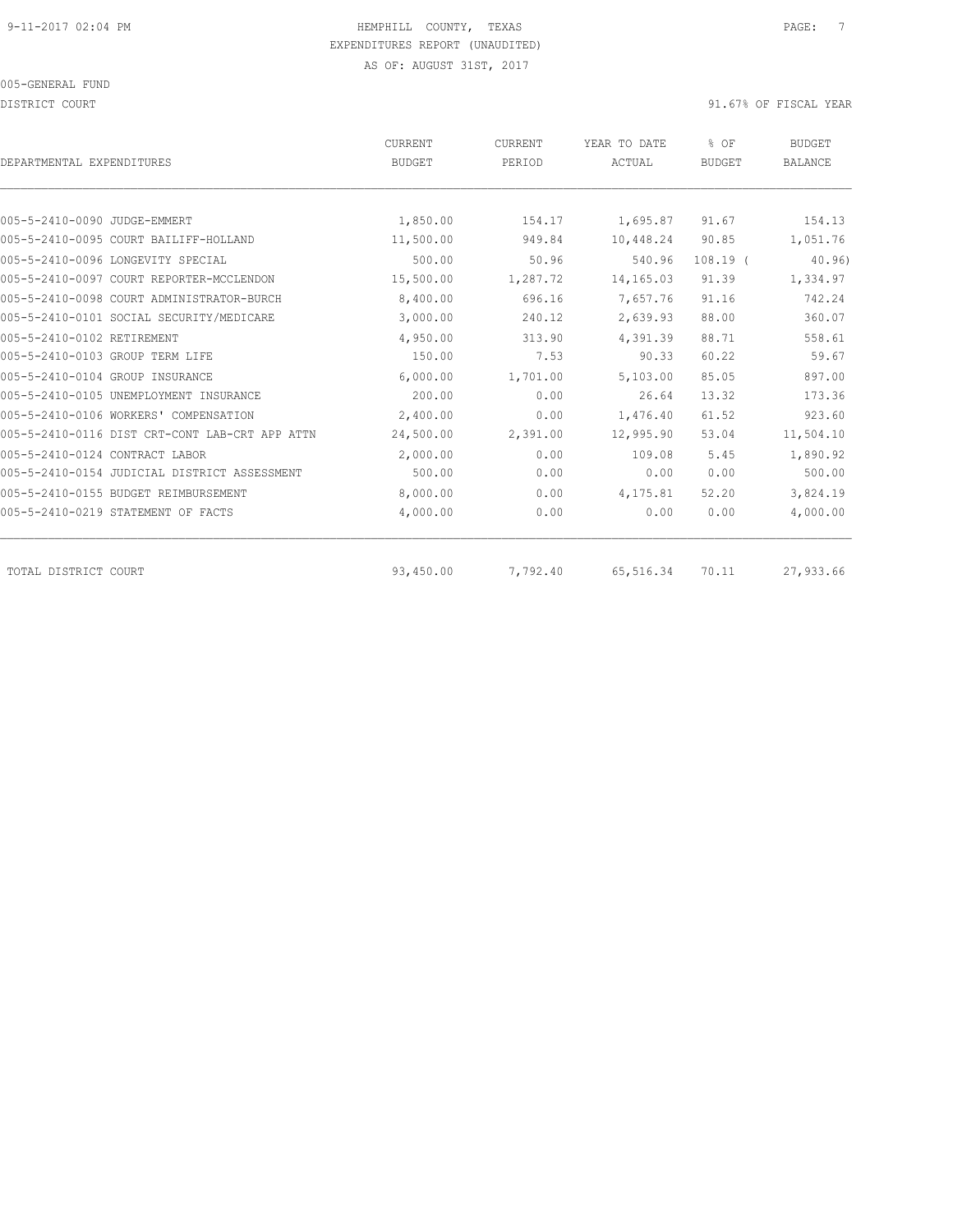COUNTY JUDGE 91.67% OF FISCAL YEAR

|                                               |            | PERIOD    | ACTUAL      | <b>BUDGET</b> | <b>BALANCE</b> |
|-----------------------------------------------|------------|-----------|-------------|---------------|----------------|
|                                               |            |           |             |               |                |
| 005-5-2500-0082 OVERTIME                      | 1,000.00   | 0.00      | 0.00        | 0.00          | 1,000.00       |
| 005-5-2500-0090 JUDGE SALARY                  | 59,534.00  | 4,961.16  | 54, 572.84  | 91.67         | 4,961.16       |
| 005-5-2500-0091 JUVENILE CRT JUDGE (1)        | 3,081.00   | 256.76    | 2,824.36    | 91.67         | 256.64         |
| 005-5-2500-0092 STATE/CO JUDGE SAL SUPPLEMENT | 25,200.00  | 2,100.00  | 23,100.00   | 91.67         | 2,100.00       |
| 005-5-2500-0094 JANITOR/LONGORIA              | 38,000.00  | 3,166.66  | 34,833.34   | 91.67         | 3,166.66       |
| 005-5-2500-0095 JANITOR/JOHNSON               | 41,200.00  | 3,433.34  | 37,766.66   | 91.67         | 3,433.34       |
| 005-5-2500-0096 LONGEVITY                     | 2,300.00   | 210.00    | 2,115.00    | 91.96         | 185.00         |
| 005-5-2500-0097 ADMINSTRATIVE ASST/BRUNSON    | 39,140.00  | 3,261.66  | 35,878.34   | 91.67         | 3,261.66       |
| 005-5-2500-0098 PART-TIME SECRETARY           | 1,500.00   | 556.25    | 1,362.51    | 90.83         | 137.49         |
| 005-5-2500-0101 SOCIAL SECURITY/MEDICARE      | 16,500.00  | 1,303.97  | 14,048.19   | 85.14         | 2,451.81       |
| 005-5-2500-0102 RETIREMENT                    | 26,800.00  | 1,741.96  | 24, 361.47  | 90.90         | 2,438.53       |
| 005-5-2500-0103 GROUP TERM LIFE               | 750.00     | 41.80     | 501.11      | 66.81         | 248.89         |
| 005-5-2500-0104 GROUP INSURANCE               | 24,000.00  | 1,807.72  | 20, 114.41  | 83.81         | 3,885.59       |
| 005-5-2500-0105 UNEMPLOYMENT INSURANCE        | 300.00     | 0.00      | 92.22       | 30.74         | 207.78         |
| 005-5-2500-0106 WORKERS' COMPENSATION         | 2,300.00   | 0.00      | 2,136.40    | 92.89         | 163.60         |
| 005-5-2500-0109 POSTAGE                       | 600.00     | 0.00      | 284.39      | 47.40         | 315.61         |
| 005-5-2500-0112 TRAVEL                        | 6,000.00   | 652.80    | 3,400.00    | 56.67         | 2,600.00       |
| 005-5-2500-0119 DUES & SUBSCRIPTIONS          | 4,000.00   | 20.00     | 3,028.60    | 75.72         | 971.40         |
| 005-5-2500-0122 FUEL & OIL                    | 0.00       | 0.00      | 0.00        | 0.00          | 0.00           |
| 005-5-2500-0130 COMMUNICATION REPAIRS         | 500.00     | 0.00      | 0.00        | 0.00          | 500.00         |
| 005-5-2500-0132 TELEPHONE                     | 3,000.00   | 299.94    | 2,769.24    | 92.31         | 230.76         |
| 005-5-2500-0139 TRAINING SEMINARS             | 2,000.00   | 0.00      | 0.00        | 0.00          | 2,000.00       |
| 005-5-2500-0148 ADVERTISING                   | 2,000.00   | 514.39    | 2,399.07    | $119.95$ (    | 399.07)        |
| 005-5-2500-0183 OFFICE EQUIP-R&M              | 500.00     | 0.00      | 175.00      | 35.00         | 325.00         |
| 005-5-2500-0188 OFFICE SUPPLIES               | 2,500.00   | 0.00      | 784.15      | 31.37         | 1,715.85       |
| 005-5-2500-0189 INVENTORY/EQUIPMENT           | 0.00       | 0.00      | 0.00        | 0.00          | 0.00           |
| TOTAL COUNTY JUDGE                            | 302,705.00 | 24,328.41 | 266, 547.30 | 88.06         | 36, 157. 70    |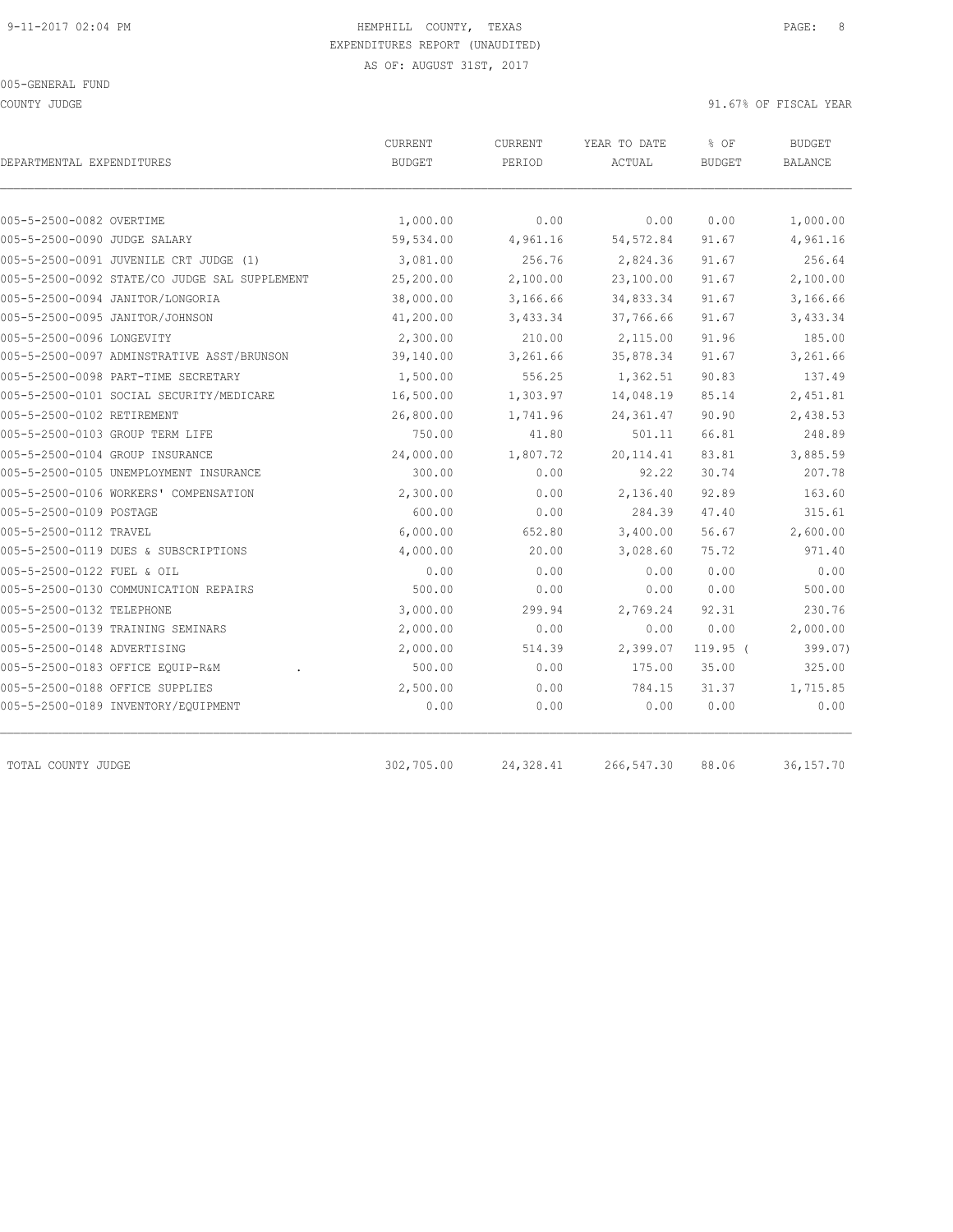| DEPARTMENTAL EXPENDITURES                     | CURRENT<br><b>BUDGET</b> | <b>CURRENT</b><br>PERIOD | YEAR TO DATE<br>ACTUAL | % OF<br><b>BUDGET</b> | <b>BUDGET</b><br>BALANCE |
|-----------------------------------------------|--------------------------|--------------------------|------------------------|-----------------------|--------------------------|
|                                               |                          |                          |                        |                       |                          |
| 005-5-2510-0090 STATE/CHIEF JUV PRO OFFICER   | 61,480.00                | 5,123.34                 | 56,356.66              | 91.67                 | 5,123.34                 |
| 005-5-2510-0096 JPO/LONGEVITY                 | 600.00                   | 60.00                    | 560.00                 | 93.33                 | 40.00                    |
| 005-5-2510-0101 JPO SOCIAL SEC/MEDICARE       | 4,770.00                 | 398.82                   | 4,379.22               | 91.81                 | 390.78                   |
| 005-5-2510-0102 JPO RETIREMENT                | 12,500.00                | 521.34                   | 7,285.69               | 58.29                 | 5,214.31                 |
| 005-5-2510-0103 JPO GROUP TERM LIFE           | 230.00                   | 12.52                    | 149.86                 | 65.16                 | 80.14                    |
| 005-5-2510-0104 JPO GROUP INSURANCE           | 7,500.00                 | 602.19                   | 6,704.87               | 89.40                 | 795.13                   |
| 005-5-2510-0105 JPO/UNEMPLOYMENT              | 100.00                   | 0.00                     | 46.94                  | 46.94                 | 53.06                    |
| 005-5-2510-0106 JPO/WORKERS' COMP             | 580.00                   | 0.00                     | 399.10                 | 68.81                 | 180.90                   |
| 005-5-2510-0132 JUVENILE PROBATION CELL PHONE | 360.00                   | 30.00                    | 330.00                 | 91.67                 | 30.00                    |
|                                               |                          |                          |                        |                       |                          |
| TOTAL JUVENILE PROBATION                      | 88,120.00                | 6,748.21                 | 76,212.34              | 86.49                 | 11,907.66                |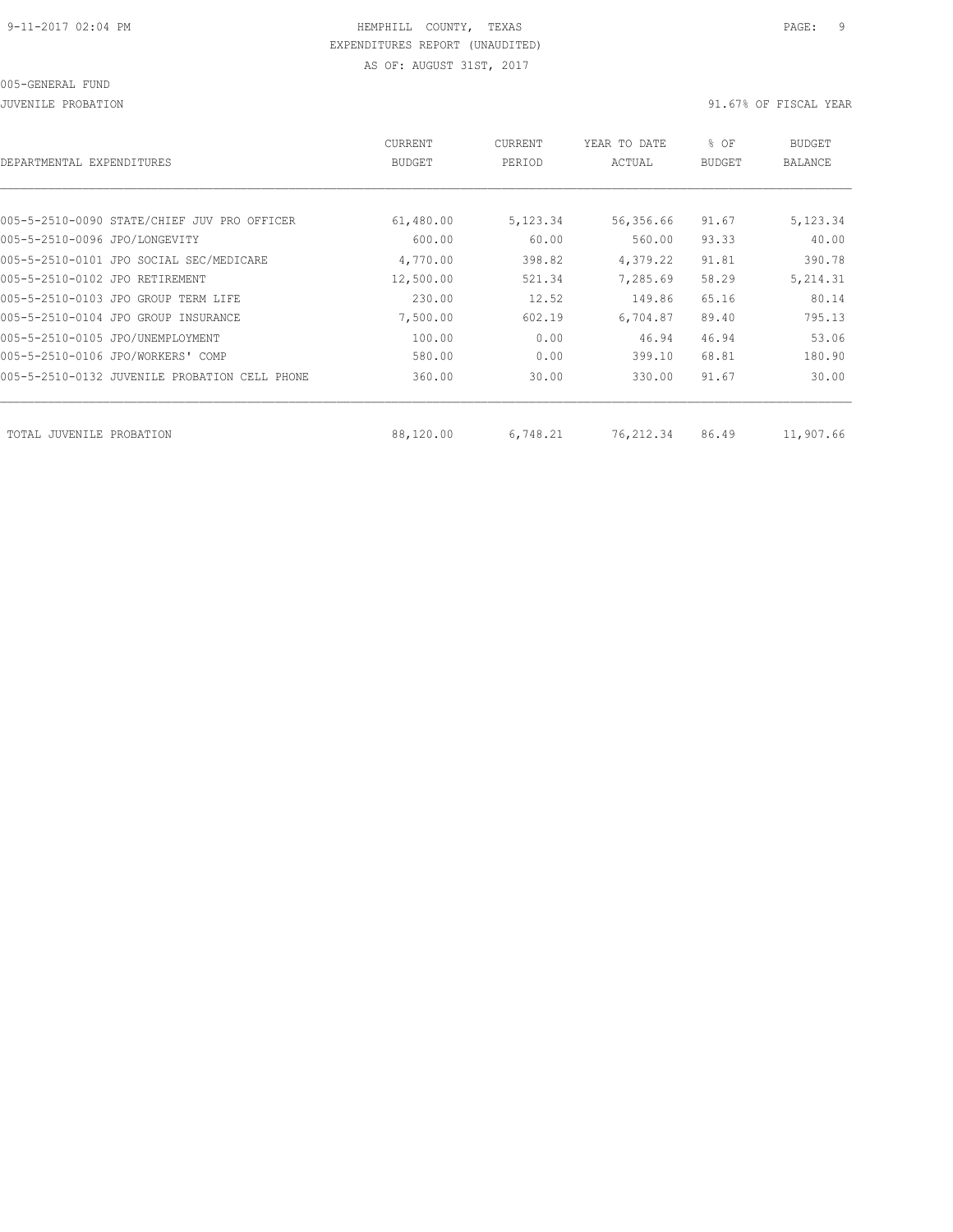LOCAL JUVENILE PROBATION 91.67% OF FISCAL YEAR

| DEPARTMENTAL EXPENDITURES                     | CURRENT<br><b>BUDGET</b> | CURRENT<br>PERIOD | YEAR TO DATE<br>ACTUAL | % OF<br><b>BUDGET</b> | <b>BUDGET</b><br><b>BALANCE</b> |
|-----------------------------------------------|--------------------------|-------------------|------------------------|-----------------------|---------------------------------|
|                                               |                          |                   |                        |                       |                                 |
| 005-5-2520-0090 31ST DISTRICT JUV PRO OFFICER | 51,940.00                | 4,328.34          | 47,611.66              | 91.67                 | 4,328.34                        |
| 005-5-2520-0096 JPO LOCAL/LONGEVITY           | 370.00                   | 40.00             | 340.00                 | 91.89                 | 30.00                           |
| 005-5-2520-0101 LOCAL JPO SS/MEDICARE         | 4,050.00                 | 336.48            | 3,693.66               | 91.20                 | 356.34                          |
| 005-5-2520-0102 LOCAL JPO RETIREMENT          | 10,520.00                | 439.84            | 6,144.69               | 58.41                 | 4,375.31                        |
| 005-5-2520-0103 LOCAL JPO GROUP TERM LIFE     | 200.00                   | 10.56             | 126.46                 | 63.23                 | 73.54                           |
| 005-5-2520-0104 LOCAL JPO GROUP INSURANCE     | 7,500.00                 | 602.19            | 6,704.87               | 89.40                 | 795.13                          |
| 005-5-2520-0105 JPO LOCAL/UNEMPLOYMENT        | 100.00                   | 0.00              | 39.58                  | 39.58                 | 60.42                           |
| 005-5-2520-0106 JPO LOCAL/WORKERS' COMP       | 580.00                   | 0.00              | 399.10                 | 68.81                 | 180.90                          |
| 005-5-2520-0132 LOCAL JPO CELL PHONE          | 360.00                   | 30.00             | 330.00                 | 91.67                 | 30.00                           |
| TOTAL LOCAL JUVENILE PROBATION                | 75,620.00                | 5,787.41          | 65,390.02              | 86.47                 | 10,229.98                       |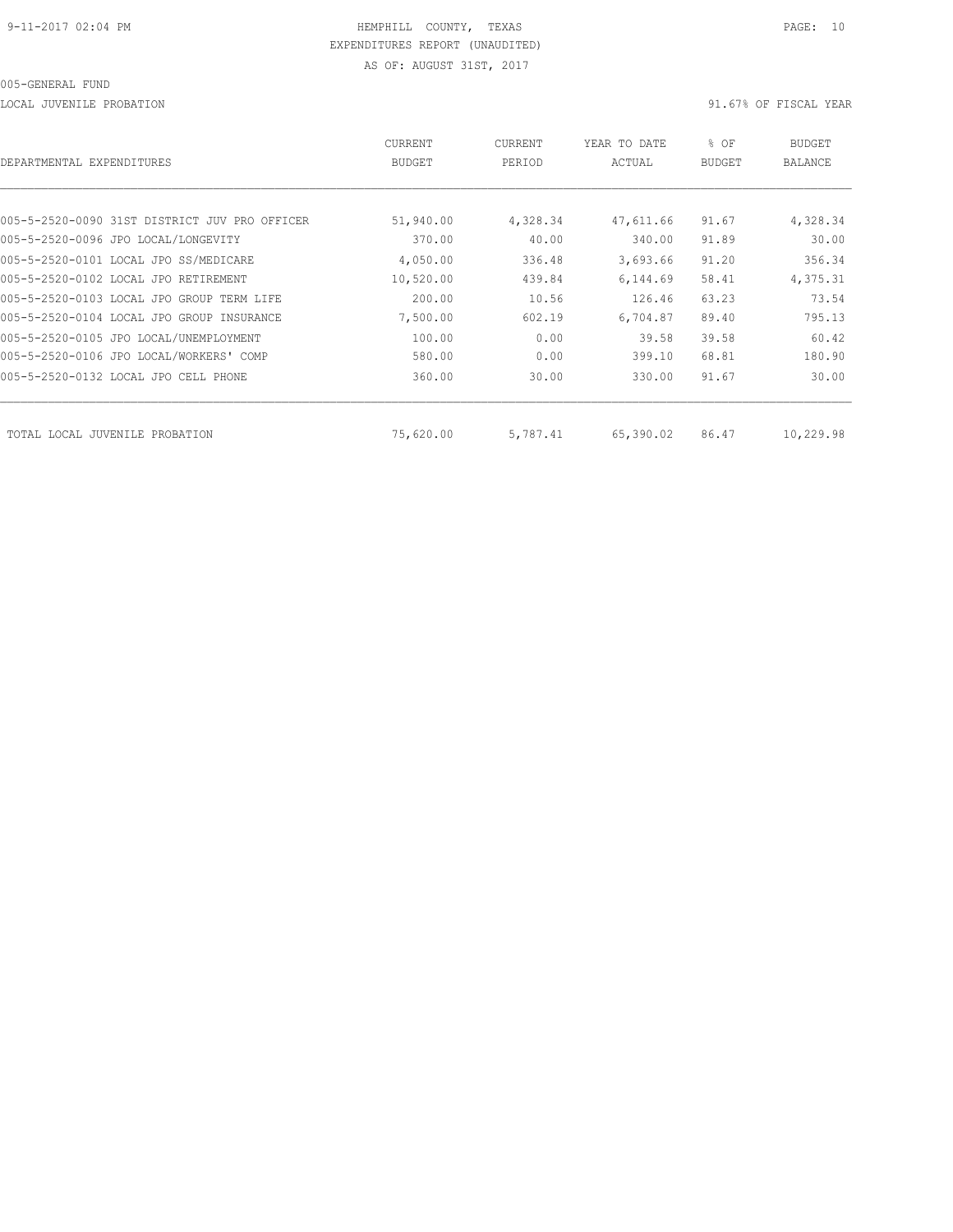COUNTY ATTORNEY 91.67% OF FISCAL YEAR

| DEPARTMENTAL EXPENDITURES                     | CURRENT<br><b>BUDGET</b> | <b>CURRENT</b><br>PERIOD | YEAR TO DATE<br>ACTUAL | % OF<br><b>BUDGET</b> | <b>BUDGET</b><br><b>BALANCE</b> |
|-----------------------------------------------|--------------------------|--------------------------|------------------------|-----------------------|---------------------------------|
|                                               |                          |                          |                        |                       |                                 |
| 005-5-2550-0090 COUNTY ATTORNEY               | 57,165.00                | 4,763.74                 | 52,401.26              | 91.67                 | 4,763.74                        |
| 005-5-2550-0091 CO ATTNY ST SALARY SUPPLEMENT | 23,333.00                | 1,944.40                 | 21,388.47              | 91.67                 | 1,944.53                        |
| 005-5-2550-0095 LEGAL ASST/REED               | 19,570.00                | 1,630.84                 | 17,939.16              | 91.67                 | 1,630.84                        |
| 005-5-2550-0096 LONGEVITY                     | 0.00                     | 0.00                     | 0.00                   | 0.00                  | 0.00                            |
| 005-5-2550-0101 SOCIAL SECURITY/MEDICARE      | 7,700.00                 | 628.80                   | 6,892.52               | 89.51                 | 807.48                          |
| 005-5-2550-0102 RETIREMENT                    | 12,600.00                | 833.90                   | 11,674.66              | 92.66                 | 925.34                          |
| 005-5-2550-0103 GROUP TERM LIFE               | 400.00                   | 20.00                    | 240.04                 | 60.01                 | 159.96                          |
| 005-5-2550-0104 GROUP INSURANCE               | 12,000.00                | 895.22                   | 9,959.34               | 82.99                 | 2,040.66                        |
| 005-5-2550-0105 UNEMPLOYMENT INSURANCE        | 200.00                   | 0.00                     | 5.02                   | 2.51                  | 194.98                          |
| 005-5-2550-0106 WORKERS' COMPENSATION         | 1,500.00                 | 0.00                     | 399.10                 | 26.61                 | 1,100.90                        |
| 005-5-2550-0109 POSTAGE                       | 250.00                   | 0.00                     | 184.72                 | 73.89                 | 65.28                           |
| 005-5-2550-0112 TRAVEL/EDUCATION              | 5,500.00                 | 464.87                   | 5,105.10               | 92.82                 | 394.90                          |
| 005-5-2550-0119 DUES & SUBSCRIPTIONS          | 2,300.00                 | 169.50                   | 1,432.50               | 62.28                 | 867.50                          |
| 005-5-2550-0132 TELEPHONE                     | 1,600.00                 | 152.90                   | 1,436.13               | 89.76                 | 163.87                          |
| 005-5-2550-0140 OFFICE EOUIPMENT REPAIRS      | 5,500.00                 | 469.99                   | 4,376.98               | 79.58                 | 1,123.02                        |
| 005-5-2550-0142 SOFTWARE SUPPORT              | 3,500.00                 | 577.07                   | 2,953.07               | 84.37                 | 546.93                          |
| 005-5-2550-0168 C/ATTY LAW LIB                | 0.00                     | 0.00                     | 0.00                   | 0.00                  | 0.00                            |
| 005-5-2550-0188 OFFICE SUPPLIES               | 1,000.00                 | 15.15                    | 754.95                 | 75.50                 | 245.05                          |
| 005-5-2550-0189 INVENTORY/EQUIPMENT           | 1,500.00                 | 184.00                   | 1,078.47               | 71.90                 | 421.53                          |
| TOTAL COUNTY ATTORNEY                         | 155,618.00               | 12,750.38                | 138,221.49             | 88.82                 | 17,396.51                       |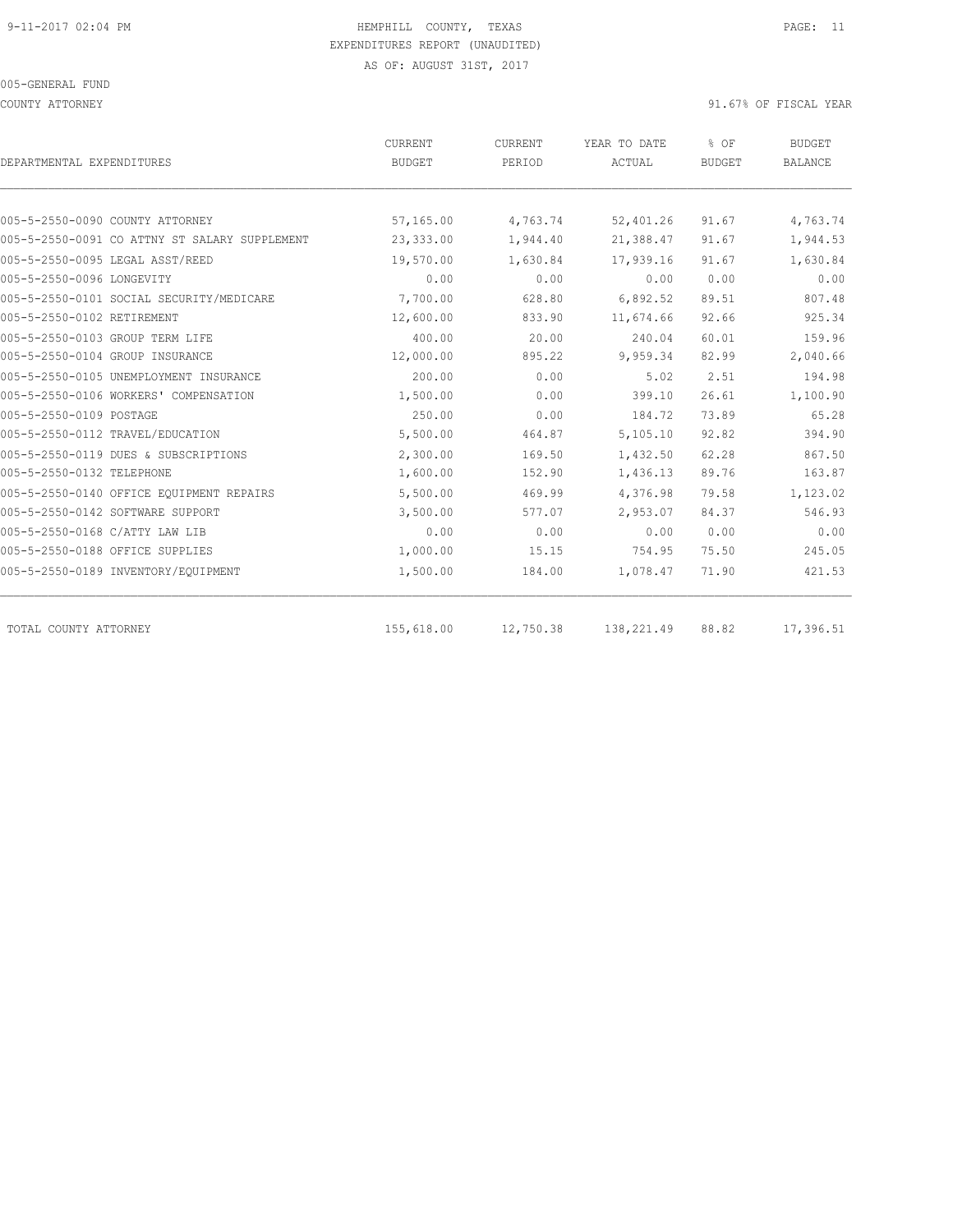COUNTY JUSTICE OF PEACE **1999** COUNTY JUSTICE OF PEACE

| DEPARTMENTAL EXPENDITURES                | CURRENT<br><b>BUDGET</b> | CURRENT<br>PERIOD | YEAR TO DATE<br>ACTUAL | % OF                                                                                                   | <b>BUDGET</b><br><b>BALANCE</b> |
|------------------------------------------|--------------------------|-------------------|------------------------|--------------------------------------------------------------------------------------------------------|---------------------------------|
|                                          |                          |                   |                        | <b>BUDGET</b><br>91.67<br>98.11<br>91.67<br>0.00<br>89.66<br>92.24<br>66.41<br>84.08<br>30.08<br>66.52 |                                 |
| 005-5-2560-0090 JUSTICE OF THE PEACE     | 57,165.00                | 4,763.74          | 52,401.26              |                                                                                                        | 4,763.74                        |
| 005-5-2560-0096 LONGEVITY                | 530.00                   | 50.00             | 520.00                 |                                                                                                        | 10.00                           |
| 005-5-2560-0097 JP SECRETARY-NAVARRO     | 39,140.00                | 3,261.66          | 35,878.34              |                                                                                                        | 3,261.66                        |
| 005-5-2560-0098 PART-TIME                | 0.00                     | 0.00              | 0.00                   |                                                                                                        | 0.00                            |
| 005-5-2560-0101 SOCIAL SECURITY/MEDICARE | 7,500.00                 | 611.64            | 6,724.19               |                                                                                                        | 775.81                          |
| 005-5-2560-0102 RETIREMENT               | 12,250.00                | 807.54            | 11,299.60              |                                                                                                        | 950.40                          |
| 005-5-2560-0103 GROUP TERM LIFE          | 350.00                   | 19.38             | 232.44                 |                                                                                                        | 117.56                          |
| 005-5-2560-0104 GROUP INSURANCE          | 8,000.00                 | 604.10            | 6,726.12               |                                                                                                        | 1,273.88                        |
| 005-5-2560-0105 UNEMPLOYMENT INSURANCE   | 100.00                   | 0.00              | 30.08                  |                                                                                                        | 69.92                           |
| 005-5-2560-0106 WORKERS' COMPENSATION    | 1,200.00                 | 0.00              | 798.20                 |                                                                                                        | 401.80                          |
| 005-5-2560-0109 POSTAGE                  | 400.00                   | 0.00              | 284.81                 | 71.20                                                                                                  | 115.19                          |
| 005-5-2560-0112 TRAVEL                   | 1,500.00                 | 0.00              | 568.26                 | 37.88                                                                                                  | 931.74                          |
| 005-5-2560-0119 DUES & SUBSCRIPTIONS     | 1,000.00                 | 0.00              | 461.95                 | 46.20                                                                                                  | 538.05                          |
| 005-5-2560-0131 OTHER EXPENSE            | 0.00                     | 0.00              | 0.00                   | 0.00                                                                                                   | 0.00                            |
| 005-5-2560-0132 TELEPHONE                | 1,500.00                 | 140.08            | 1,369.70               | 91.31                                                                                                  | 130.30                          |
| 005-5-2560-0140 SOFTWARE                 | 3,600.00                 | 131.00            | 1,775.99               | 49.33                                                                                                  | 1,824.01                        |
| 005-5-2560-0188 OFFICE SUPPLIES          | 2,000.00                 | 0.00              | 1,182.71               | 59.14                                                                                                  | 817.29                          |
| TOTAL COUNTY JUSTICE OF PEACE            | 136,235.00               | 10,389.14         | 120,253.65             | 88.27                                                                                                  | 15,981.35                       |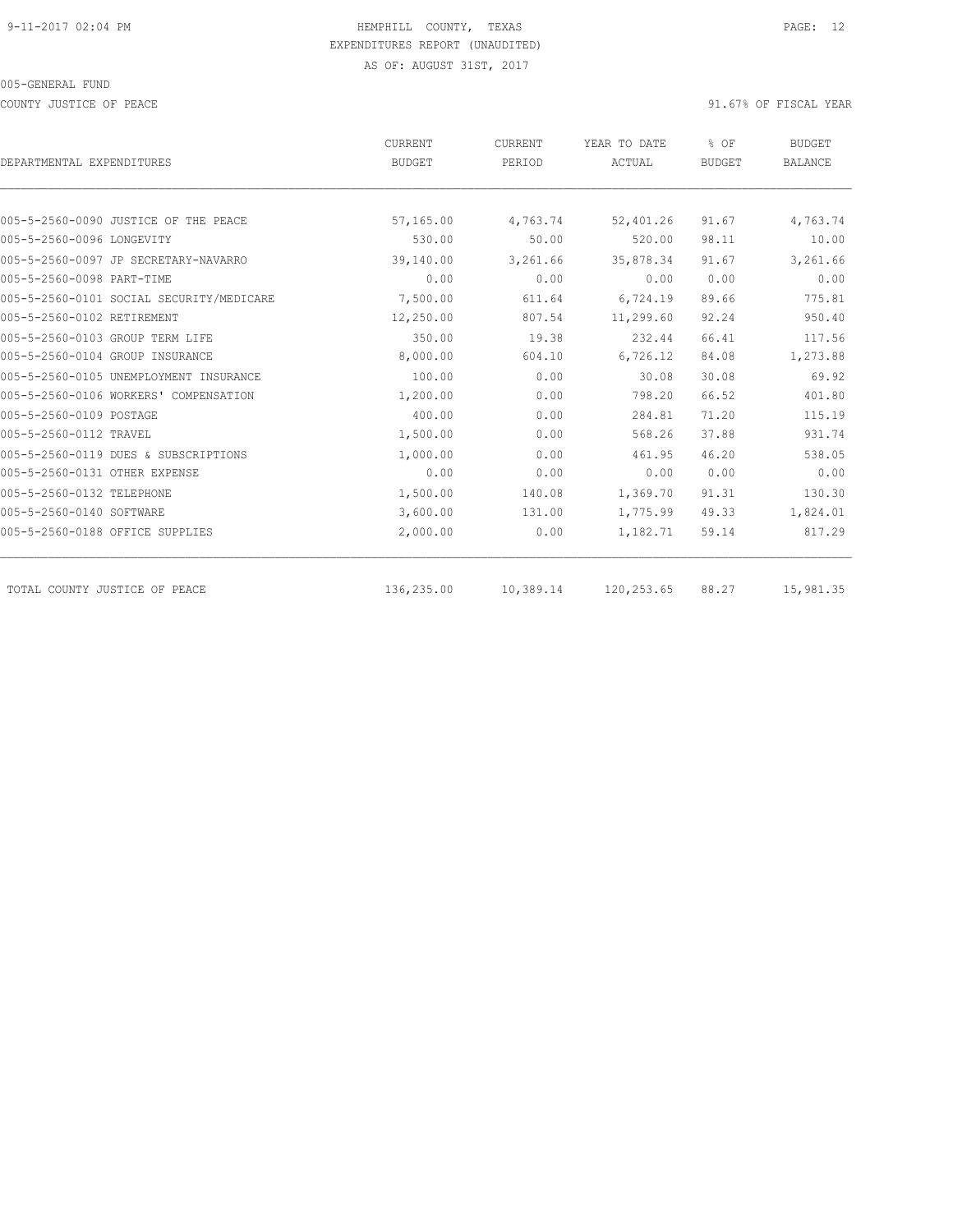CANADIAN FIRE DEPT 91.67% OF FISCAL YEAR

| DEPARTMENTAL EXPENDITURES             | <b>CURRENT</b><br>BUDGET | CURRENT<br>PERIOD | YEAR TO DATE<br>ACTUAL | % OF<br><b>BUDGET</b> | <b>BUDGET</b><br>BALANCE |
|---------------------------------------|--------------------------|-------------------|------------------------|-----------------------|--------------------------|
|                                       |                          |                   |                        |                       |                          |
| 005-5-3019-0119 DUES & SUBSCRIPTIONS  | 500.00                   | 0.00              | 0.00                   | 0.00                  | 500.00                   |
| 005-5-3019-0122 FUEL & OIL            | 6,000.00                 | 1,038.73          | 5,881.78               | 98.03                 | 118.22                   |
| 005-5-3019-0124 CONTRACT LABOR        | 5,000.00                 | 0.00              | 5,764.50               | $115.29$ (            | 764.50)                  |
| 005-5-3019-0125 TIRES & TUBES         | 5,000.00                 | 861.00            | 1,384.38               | 27.69                 | 3,615.62                 |
| 005-5-3019-0128 SUPPLIES              | 7,000.00                 | 48.96             | 9,475.23               | $135.36$ $($          | 2,475.23                 |
| 005-5-3019-0130 COMMUNICATION REPAIRS | 5,000.00                 | 30.00             | 849.35                 | 16.99                 | 4,150.65                 |
| 005-5-3019-0137 VEHICLE R&M           | 10,000.00                | 520.92            | 21,642.86              | $216.43$ (            | 11,642.86)               |
| 005-5-3019-0139 TRAINING SEMINARS     | 5,000.00                 | 0.00              | 0.00                   | 0.00                  | 5,000.00                 |
| 005-5-3019-0141 UNIFORMS & CLOTHING   | 7,000.00                 | 0.00              | 2,243.00               | 32.04                 | 4,757.00                 |
| 005-5-3019-0185 BUILDING R&M          | 2,000.00                 | 0.00              | 249.48                 | 12.47                 | 1,750.52                 |
| 005-5-3019-0187 PENSION FUND          | 18,000.00                | 0.00              | 15,875.04              | 88.19                 | 2,124.96                 |
| 005-5-3019-0189 INVENTORY             | 10,000.00                | 644.98            | 1,104.98               | 11.05                 | 8,895.02                 |
| 005-5-3019-0510 CAPITAL OUTLAY        | 25,000.00                | 0.00              | 25, 212, 50            | $100.85$ (            | 212.50)                  |
| TOTAL CANADIAN FIRE DEPT              | 105,500.00               | 3,144.59          | 89,683.10              | 85.01                 | 15,816.90                |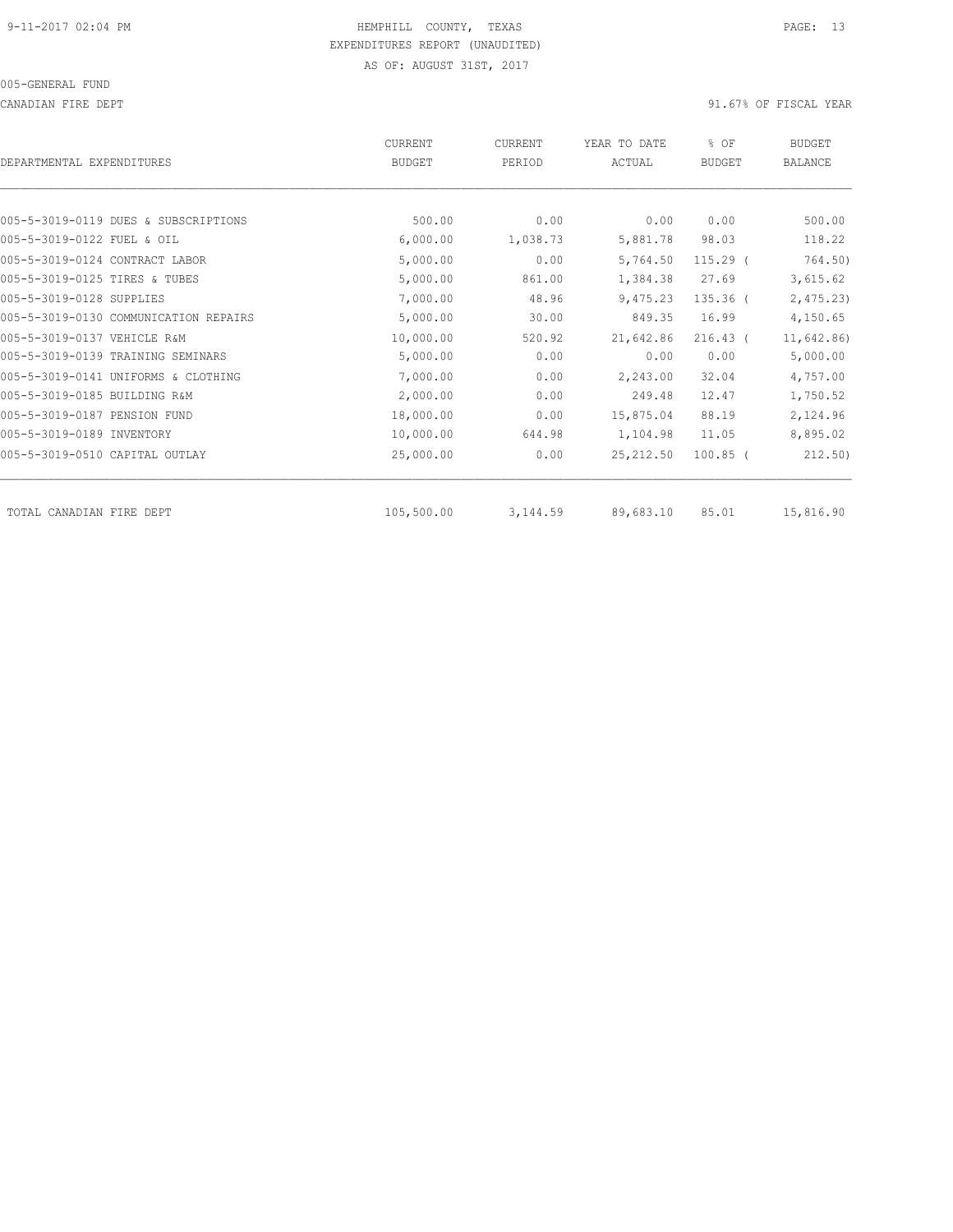LAW ENFORCEMENT 91.67% OF FISCAL YEAR

| DEPARTMENTAL EXPENDITURES                      | CURRENT<br><b>BUDGET</b> | CURRENT<br>PERIOD | YEAR TO DATE<br>ACTUAL | % OF<br><b>BUDGET</b> | <b>BUDGET</b><br>BALANCE |
|------------------------------------------------|--------------------------|-------------------|------------------------|-----------------------|--------------------------|
| 005-5-3500-0080 SHERIFF-LEWIS                  | 64,000.00                | 5,333.34          | 58,666.74              | 91.67                 | 5,333.26                 |
| 005-5-3500-0081 CHIEF DEPUTY-CLAPP             | 54,590.00                | 4,549.16          | 50,040.76              | 91.67                 | 4,549.24                 |
| 005-5-3500-0082 OVERTIME                       | 6,000.00                 | 0.00              | 709.38                 | 11.82                 | 5,290.62                 |
| 005-5-3500-0083 CERTIFICATE PAY                | 12,000.00                | 1,600.00          | 17,003.13              | 141.69 (              | 5,003.13)                |
| 005-5-3500-0084 OVERTIME FOREST SERVICE CONTRA | 3,500.00                 | 0.00              | 0.00                   | 0.00                  | 3,500.00                 |
| 005-5-3500-0087 DEPUTY-GREGORY                 | 49,440.00                | 4,120.00          | 45,320.00              | 91.67                 | 4,120.00                 |
| 005-5-3500-0088 DEPUTY-JL ORTEGA               | 49,440.00                | 4,120.00          | 45,320.00              | 91.67                 | 4,120.00                 |
| 005-5-3500-0089 DEPUTY-O. ORTEGA               | 49,440.00                | 4,120.00          | 45, 335.00             | 91.70                 | 4,105.00                 |
| 005-5-3500-0090 SARGENT-MOSELEY                | 49,440.00                | 4,120.00          | 42,993.13              | 86.96                 | 6,446.87                 |
| 005-5-3500-0091 DEPUTY- J. T. MOORE            | 49,440.00                | 4,120.00          | 22,660.00              | 45.83                 | 26,780.00                |
| 005-5-3500-0092 DEPUTY- FISHER                 | 49,440.00                | 4,120.00          | 38,983.89              | 78.85                 | 10,456.11                |
| 005-5-3500-0093 DEPUTY- HARRIS                 | 49,440.00                | 0.00              | 0.00                   | 0.00                  | 49,440.00                |
| 005-5-3500-0096 LONGEVITY                      | 4,000.00                 | 0.00              | 70.00                  | 1.75                  | 3,930.00                 |
| 005-5-3500-0097 ADMINISTRATIVE ASST            | 37,080.00                | 3,090.00          | 34, 113.75             | 92.00                 | 2,966.25                 |
| 005-5-3500-0098 PART TIME HELP                 | 0.00                     | 0.00              | 0.00                   | 0.00                  | 0.00                     |
| 005-5-3500-0101 SOCIAL SECURITY/MEDICARE       | 41,000.00                | 2,819.86          | 28,938.68              | 70.58                 | 12,061.32                |
| 005-5-3500-0102 RETIREMENT                     | 66,500.00                | 3,953.26          | 50, 514.10             | 75.96                 | 15,985.90                |
| 005-5-3500-0103 GROUP TERM LIFE                | 2,200.00                 | 94.88             | 1,047.84               | 47.63                 | 1,152.16                 |
| 005-5-3500-0104 GROUP INSURANCE                | 85,000.00                | 4,817.52          | 49,753.90              | 58.53                 | 35,246.10                |
| 005-5-3500-0105 UNEMPLOYMENT INSURANCE         | 2,000.00                 | 0.00              | 377.39                 | 18.87                 | 1,622.61                 |
| 005-5-3500-0106 WORKERS' COMPENSATION          | 7,000.00                 | 0.00              | 8,869.00               | $126.70$ (            | 1,869.00                 |
| 005-5-3500-0109 POSTAGE                        | 1,000.00                 | 221.26            | 1,132.98               | $113.30$ (            | 132.98)                  |
| 005-5-3500-0112 TRAVEL & EDUCATION             | 12,000.00                | 805.43            | 9,211.12               | 76.76                 | 2,788.88                 |
| 005-5-3500-0114 LAW TRAINING CENTER            | 0.00                     | 0.00              | 0.00                   | 0.00                  | 0.00                     |
| 005-5-3500-0119 DUES & SUBSCRIPTIONS           | 1,100.00                 | 112.23            | 746.12                 | 67.83                 | 353.88                   |
| 005-5-3500-0122 FUEL & OIL                     | 40,000.00                | 1,694.93          | 18,325.64              | 45.81                 | 21,674.36                |
| 005-5-3500-0130 COMMUNICATION EXPENSES         | 2,000.00                 | 0.00              | 212.50                 | 10.63                 | 1,787.50                 |
| 005-5-3500-0131 OTHER EXPENSE                  | 2,500.00                 | 60.78             | 4,047.53               | 161.90 (              | 1, 547.53)               |
| 005-5-3500-0132 TELEPHONE                      | 14,000.00                | 1,234.27          | 12,340.10              | 88.14                 | 1,659.90                 |
| 005-5-3500-0137 VEHICLE REPAIRS & MAIN.        | 12,000.00                | 1,388.96          | 8,737.92               | 72.82                 | 3,262.08                 |
| 005-5-3500-0141 UNIFORMS                       | 2,000.00                 | 1,013.83          | 12,942.65              | 647.13 (              | 10, 942.65               |
| 005-5-3500-0142 MAINTENANCE CONTRACTS          | 30,000.00                | 2,801.99          | 31,755.84              | $105.85$ (            | 1,755.84)                |
| 005-5-3500-0143 JANITORIAL SUPPLIES            | 300.00                   | 0.00              | 0.00                   | 0.00                  | 300.00                   |
| 005-5-3500-0150 LAB SERVICES                   | 0.00                     | 0.00              | 0.00                   | 0.00                  | 0.00                     |
| 005-5-3500-0160 YOUTH PROGRAM                  | 6,000.00                 | 0.00              | 4,229.46               | 70.49                 | 1,770.54                 |
| 005-5-3500-0165 K-9 MAINTENANCE                | 0.00                     | 0.00              | 0.00                   | 0.00                  | 0.00                     |
| 005-5-3500-0183 REPAIRS-MAINTENANCE            | 2,500.00                 | 0.00              | 3,575.10               | 143.00 (              | 1,075.10                 |
| 005-5-3500-0188 OFFICE SUPPLIES                | 2,500.00                 | 53.99             | 4,283.77               | $171.35$ (            | 1,783.77)                |
| 005-5-3500-0189 INVENTORY/EQUIPMENT            | 25,000.00                | 0.00              | 22,741.47              | 90.97                 | 2,258.53                 |
| 005-5-3500-0510 CAPITAL OUTLAY                 | 40,000.00                | 5,472.56          | 39,523.20              | 98.81                 | 476.80                   |
| TOTAL LAW ENFORCEMENT                          | 923,850.00               | 65,838.25         | 714,522.09             | 77.34                 | 209, 327.91              |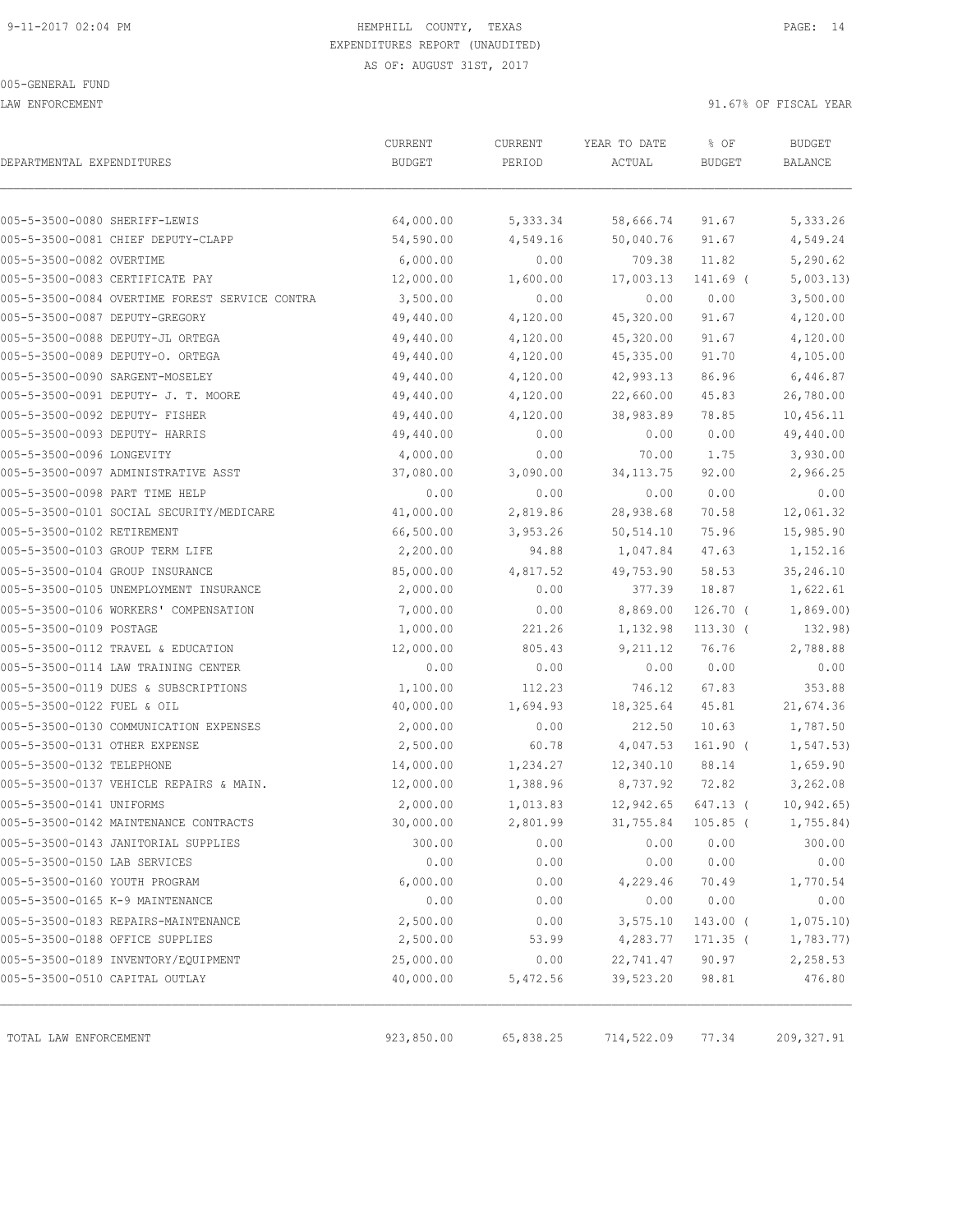LAW/JAIL OPERATIONS 91.67% OF FISCAL YEAR

| DEPARTMENTAL EXPENDITURES                | CURRENT<br><b>BUDGET</b> | CURRENT<br>PERIOD | YEAR TO DATE<br>ACTUAL | % OF<br><b>BUDGET</b> | <b>BUDGET</b><br><b>BALANCE</b> |
|------------------------------------------|--------------------------|-------------------|------------------------|-----------------------|---------------------------------|
|                                          |                          |                   |                        |                       |                                 |
| 005-5-3600-0082 OVERTIME PAY             | 2,000.00                 | 0.00              | 0.00                   | 0.00                  | 2,000.00                        |
| 005-5-3600-0083 CERTIFICATE PAY          | 6,000.00                 | 500.00            | 5,450.00               | 90.83                 | 550.00                          |
| 005-5-3600-0090 DISPATCHER-WILLIAMSON    | 40,685.00                | 3,390.42          | 36, 415.63             | 89.51                 | 4,269.37                        |
| 005-5-3600-0091 CHIEF DISPATCH-BRITTIAN  | 44,290.00                | 3,690.84          | 40,599.16              | 91.67                 | 3,690.84                        |
| 005-5-3600-0093 DISPATCHER-OATMAN        | 40,685.00                | 3,390.42          | 37,294.58              | 91.67                 | 3,390.42                        |
| 005-5-3600-0094 DISPATCHER-MCLAUGHLIN    | 40,685.00                | 3,390.42          | 37,294.58              | 91.67                 | 3,390.42                        |
| 005-5-3600-0095 DISPATCHER-KELLS         | 40,685.00                | 3,390.42          | 37,294.58              | 91.67                 | 3,390.42                        |
| 005-5-3600-0096 LONGEVITY                | 5,500.00                 | 315.00            | 4,575.00               | 83.18                 | 925.00                          |
| 005-5-3600-0097 JAIL ADMINISTRATOR-CANO  | 40,685.00                | 3,390.42          | 43,261.94              | $106.33$ (            | 2,576.94)                       |
| 005-5-3600-0098 PART TIME                | 0.00                     | 0.00              | 0.00                   | 0.00                  | 0.00                            |
| 005-5-3600-0101 SOCIAL SECURITY/MEDICARE | 20,000.00                | 1,557.01          | 17,830.95              | 89.15                 | 2,169.05                        |
| 005-5-3600-0102 RETIREMENT               | 39,100.00                | 2,145.78          | 30,686.20              | 78.48                 | 8,413.80                        |
| 005-5-3600-0103 GROUP TERM LIFE          | 1,200.00                 | 51.51             | 633.02                 | 52.75                 | 566.98                          |
| 005-5-3600-0104 GROUP INSURANCE          | 52,500.00                | 2,416.32          | 36,703.65              | 69.91                 | 15,796.35                       |
| 005-5-3600-0105 UNEMPLOYMENT INSURANCE   | 2,000.00                 | 0.00              | 206.37                 | 10.32                 | 1,793.63                        |
| 005-5-3600-0106 WORKERS' COMPENSATION    | 4,000.00                 | 0.00              | 2,394.60               | 59.87                 | 1,605.40                        |
| 005-5-3600-0112 TRAVEL & EDUCATION       | 4,000.00                 | 539.74            | 4,753.61               | 118.84 (              | 753.61)                         |
| 005-5-3600-0131 OTHER EXPENSE            | 2,000.00                 | 135.57            | 818.78                 | 40.94                 | 1,181.22                        |
| 005-5-3600-0141 UNIFORMS                 | 1,000.00                 | 0.00              | 150.91                 | 15.09                 | 849.09                          |
| 005-5-3600-0143 PRISONER EXPENSES        | 10,000.00                | 354.52            | 13,883.82              | 138.84 (              | 3,883.82)                       |
| 005-5-3600-0145 PRISONER MEALS           | 52,000.00                | 7,227.00          | 47,396.48              | 91.15                 | 4,603.52                        |
| 005-5-3600-0183 REPAIRS                  | 15,000.00                | 876.98            | 12,625.78              | 84.17                 | 2,374.22                        |
| 005-5-3600-0188 OFFICE SUPPLIES          | 2,000.00                 | 0.00              | 1,275.88               | 63.79                 | 724.12                          |
| 005-5-3600-0189 INVENTORY/EQUIPMENT      | 5,000.00                 | 272.66            | 2,437.51               | 48.75                 | 2,562.49                        |
| 005-5-3600-0510 CAPITAL OUTLAY           | 5,000.00                 | 0.00              | 0.00                   | 0.00                  | 5,000.00                        |
| TOTAL LAW/JAIL OPERATIONS                | 476,015.00               | 37,035.03         | 413,983.03             | 86.97                 | 62,031.97                       |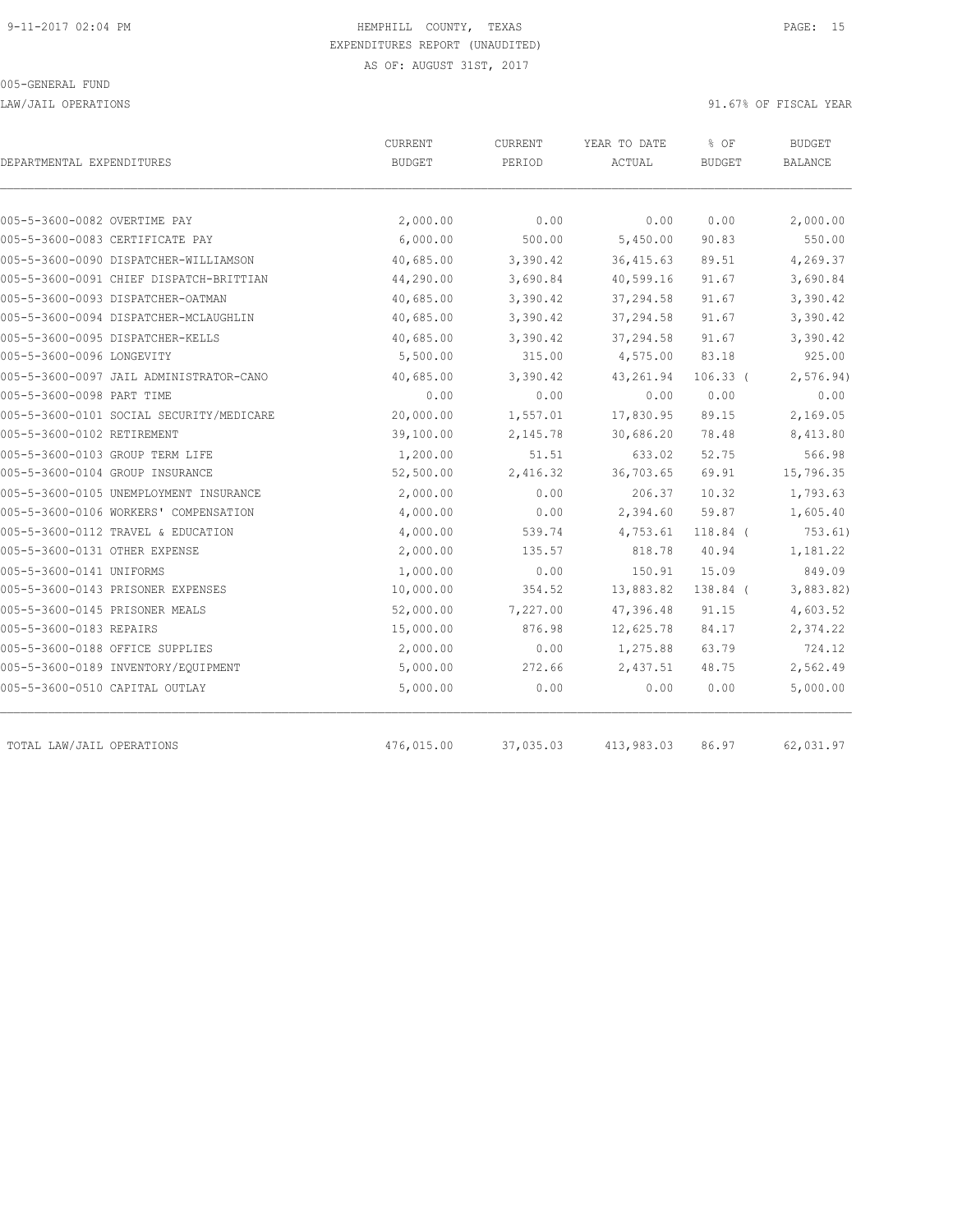| 9-11-2017 02:04 PM |  |  |
|--------------------|--|--|
|                    |  |  |

# HEMPHILL COUNTY, TEXAS **PAGE:** 16 EXPENDITURES REPORT (UNAUDITED) AS OF: AUGUST 31ST, 2017

SOLID WASTE DISPOSAL SOLID WASTE SERVER A SERVER SOLID WASTE DISPOSAL YEAR

| DEPARTMENTAL EXPENDITURES      | CURRENT<br>BUDGET | CURRENT<br>PERIOD | YEAR TO DATE<br>ACTUAL | % OF<br>BUDGET | BUDGET<br><b>BALANCE</b> |
|--------------------------------|-------------------|-------------------|------------------------|----------------|--------------------------|
|                                |                   |                   |                        |                |                          |
| 005-5-6025-0122 FUEL & OIL     | 25,000.00         | 825.33            | 9,880.39               | 39.52          | 15, 119.61               |
| 005-5-6025-0127 TIPPING FEES   | 150,000.00        | 14,324.72         | 141,903.82             | 94.60          | 8,096.18                 |
| 005-5-6025-0510 CAPITAL OUTLAY | 0.00              | 0.00              | 0.00                   | 0.00           | 0.00                     |
|                                |                   |                   |                        |                |                          |
| TOTAL SOLID WASTE DISPOSAL     | 175,000.00        | 15,150.05         | 151,784.21             | 86.73          | 23, 215.79               |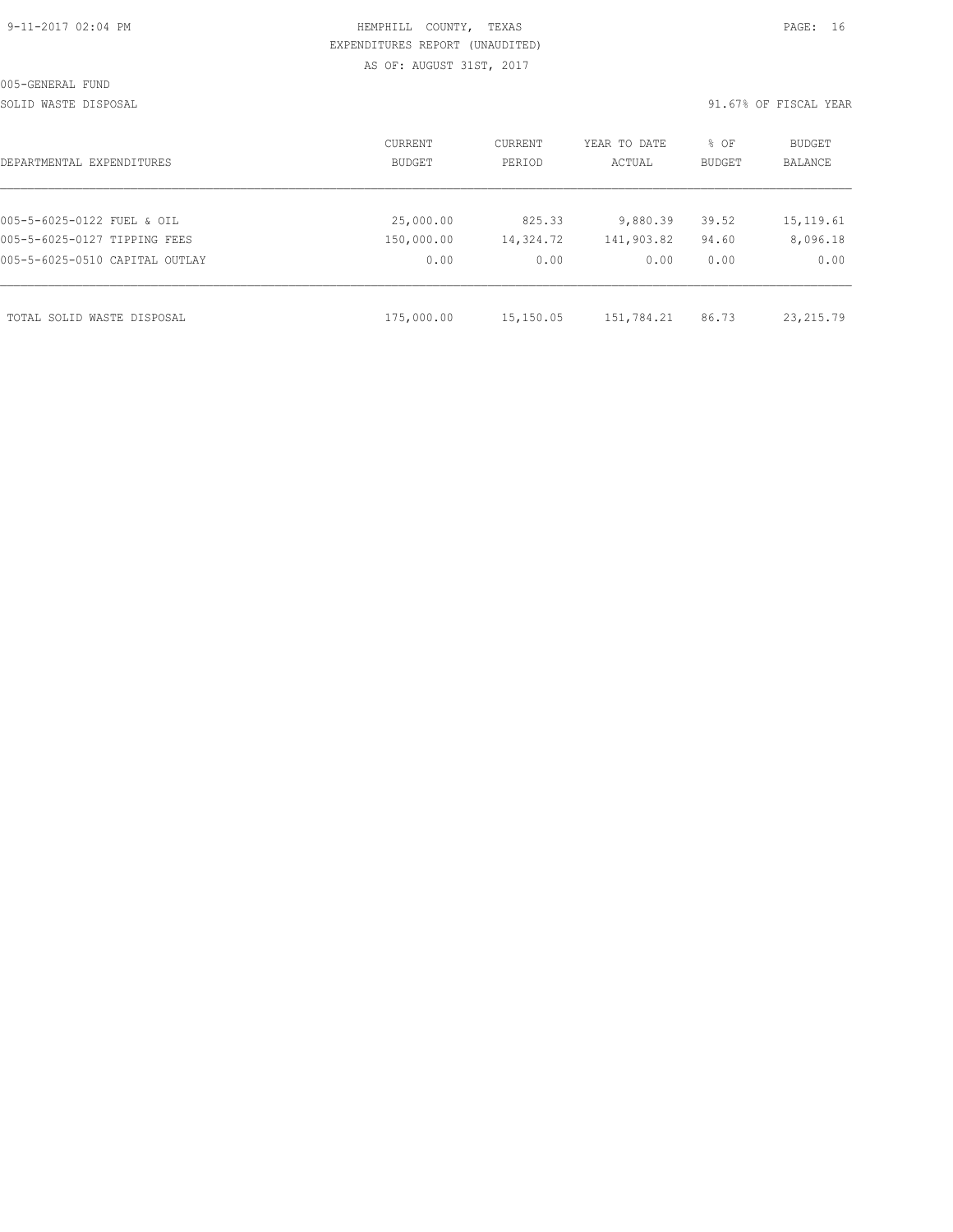PUBLIC FACILITIES 30 PUBLIC FACILITIES

| DEPARTMENTAL EXPENDITURES               | CURRENT<br><b>BUDGET</b> | CURRENT<br>PERIOD | YEAR TO DATE<br>ACTUAL | % OF<br><b>BUDGET</b> | <b>BUDGET</b><br><b>BALANCE</b> |
|-----------------------------------------|--------------------------|-------------------|------------------------|-----------------------|---------------------------------|
|                                         |                          |                   |                        |                       |                                 |
| 005-5-7001-0124 TECH SUPPORT CONTRACT   | 12,000.00                | 0.00              | 0.00                   | 0.00                  | 12,000.00                       |
| 005-5-7001-0126 ROAD REPAIR             | 329,000.00               | 0.00              | 0.00                   | 0.00                  | 329,000.00                      |
| 005-5-7001-0128 SUPPLIES                | 13,000.00                | 406.59            | 10,406.90              | 80.05                 | 2,593.10                        |
| 005-5-7001-0129 COKES & COFFEE          | 4,000.00                 | 191.98            | 4,490.02               | $112.25$ (            | 490.02)                         |
| 005-5-7001-0133 UTILITIES/GENERAL       | 120,000.00               | 5,252.24          | 96,865.97              | 80.72                 | 23, 134.03                      |
| 005-5-7001-0183 PUBLIC FACILITIES R&M   | 35,000.00                | 4,620.38          | 24,796.92              | 70.85                 | 10,203.08                       |
| 005-5-7001-0185 COURTHOUSE R&M          | 15,000.00                | 4,712.24          | 12,051.19              | 80.34                 | 2,948.81                        |
| 005-5-7001-0186 BRIDGE/DAM-REPAIR/SPRAY | 30,000.00                | 0.00              | 0.00                   | 0.00                  | 30,000.00                       |
| 005-5-7001-0189 INVENTORY/EQUIPMENT     | 5,000.00                 | 1,582.43          | 2,248.40               | 44.97                 | 2,751.60                        |
| 005-5-7001-0217 TRANSFER OUT            | 0.00                     | 0.00              | 0.00                   | 0.00                  | 0.00                            |
| 005-5-7001-0510 CAPITAL OUTLAY          | 122,631.00               | 0.00              | 7,955.78               | 6.49                  | 114,675.22                      |
| TOTAL PUBLIC FACILITIES                 | 685,631.00               | 16,765.86         | 158,815.18             | 23.16                 | 526,815.82                      |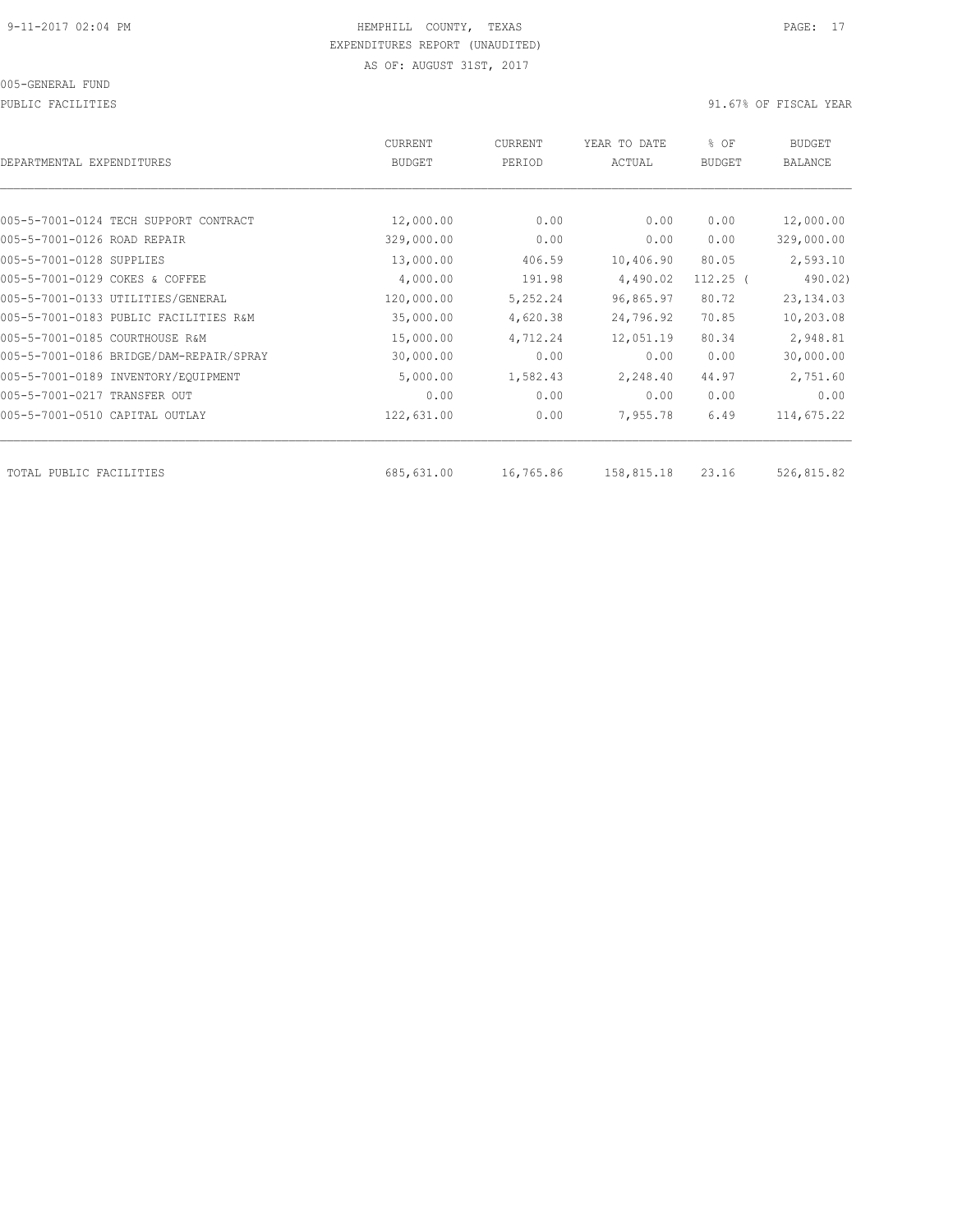CEMETERY 91.67% OF FISCAL YEAR

| DEPARTMENTAL EXPENDITURES                  | <b>CURRENT</b><br><b>BUDGET</b> | CURRENT<br>PERIOD | YEAR TO DATE<br>ACTUAL | % OF<br><b>BUDGET</b> | <b>BUDGET</b><br><b>BALANCE</b> |
|--------------------------------------------|---------------------------------|-------------------|------------------------|-----------------------|---------------------------------|
|                                            |                                 |                   |                        |                       |                                 |
| 005-5-7016-0097 CEMETERY ADM-JAHNEL        | 7,500.00                        | 0.00              | 7,500.00               | 100.00                | 0.00                            |
| 005-5-7016-0101 SOCIAL SECURITY/MEDICARE   | 600.00                          | 0.00              | 573.75                 | 95.63                 | 26.25                           |
| 005-5-7016-0105 UNEMPLOYMENT INSURANCE     | 100.00                          | 0.00              | 5.52                   | 5.52                  | 94.48                           |
| 005-5-7016-0114 VETERAN'S MARKERS          | 1,000.00                        | 0.00              | 225.00                 | 22.50                 | 775.00                          |
| 005-5-7016-0124 CONTRACT LABOR             | 5,000.00                        | 0.00              | 14,985.00              | 299.70 (              | 9,985.00                        |
| 005-5-7016-0128 SUPPLIES                   | 500.00                          | 0.00              | 218.37                 | 43.67                 | 281.63                          |
| 005-5-7016-0130 UNMARKED GRAVES            | 1,000.00                        | 0.00              | 0.00                   | 0.00                  | 1,000.00                        |
| 005-5-7016-0133 UTILITIES                  | 300.00                          | 0.00              | 111.42                 | 37.14                 | 188.58                          |
| 005-5-7016-0140 LANDSCAPING                | 2,000.00                        | 31.49             | 56.99                  | 2.85                  | 1,943.01                        |
| 005-5-7016-0142 CONTRACT MOWING & PCTs 3&4 | 46,000.00                       | 5,162.50          | 37,562.50              | 81.66                 | 8,437.50                        |
| 005-5-7016-0510 CAPITAL OUTLAY             | 0.00                            | 0.00              | 0.00                   | 0.00                  | 0.00                            |
| TOTAL CEMETERY                             | 64,000.00                       | 5,193.99          | 61,238.55              | 95.69                 | 2,761.45                        |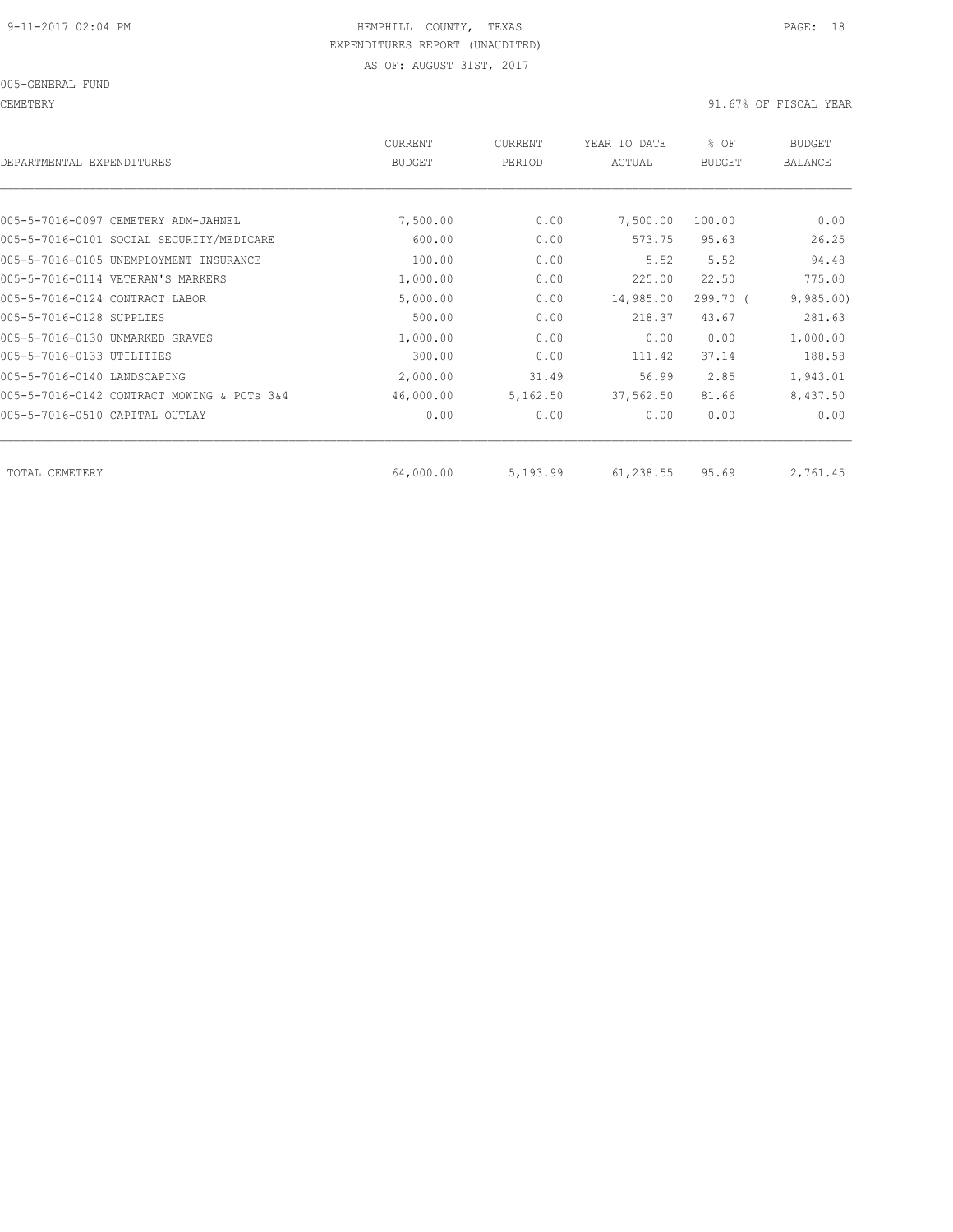OTHER COMPLEXES 91.67% OF FISCAL YEAR

|                                          | CURRENT    | CURRENT   | YEAR TO DATE | % OF          | <b>BUDGET</b>  |
|------------------------------------------|------------|-----------|--------------|---------------|----------------|
| DEPARTMENTAL EXPENDITURES                | BUDGET     | PERIOD    | ACTUAL       | <b>BUDGET</b> | <b>BALANCE</b> |
|                                          |            |           |              |               |                |
| 005-5-7018-0082 OVERTIME                 | 1,500.00   | 0.00      | 0.00         | 0.00          | 1,500.00       |
| 005-5-7018-0091 COMPLEX SUPERVISOR-LYNCH | 52,530.00  | 4,377.50  | 48, 152.50   | 91.67         | 4,377.50       |
| 005-5-7018-0092 COMPLEX ROADHAND-YARNOLD | 47,380.00  | 3,948.34  | 43, 431.66   | 91.67         | 3,948.34       |
| 005-5-7018-0096 LONGEVITY                | 4,000.00   | 340.00    | 3,625.00     | 90.63         | 375.00         |
| 005-5-7018-0098 PART-TIME HELP           | 8,000.00   | 0.00      | 3,679.00     | 45.99         | 4,321.00       |
| 005-5-7018-0101 SOCIAL SECURITY/MEDICARE | 8,600.00   | 662.98    | 7,565.46     | 87.97         | 1,034.54       |
| 005-5-7018-0102 RETIREMENT               | 14,500.00  | 869.60    | 12, 156.77   | 83.84         | 2,343.23       |
| 005-5-7018-0103 GROUP TERM LIFE          | 400.00     | 20.88     | 250.10       | 62.53         | 149.90         |
| 005-5-7018-0104 GROUP INSURANCE          | 16,000.00  | 1,203.05  | 13,394.66    | 83.72         | 2,605.34       |
| 005-5-7018-0105 UNEMPLOYMENT INSURANCE   | 500.00     | 0.00      | 82.04        | 16.41         | 417.96         |
| 005-5-7018-0106 WORKERS' COMPENSATION    | 1,400.00   | 0.00      | 1,398.20     | 99.87         | 1.80           |
| 005-5-7018-0122 FUEL & OIL               | 15,000.00  | 415.84    | 7,418.83     | 49.46         | 7,581.17       |
| 005-5-7018-0124 MACHINE HIRE/CONT LABOR  | 1,500.00   | 0.00      | 4,925.82     | $328.39$ (    | 3,425.82)      |
| 005-5-7018-0125 TIRES & TUBES            | 1,500.00   | 0.00      | 540.80       | 36.05         | 959.20         |
| 005-5-7018-0128 MATERIAL & SUPPLIES      | 10,000.00  | 1,110.31  | 7,949.55     | 79.50         | 2,050.45       |
| 005-5-7018-0132 TELEPHONE                | 700.00     | 30.00     | 330.00       | 47.14         | 370.00         |
| 005-5-7018-0183 REPAIRS & MAINTENANCE    | 15,000.00  | 0.00      | 1,797.69     | 11.98         | 13,202.31      |
| 005-5-7018-0185 TREES                    | 0.00       | 0.00      | 0.00         | 0.00          | 0.00           |
| 005-5-7018-0189 INVENTORY                | 12,000.00  | 26.05     | 2,553.05     | 21.28         | 9,446.95       |
| 005-5-7018-0206 CHEMICALS                | 3,000.00   | 0.00      | 947.80       | 31.59         | 2,052.20       |
| 005-5-7018-0510 CAPITAL OUTLAY           | 20,000.00  | 0.00      | 0.00         | 0.00          | 20,000.00      |
| TOTAL OTHER COMPLEXES                    | 233,510.00 | 13,004.55 | 160, 198.93  | 68.60         | 73, 311.07     |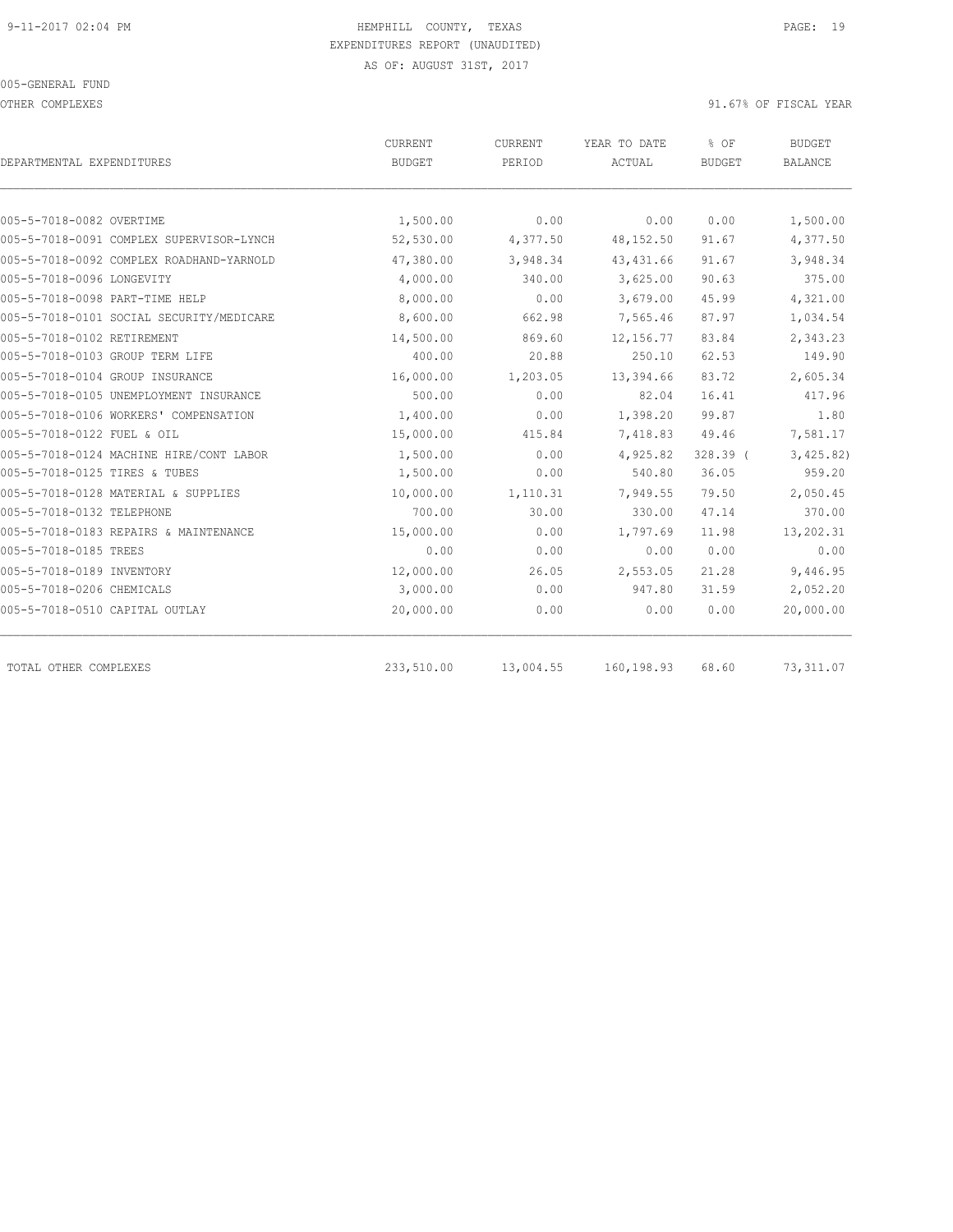LIBRARY 91.67% OF FISCAL YEAR

| DEPARTMENTAL EXPENDITURES                   | CURRENT<br><b>BUDGET</b> | CURRENT<br>PERIOD | YEAR TO DATE<br>ACTUAL | % OF<br><b>BUDGET</b> | <b>BUDGET</b><br><b>BALANCE</b> |
|---------------------------------------------|--------------------------|-------------------|------------------------|-----------------------|---------------------------------|
| 005-5-7041-0090 LIBRARIAN-DILLON            | 52,530.00                | 4,377.50          | 48, 152.50             | 91.67                 | 4,377.50                        |
| 005-5-7041-0095 CLERK-GARCIA                | 33,000.00                | 2,750.00          | 30,250.00              | 91.67                 | 2,750.00                        |
| 005-5-7041-0096 LONGEVITY                   | 3,850.00                 | 280.00            | 3,000.00               | 77.92                 | 850.00                          |
| 005-5-7041-0097 CLERK/PT-LIBRARY CLERK      | 33,000.00                | 4,395.10          | 32, 112.45             | 97.31                 | 887.55                          |
| 005-5-7041-0098 CLERK-POWELL                | 31,518.00                | 2,626.50          | 28,891.50              | 91.67                 | 2,626.50                        |
| 005-5-7041-0101 SOCIAL SECURITY/MEDICARE    | 12,000.00                | 1,056.80          | 10,381.77              | 86.51                 | 1,618.23                        |
| 005-5-7041-0102 RETIREMENT                  | 19,500.00                | 1,212.41          | 16,665.84              | 85.47                 | 2,834.16                        |
| 005-5-7041-0103 GROUP TERM LIFE             | 600.00                   | 29.09             | 343.60                 | 57.27                 | 256.40                          |
| 005-5-7041-0104 GROUP INSURANCE             | 24,000.00                | 1,806.57          | 18,934.19              | 78.89                 | 5,065.81                        |
| 005-5-7041-0105 UNEMPLOYMENT INSURANCE      | 1,000.00                 | 0.00              | 114.39                 | 11.44                 | 885.61                          |
| 005-5-7041-0106 WORKERS' COMPENSATION       | 2,500.00                 | 0.00              | 1,770.50               | 70.82                 | 729.50                          |
| 005-5-7041-0112 TRAVEL                      | 3,000.00                 | 0.00              | 1,463.48               | 48.78                 | 1,536.52                        |
| 005-5-7041-0119 DUES                        | 2,000.00                 | 0.00              | 1,316.47               | 65.82                 | 683.53                          |
| 005-5-7041-0128 SUPPLIES                    | 8,000.00                 | 667.89            | 6,423.70               | 80.30                 | 1,576.30                        |
| 005-5-7041-0132 TELEPHONE                   | 7,100.00                 | 674.19            | 6,064.16               | 85.41                 | 1,035.84                        |
| 005-5-7041-0142 HARRINGTON L. CONSORTIUM    | 9,050.00                 | 0.00              | 10,238.87              | $113.14$ (            | 1,188.87)                       |
| 005-5-7041-0168 BOOKS                       | 22,000.00                | 1,147.36          | 20,595.85              | 93.62                 | 1,404.15                        |
| 005-5-7041-0169 LIBRARY MEMORIALS/DONATIONS | 4,000.00                 | 577.35            | 2,085.37               | 52.13                 | 1,914.63                        |
| 005-5-7041-0181 TECH SUPPORT                | 4,500.00                 | 0.00              | 2,944.00               | 65.42                 | 1,556.00                        |
| 005-5-7041-0189 INVENTORY                   | 3,000.00                 | 0.00              | 888.11                 | 29.60                 | 2,111.89                        |
| TOTAL LIBRARY                               | 276,148.00               | 21,600.76         | 242,636.75             | 87.86                 | 33, 511.25                      |
| TOTAL EXPENDITURES                          | 5,963,833.00             | 327,837.13        | 4,478,047.32           | 75.09                 | 1,485,785.68                    |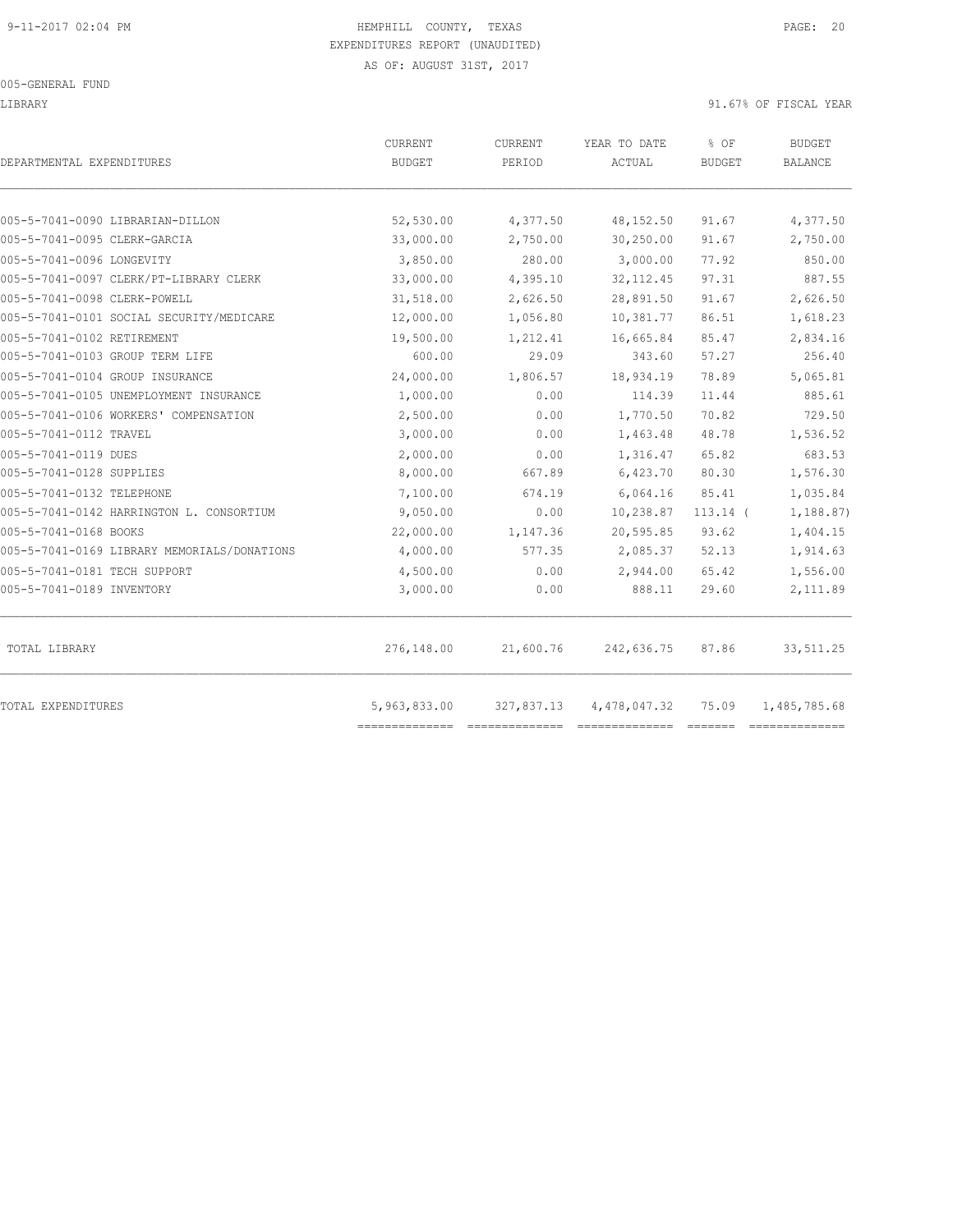LAW LIBRARY 91.67% OF FISCAL YEAR

| DEPARTMENTAL EXPENDITURES            | CURRENT<br><b>BUDGET</b>                    | CURRENT<br>PERIOD | YEAR TO DATE<br>ACTUAL | % OF<br><b>BUDGET</b> | <b>BUDGET</b><br>BALANCE |
|--------------------------------------|---------------------------------------------|-------------------|------------------------|-----------------------|--------------------------|
| 008-5-2008-0114 LAW LIBRARY EXPENSES | 2,000.00                                    | 0.00              | 686.00                 | 34.30                 | 1,314.00                 |
| TOTAL LAW LIBRARY                    | 2,000.00                                    | 0.00              | 686.00                 | 34.30                 | 1,314.00                 |
| TOTAL EXPENDITURES                   | 2,000.00<br>-------------<br>______________ | 0.00              | 686.00                 | 34.30                 | 1,314.00<br>__________   |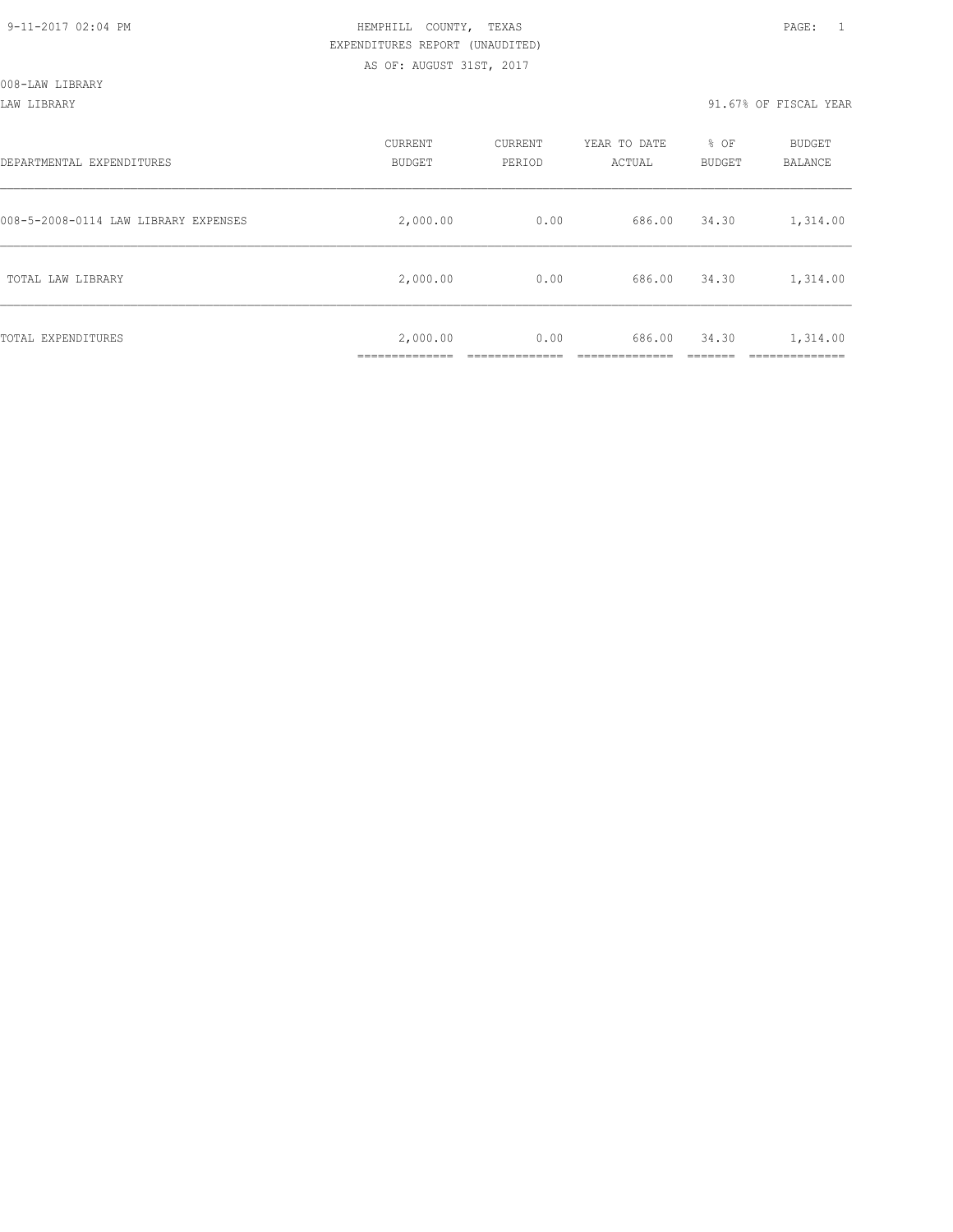CO COURTHOUSE SECURITY 91.67% OF FISCAL YEAR

| DEPARTMENTAL EXPENDITURES          | CURRENT<br><b>BUDGET</b>                    | CURRENT<br>PERIOD | YEAR TO DATE<br>ACTUAL | % OF<br><b>BUDGET</b> | <b>BUDGET</b><br>BALANCE |
|------------------------------------|---------------------------------------------|-------------------|------------------------|-----------------------|--------------------------|
| 009-5-3009-0114 CRTHS SECURITY EXP | 54,000.00                                   | 0.00              | 0.00                   | 0.00                  | 54,000.00                |
| TOTAL CO COURTHOUSE SECURITY       | 54,000.00                                   | 0.00              | 0.00                   | 0.00                  | 54,000.00                |
| TOTAL EXPENDITURES                 | 54,000.00<br>------------<br>______________ | 0.00              | 0.00                   | 0.00                  | 54,000.00                |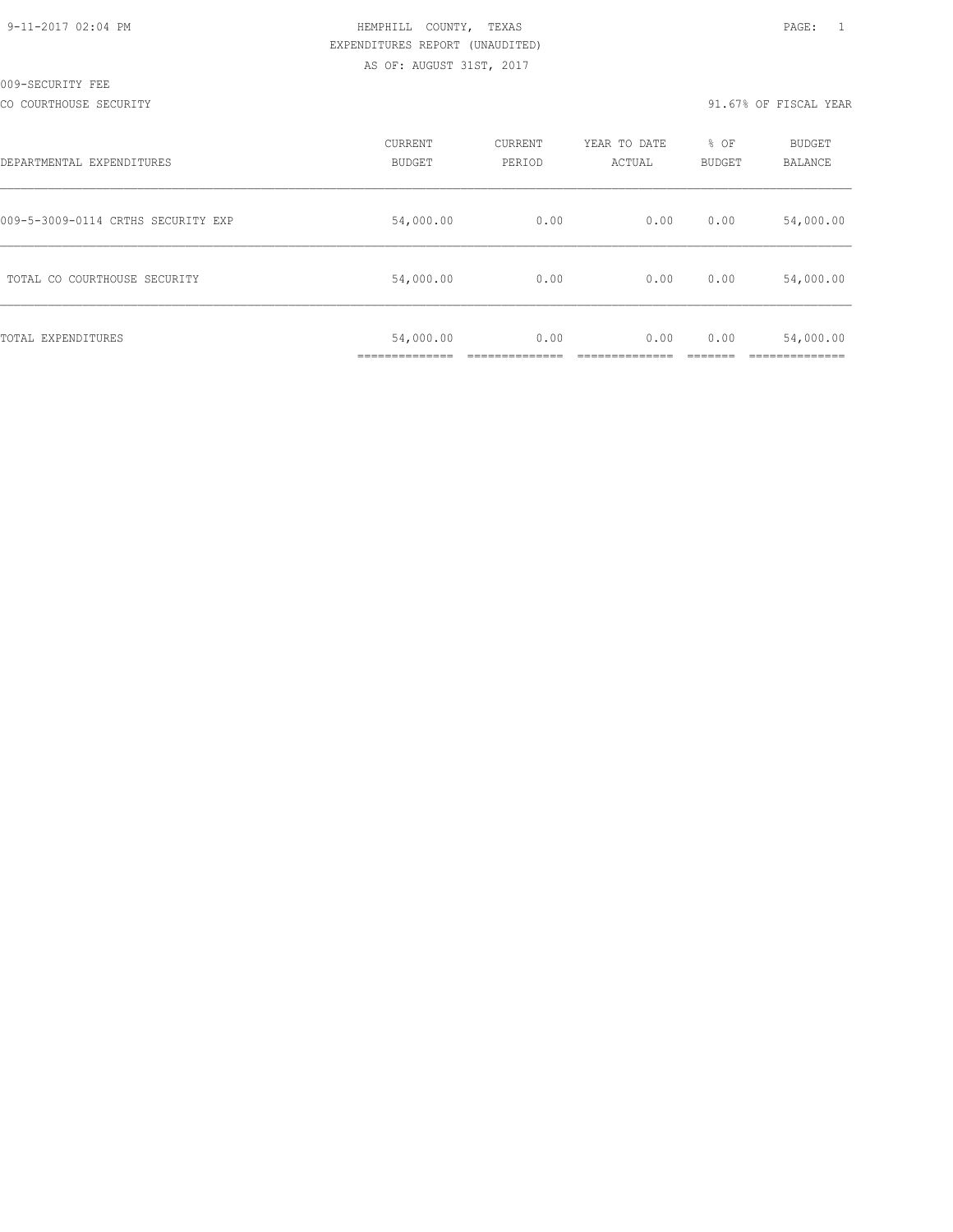010-AIRPORT

AIRPORT 31.67% OF FISCAL YEAR

| DEPARTMENTAL EXPENDITURES                     | CURRENT<br><b>BUDGET</b>     | CURRENT<br>PERIOD | YEAR TO DATE<br>ACTUAL | % OF<br><b>BUDGET</b> | <b>BUDGET</b><br><b>BALANCE</b> |
|-----------------------------------------------|------------------------------|-------------------|------------------------|-----------------------|---------------------------------|
| 010-5-7010-0109 POSTAGE                       | 200.00                       | 144.00            | 191.00                 | 95.50                 | 9.00                            |
| 010-5-7010-0112 TRAVEL/DUES/PUBLICATIONS      | 800.00                       | 0.00              | 938.10                 | $117.26$ (            | 138.10)                         |
| 010-5-7010-0122 FUEL & OIL                    | 75,000.00                    | 3.99              | 93,244.96              | $124.33$ (            | 18,244.96)                      |
| 010-5-7010-0124 AIRPORT MGR CONTRACT          | 56,000.00                    | 5,031.30          | 50,083.48              | 89.43                 | 5,916.52                        |
| 010-5-7010-0127 FUEL SYSTEM MAINTENANCE       | 5,000.00                     | 0.00              | 2,940.04               | 58.80                 | 2,059.96                        |
| 010-5-7010-0131 OTHER EXPENSE                 | 2,000.00                     | 0.00              | 1,078.29               | 53.91                 | 921.71                          |
| 010-5-7010-0132 AWOS SATELLITE LINK/TELEPHONE | 5,000.00                     | 0.00              | 1,078.66               | 21.57                 | 3,921.34                        |
| 010-5-7010-0133 UTILITIES                     | 7,500.00                     | 860.22            | 6,938.72               | 92.52                 | 561.28                          |
| 010-5-7010-0134 BONDS & INSURANCE             | 2,500.00                     | 0.00              | 2,010.00               | 80.40                 | 490.00                          |
| 010-5-7010-0140 SATELLITE TELEVISION          | 1,100.00                     | 0.00              | 1,008.60               | 91.69                 | 91.40                           |
| 010-5-7010-0168 MOWING EOUIP./MAINT.          | 2,500.00                     | 0.00              | 473.70                 | 18.95                 | 2,026.30                        |
| 010-5-7010-0173 NAVIGATION EQUIP/MAINT        | 3,000.00                     | 0.00              | 761.33                 | 25.38                 | 2,238.67                        |
| 010-5-7010-0183 HANGAR-LOUNGE R&M             | 6,000.00                     | 680.86            | 5,552.79               | 92.55                 | 447.21                          |
| 010-5-7010-0185 WSI WEATHER                   | 1,500.00                     | 0.00              | 1,668.00               | $111.20$ (            | 168.00)                         |
| 010-5-7010-0189 INVENTORY                     | 3,000.00                     | 0.00              | 757.84                 | 25.26                 | 2,242.16                        |
| 010-5-7010-0510 CAPITAL OUTLAY                | 17,020.00                    | 0.00              | 0.00                   | 0.00                  | 17,020.00                       |
| TOTAL AIRPORT                                 | 188,120.00                   | 6,720.37          | 168,725.51             | 89.69                 | 19,394.49                       |
| TOTAL EXPENDITURES                            | 188,120.00<br>============== | 6,720.37          | 168,725.51             | 89.69                 | 19,394.49                       |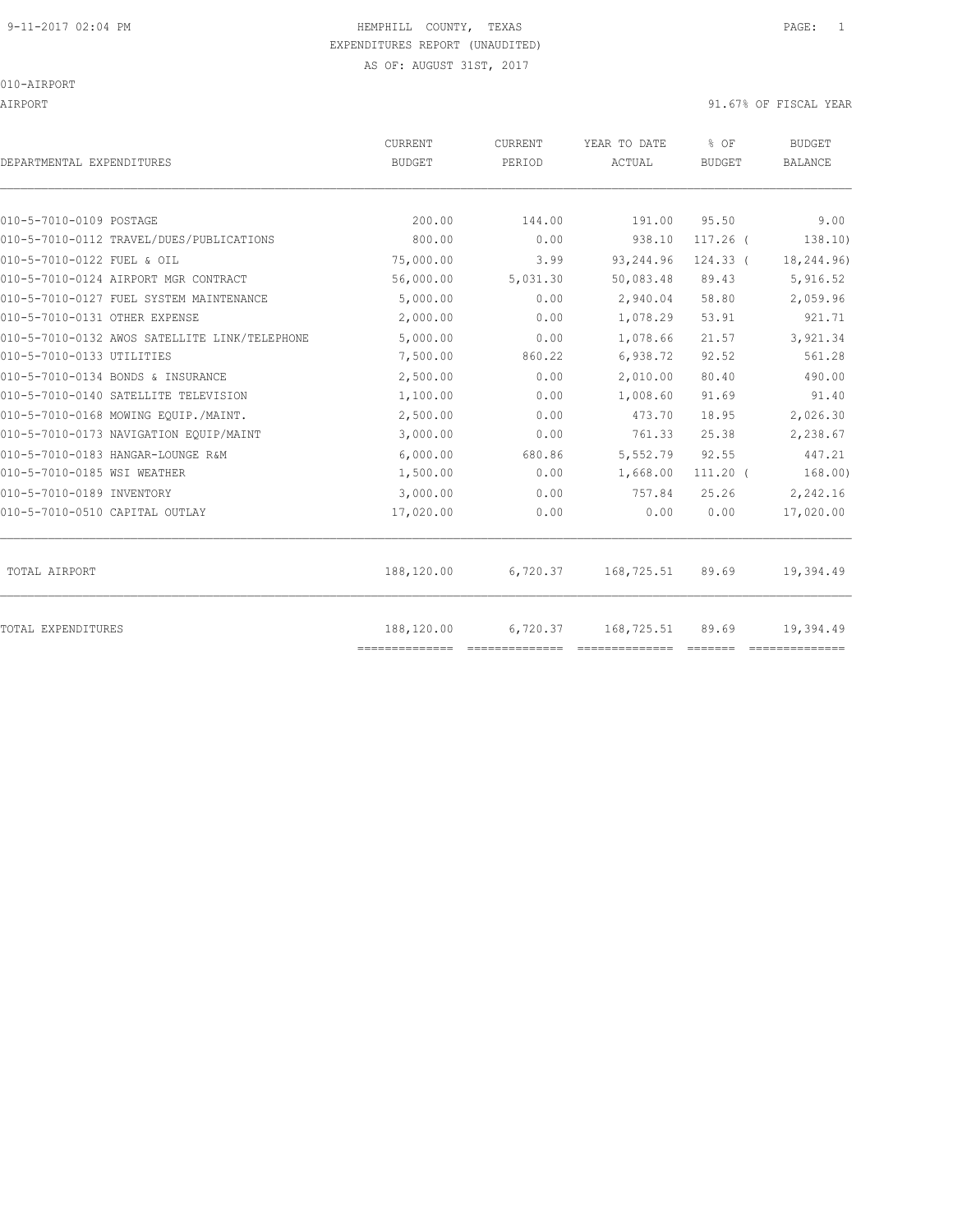ROAD & BRIDGE 1 91.67% OF FISCAL YEAR

| DEPARTMENTAL EXPENDITURES                      | CURRENT<br><b>BUDGET</b> | CURRENT<br>PERIOD | YEAR TO DATE<br>ACTUAL | % OF<br><b>BUDGET</b> | <b>BUDGET</b><br><b>BALANCE</b> |
|------------------------------------------------|--------------------------|-------------------|------------------------|-----------------------|---------------------------------|
| 011-5-4011-0082 OVERTIME                       | 2,500.00                 | 0.00              | 0.00                   | 0.00                  | 2,500.00                        |
| 011-5-4011-0090 COMMISSIONER-WEBB              | 37,595.00                | 3,132.92          | 34,462.08              | 91.67                 | 3,132.92                        |
| 011-5-4011-0092 SR MAINTENANCE TECH-BILLENWILL | 52,530.00                | 10,585.00         | 54,360.00              | $103.48$ (            | 1,830.00)                       |
| 011-5-4011-0095 MAINTENANCE TECH-              | 47,380.00                | 3,948.18          | 47,685.81              | $100.65$ (            | 305.81)                         |
| 011-5-4011-0096 LONGEVITY                      | 3,500.00                 | 130.00            | 1,820.00               | 52.00                 | 1,680.00                        |
| 011-5-4011-0101 SOCIAL SECURITY/MEDICARE       | 11,000.00                | 1,347.81          | 10,386.57              | 94.42                 | 613.43                          |
| 011-5-4011-0102 RETIREMENT                     | 18,000.00                | 1,790.13          | 16,980.14              | 94.33                 | 1,019.86                        |
| 011-5-4011-0103 GROUP TERM LIFE                | 500.00                   | 42.97             | 350.69                 | 70.14                 | 149.31                          |
| 011-5-4011-0104 GROUP INSURANCE                | 23,200.00                | 1,806.57          | 16,939.93              | 73.02                 | 6,260.07                        |
| 011-5-4011-0105 UNEMPLOYMENT INSURANCE         | 400.00                   | 0.00              | 80.39                  | 20.10                 | 319.61                          |
| 011-5-4011-0106 WORKERS' COMPENSATION          | 1,800.00                 | 0.00              | 2,097.30               | $116.52$ (            | 297.30                          |
| 011-5-4011-0110 FREIGHT                        | 200.00                   | 0.00              | 0.00                   | 0.00                  | 200.00                          |
| 011-5-4011-0112 TRAVEL                         | 3,000.00                 | 0.00              | 1,038.31               | 34.61                 | 1,961.69                        |
| 011-5-4011-0122 FUEL & OIL                     | 32,000.00                | 1,794.36          | 21,385.41              | 66.83                 | 10,614.59                       |
| 011-5-4011-0124 MACHINE HIRE/CONT LABOR        | 15,000.00                | 0.00              | 3,567.93               | 23.79                 | 11,432.07                       |
| 011-5-4011-0125 TIRES & TUBES                  | 8,000.00                 | 797.90            | 2,750.92               | 34.39                 | 5,249.08                        |
| 011-5-4011-0126 CALICHE & GRAVEL               | 25,000.00                | 0.00              | 34,838.81              | $139.36$ (            | 9,838.81)                       |
| 011-5-4011-0128 MATERIAL & SUPPLIES            | 10,000.00                | 90.33             | 3,695.25               | 36.95                 | 6,304.75                        |
| 011-5-4011-0130 COMMUNICATION REPAIRS          | 500.00                   | 0.00              | 0.00                   | 0.00                  | 500.00                          |
| 011-5-4011-0131 OTHER EXPENSE                  | 1,000.00                 | 0.00              | 0.00                   | 0.00                  | 1,000.00                        |
| 011-5-4011-0132 TELEPHONE                      | 1,700.00                 | 65.71             | 685.30                 | 40.31                 | 1,014.70                        |
| 011-5-4011-0133 UTILITIES/PCT 1                | 3,500.00                 | 165.98            | 2,519.14               | 71.98                 | 980.86                          |
| 011-5-4011-0137 VEHICLE R&M                    | 6,000.00                 | 17.55             | 1,682.28               | 28.04                 | 4,317.72                        |
| 011-5-4011-0144 TIN HORNS/CATTLE GUARDS/CHEM   | 7,000.00                 | 0.00              | 700.00                 | 10.00                 | 6,300.00                        |
| 011-5-4011-0173 HEAVY EQUIP - R&M              | 20,000.00                | 1,337.22          | 15,992.05              | 79.96                 | 4,007.95                        |
| 011-5-4011-0189 INVENTORY                      | 5,000.00                 | 615.12            | 1,980.84               | 39.62                 | 3,019.16                        |
| 011-5-4011-0190 ROAD GRANT PROJECTS            | 0.00                     | 0.00              | 0.00                   | 0.00                  | 0.00                            |
| 011-5-4011-0510 CAPITAL OUTLAY                 | 54,000.00                | 0.00              | 4,995.00               | 9.25                  | 49,005.00                       |
| TOTAL ROAD & BRIDGE 1                          | 390,305.00               | 27,667.75         | 280,994.15             | 71.99                 | 109,310.85                      |
| TOTAL EXPENDITURES                             | 390,305.00               | 27,667.75         | 280,994.15             | 71.99                 | 109,310.85                      |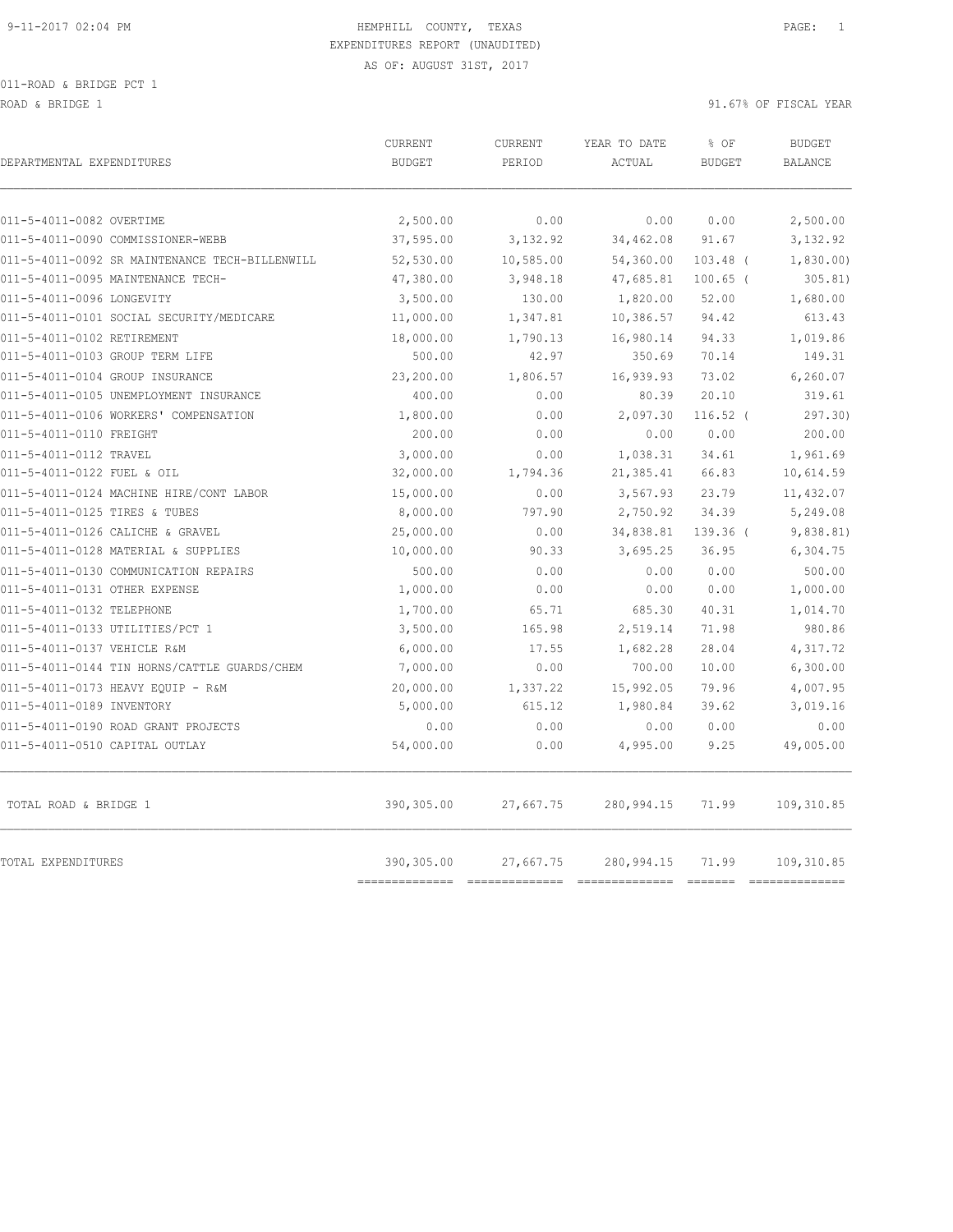012-ROAD & BRIDGE PCT 2 ROAD & BRIDGE 2 91.67% OF FISCAL YEAR (1999) AND ROAD & BRIDGE 2

| DEPARTMENTAL EXPENDITURES                  | CURRENT<br><b>BUDGET</b>     | <b>CURRENT</b><br>PERIOD | YEAR TO DATE<br>ACTUAL | % OF<br><b>BUDGET</b> | <b>BUDGET</b><br><b>BALANCE</b> |
|--------------------------------------------|------------------------------|--------------------------|------------------------|-----------------------|---------------------------------|
|                                            |                              |                          |                        |                       |                                 |
| 012-5-4012-0090 COMMISSIONER-ALEXANDER     | 37,595.00                    | 3,132.92                 | 34,462.08              | 91.67                 | 3,132.92                        |
| 012-5-4012-0092 SR MAINTENANCE TECH-WALSER | 52,530.00                    | 4,377.50                 | 48,152.50              | 91.67                 | 4,377.50                        |
| 012-5-4012-0095 MAINTENANCE TECH-SCHAFER   | 47,380.00                    | 3,948.34                 | 43, 431.66             | 91.67                 | 3,948.34                        |
| 012-5-4012-0096 LONGEVITY                  | 1,500.00                     | 140.00                   | 1,420.00               | 94.67                 | 80.00                           |
| 012-5-4012-0097 MAINTENANCE TECH-PT/OT     | 2,500.00                     | 0.00                     | 0.00                   | 0.00                  | 2,500.00                        |
| 012-5-4012-0101 SOCIAL SECURITY/MEDICARE   | 11,000.00                    | 770.43                   | 8,724.30               | 79.31                 | 2,275.70                        |
| 012-5-4012-0102 RETIREMENT                 | 18,000.00                    | 1,167.40                 | 16, 319.10             | 90.66                 | 1,680.90                        |
| 012-5-4012-0103 GROUP TERM LIFE            | 600.00                       | 28.01                    | 335.69                 | 55.95                 | 264.31                          |
| 012-5-4012-0104 GROUP INSURANCE            | 22,000.00                    | 1,806.57                 | 18,938.24              | 86.08                 | 3,061.76                        |
| 012-5-4012-0105 UNEMPLOYMENT INSURANCE     | 400.00                       | 0.00                     | 86.13                  | 21.53                 | 313.87                          |
| 012-5-4012-0106 WORKERS' COMPENSATION      | 1,800.00                     | 0.00                     | 2,097.30               | $116.52$ (            | 297.30)                         |
| 012-5-4012-0110 FREIGHT                    | 100.00                       | 0.00                     | 0.00                   | 0.00                  | 100.00                          |
| 012-5-4012-0112 TRAVEL                     | 2,500.00                     | 0.00                     | 2,607.76               | $104.31$ (            | 107.76)                         |
| 012-5-4012-0122 FUEL & OIL                 | 32,000.00                    | 2,075.27                 | 22, 191.04             | 69.35                 | 9,808.96                        |
| 012-5-4012-0124 MACHINE HIRE/CONT LABOR    | 2,000.00                     | 0.00                     | 539.20                 | 26.96                 | 1,460.80                        |
| 012-5-4012-0125 TIRES & TUBES              | 10,000.00                    | 0.00                     | 2,270.95               | 22.71                 | 7,729.05                        |
| 012-5-4012-0126 CALICHE & GRAVEL           | 10,000.00                    | 0.00                     | 11,500.00              | $115.00$ (            | 1,500.00)                       |
| 012-5-4012-0128 MATERIAL & SUPPLIES        | 7,500.00                     | 65.37                    | 2,945.76               | 39.28                 | 4,554.24                        |
| 012-5-4012-0130 COMMUNICATIONS EXPENSE     | 500.00                       | 0.00                     | 78.70                  | 15.74                 | 421.30                          |
| 012-5-4012-0132 TELEPHONE                  | 1,200.00                     | 30.00                    | 565.98                 | 47.17                 | 634.02                          |
| 012-5-4012-0133 UTILITIES/PCT 2            | 2,000.00                     | 85.65                    | 1,682.31               | 84.12                 | 317.69                          |
| 012-5-4012-0137 VEHICLE R&M                | 3,000.00                     | 14.00                    | 1,161.54               | 38.72                 | 1,838.46                        |
| 012-5-4012-0144 TIN HORN/CATTLE GUARD/CHEM | 8,000.00                     | 865.50                   | 865.50                 | 10.82                 | 7,134.50                        |
| 012-5-4012-0173 HEAVY EQUIP - R&M          | 20,000.00                    | 2,115.82                 | 10,019.89              | 50.10                 | 9,980.11                        |
| 012-5-4012-0189 INVENTORY                  | 2,500.00                     | 29.90                    | 3,836.62               | $153.46$ (            | 1,336.62)                       |
| 012-5-4012-0510 CAPITAL OUTLAY             | 74,245.00                    | 0.00                     | 0.00                   | 0.00                  | 74,245.00                       |
| TOTAL ROAD & BRIDGE 2                      | 370,850.00                   | 20,652.68                | 234, 232. 25           | 63.16                 | 136,617.75                      |
| TOTAL EXPENDITURES                         | 370,850.00<br>-------------- | 20,652.68                | 234, 232.25            | 63.16                 | 136,617.75<br>==============    |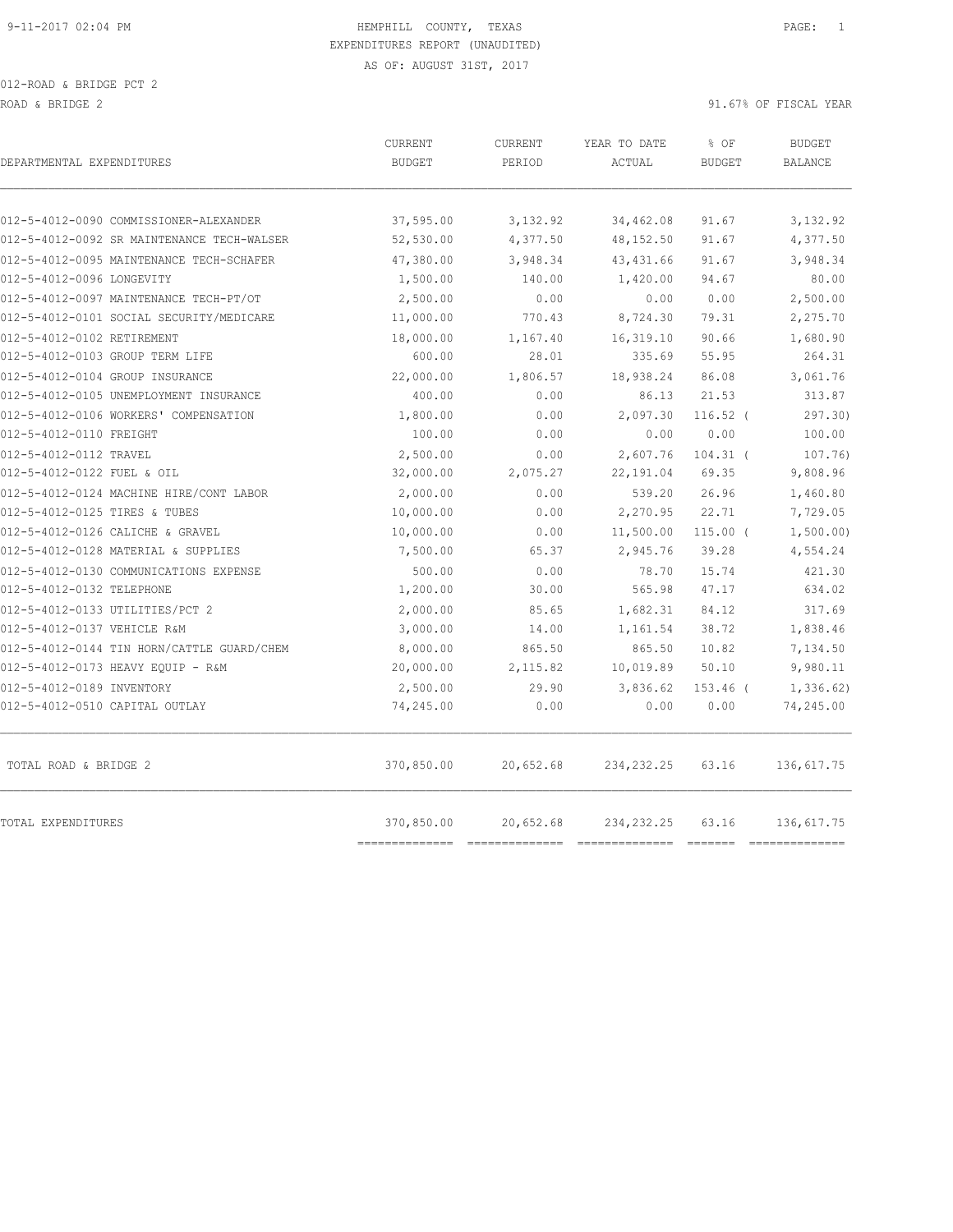| DEPARTMENTAL EXPENDITURES                  | CURRENT<br><b>BUDGET</b> | CURRENT<br>PERIOD | YEAR TO DATE<br>ACTUAL | % OF<br><b>BUDGET</b> | <b>BUDGET</b><br><b>BALANCE</b> |
|--------------------------------------------|--------------------------|-------------------|------------------------|-----------------------|---------------------------------|
| 013-5-4013-0082 OVERTIME                   | 5,000.00                 | 0.00              | 0.00                   | 0.00                  | 5,000.00                        |
| 013-5-4013-0090 COMMISSIONER-McPHERSON     | 37,595.00                | 3,132.92          | 34,462.08              | 91.67                 | 3,132.92                        |
| 013-5-4013-0092 SR MAINTENANCE TECH-CLARK  | 52,530.00                | 4,377.50          | 48, 152.50             | 91.67                 | 4,377.50                        |
| 013-5-4013-0094 MAINTENANCE TECH-ARCHER    | 47,380.00                | 3,948.34          | 43, 431.66             | 91.67                 | 3,948.34                        |
| 013-5-4013-0096 LONGEVITY                  | 1,500.00                 | 120.00            | 1,330.00               | 88.67                 | 170.00                          |
| 013-5-4013-0097 MAINTENANCE TECH-FARRAR    | 47,380.00                | 3,948.34          | 43, 431.66             | 91.67                 | 3,948.34                        |
| 013-5-4013-0098 MAINTENANCE TECH-          | 47,380.00                | 3,461.77          | 42,945.09              | 90.64                 | 4,434.91                        |
| 013-5-4013-0101 SOCIAL SECURITY/MEDICARE   | 18,500.00                | 1,385.48          | 15,346.49              | 82.95                 | 3,153.51                        |
| 013-5-4013-0102 RETIREMENT                 | 29,950.00                | 1,920.22          | 27,508.42              | 91.85                 | 2,441.58                        |
| 013-5-4013-0103 GROUP TERM LIFE            | 1,000.00                 | 46.08             | 565.69                 | 56.57                 | 434.31                          |
| 013-5-4013-0104 GROUP INSURANCE            | 40,000.00                | 2,408.76          | 32,910.52              | 82.28                 | 7,089.48                        |
| 013-5-4013-0105 UNEMPLOYMENT INSURANCE     | 1,000.00                 | 0.00              | 4,340.66               | 434.07 (              | 3,340.66                        |
| 013-5-4013-0106 WORKERS' COMPENSATION      | 4,000.00                 | 0.00              | 3,495.50               | 87.39                 | 504.50                          |
| 013-5-4013-0110 FREIGHT                    | 100.00                   | 0.00              | 59.33                  | 59.33                 | 40.67                           |
| 013-5-4013-0112 TRAVEL                     | 3,000.00                 | 0.00              | 2,313.19               | 77.11                 | 686.81                          |
| 013-5-4013-0122 FUEL & OIL                 | 65,000.00                | 13,868.79         | 42,579.64              | 65.51                 | 22,420.36                       |
| 013-5-4013-0124 MACHINE HIRE/CONT LABOR    | 15,000.00                | 754.00            | 9,682.13               | 64.55                 | 5,317.87                        |
| 013-5-4013-0125 TIRES & TUBES              | 12,000.00                | 2,905.91          | 14,981.87              | $124.85$ (            | 2,981.87)                       |
| 013-5-4013-0126 CALICHE & GRAVEL           | 45,000.00                | 6,703.65          | 89, 347.05             | $198.55$ (            | 44, 347.05)                     |
| 013-5-4013-0128 MATERIAL & SUPPLIES        | 20,000.00                | 290.28            | 8,091.83               | 40.46                 | 11,908.17                       |
| 013-5-4013-0130 COMMUNICATIONS EXPENSES    | 500.00                   | 0.00              | 282.00                 | 56.40                 | 218.00                          |
| 013-5-4013-0131 OTHER EXPENSE              | 1,000.00                 | 0.00              | 0.00                   | 0.00                  | 1,000.00                        |
| 013-5-4013-0132 TELEPHONE                  | 600.00                   | 30.00             | 330.00                 | 55.00                 | 270.00                          |
| 013-5-4013-0133 UTILITIES/PCT 3            | 3,000.00                 | 138.17            | 2,060.50               | 68.68                 | 939.50                          |
| 013-5-4013-0137 VEHICLE R&M                | 15,000.00                | 89.44             | 9,159.38               | 61.06                 | 5,840.62                        |
| 013-5-4013-0144 TIN HORN/CATTLE GUARD/CHEM | 7,000.00                 | 12,781.13         | 16,381.13              | 234.02 (              | 9,381.13)                       |
| 013-5-4013-0173 HEAVY EQUIP - R&M          | 40,000.00                | 278.13            | 30,809.04              | 77.02                 | 9,190.96                        |
| 013-5-4013-0189 INVENTORY                  | 12,000.00                | 581.83            | 7,906.06               | 65.88                 | 4,093.94                        |
| 013-5-4013-0190 ROAD GRANT PROJECTS        | 0.00                     | 0.00              | 0.00                   | 0.00                  | 0.00                            |
| 013-5-4013-0510 CAPITAL OUTLAY             | 110,135.00               | 0.00              | 6,940.00               | 6.30                  | 103,195.00                      |
| TOTAL ROAD & BRIDGE 3                      | 682,550.00               | 63,170.74         | 538,843.42             | 78.95                 | 143,706.58                      |
| TOTAL EXPENDITURES                         | 682,550.00               | 63,170.74         | 538,843.42             | 78.95                 | 143,706.58                      |

============== ============== ============== ======= ==============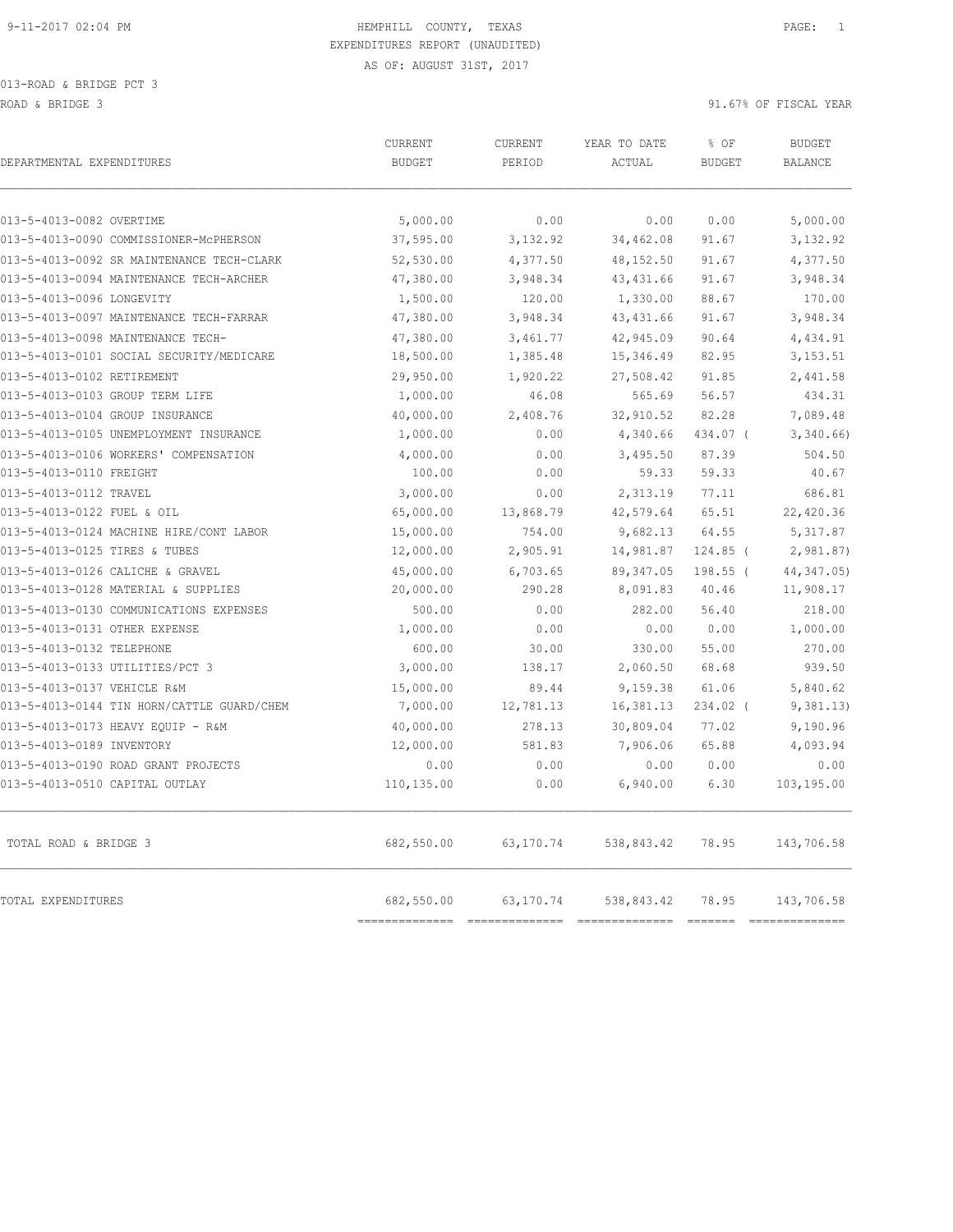ROAD & BRIDGE 4 91.67% OF FISCAL YEAR (1999) AND ROAD & BRIDGE 4

| 0.00<br>3,132.92<br>4,377.50<br>3,948.34 | 0.00<br>34,462.08                                                                                                                                                           | 0.00                                                                                                                                                            | 5,000.00                                                                                                                |
|------------------------------------------|-----------------------------------------------------------------------------------------------------------------------------------------------------------------------------|-----------------------------------------------------------------------------------------------------------------------------------------------------------------|-------------------------------------------------------------------------------------------------------------------------|
|                                          |                                                                                                                                                                             |                                                                                                                                                                 |                                                                                                                         |
|                                          |                                                                                                                                                                             |                                                                                                                                                                 |                                                                                                                         |
|                                          |                                                                                                                                                                             | 91.67                                                                                                                                                           | 3,132.92                                                                                                                |
|                                          | 48, 152.50                                                                                                                                                                  | 91.67                                                                                                                                                           | 4,377.50                                                                                                                |
|                                          | 43, 431.66                                                                                                                                                                  | 91.67                                                                                                                                                           | 3,948.34                                                                                                                |
| 3,948.34                                 | 43, 431.66                                                                                                                                                                  | 91.67                                                                                                                                                           | 3,948.34                                                                                                                |
|                                          |                                                                                                                                                                             |                                                                                                                                                                 | 355.00                                                                                                                  |
|                                          |                                                                                                                                                                             |                                                                                                                                                                 | 18,799.18                                                                                                               |
|                                          |                                                                                                                                                                             |                                                                                                                                                                 | 3,885.61                                                                                                                |
|                                          |                                                                                                                                                                             |                                                                                                                                                                 | 4,350.46                                                                                                                |
|                                          |                                                                                                                                                                             |                                                                                                                                                                 | 471.94                                                                                                                  |
|                                          |                                                                                                                                                                             |                                                                                                                                                                 | 1,554.09                                                                                                                |
|                                          |                                                                                                                                                                             |                                                                                                                                                                 | 1,358.18                                                                                                                |
|                                          |                                                                                                                                                                             |                                                                                                                                                                 | 4.50                                                                                                                    |
|                                          |                                                                                                                                                                             |                                                                                                                                                                 | 0.00                                                                                                                    |
|                                          |                                                                                                                                                                             |                                                                                                                                                                 | 1,620.35                                                                                                                |
|                                          |                                                                                                                                                                             |                                                                                                                                                                 | 29,004.59                                                                                                               |
|                                          |                                                                                                                                                                             |                                                                                                                                                                 | 2,741.65                                                                                                                |
|                                          |                                                                                                                                                                             |                                                                                                                                                                 | 3,138.43                                                                                                                |
|                                          | 29,979.60                                                                                                                                                                   | 66.62                                                                                                                                                           | 15,020.40                                                                                                               |
| 56.05                                    |                                                                                                                                                                             |                                                                                                                                                                 | 5,527.95                                                                                                                |
| 0.00                                     | 143.94                                                                                                                                                                      | 14.39                                                                                                                                                           | 856.06                                                                                                                  |
| 0.00                                     | 75.00                                                                                                                                                                       | $0.00$ (                                                                                                                                                        | 75.00)                                                                                                                  |
| 77.90                                    | 805.67                                                                                                                                                                      | 40.28                                                                                                                                                           | 1,194.33                                                                                                                |
| 285.84                                   | 2,936.10                                                                                                                                                                    | 36.70                                                                                                                                                           | 5,063.90                                                                                                                |
| 579.55                                   | 3,689.63                                                                                                                                                                    | 92.24                                                                                                                                                           | 310.37                                                                                                                  |
| 0.00                                     | 1,485.00                                                                                                                                                                    | 49.50                                                                                                                                                           | 1,515.00                                                                                                                |
| 6,063.51                                 | 28, 249. 11                                                                                                                                                                 | 141.25 (                                                                                                                                                        | 8, 249.11)                                                                                                              |
| 104.60                                   | 2,181.54                                                                                                                                                                    | 21.82                                                                                                                                                           | 7,818.46                                                                                                                |
| 0.00                                     | 0.00                                                                                                                                                                        | 0.00                                                                                                                                                            | 0.00                                                                                                                    |
| 0.00                                     | 750.00                                                                                                                                                                      | $0.00$ (                                                                                                                                                        | 750.00)                                                                                                                 |
|                                          | 86, 184.83                                                                                                                                                                  | 83.73                                                                                                                                                           | 16,750.17                                                                                                               |
|                                          | 480, 326.39                                                                                                                                                                 | 78.36                                                                                                                                                           | 132,673.61                                                                                                              |
|                                          | 480, 326.39                                                                                                                                                                 | 78.36                                                                                                                                                           | 132,673.61                                                                                                              |
|                                          | 160.00<br>0.00<br>1,110.78<br>1,576.54<br>37.84<br>2,408.76<br>0.00<br>0.00<br>0.00<br>0.00<br>61.64<br>0.00<br>2,495.00<br>1,640.00<br>26,021.35<br>58,086.46<br>58,086.46 | 2,045.00<br>28,580.82<br>14,614.39<br>25,549.54<br>528.06<br>30,445.91<br>141.82<br>3,495.50<br>0.00<br>1,379.65<br>35,995.41<br>258.35<br>6,861.57<br>4,472.05 | 85.21<br>60.32<br>79.00<br>85.45<br>52.81<br>95.14<br>9.45<br>99.87<br>0.00<br>45.99<br>55.38<br>8.61<br>68.62<br>44.72 |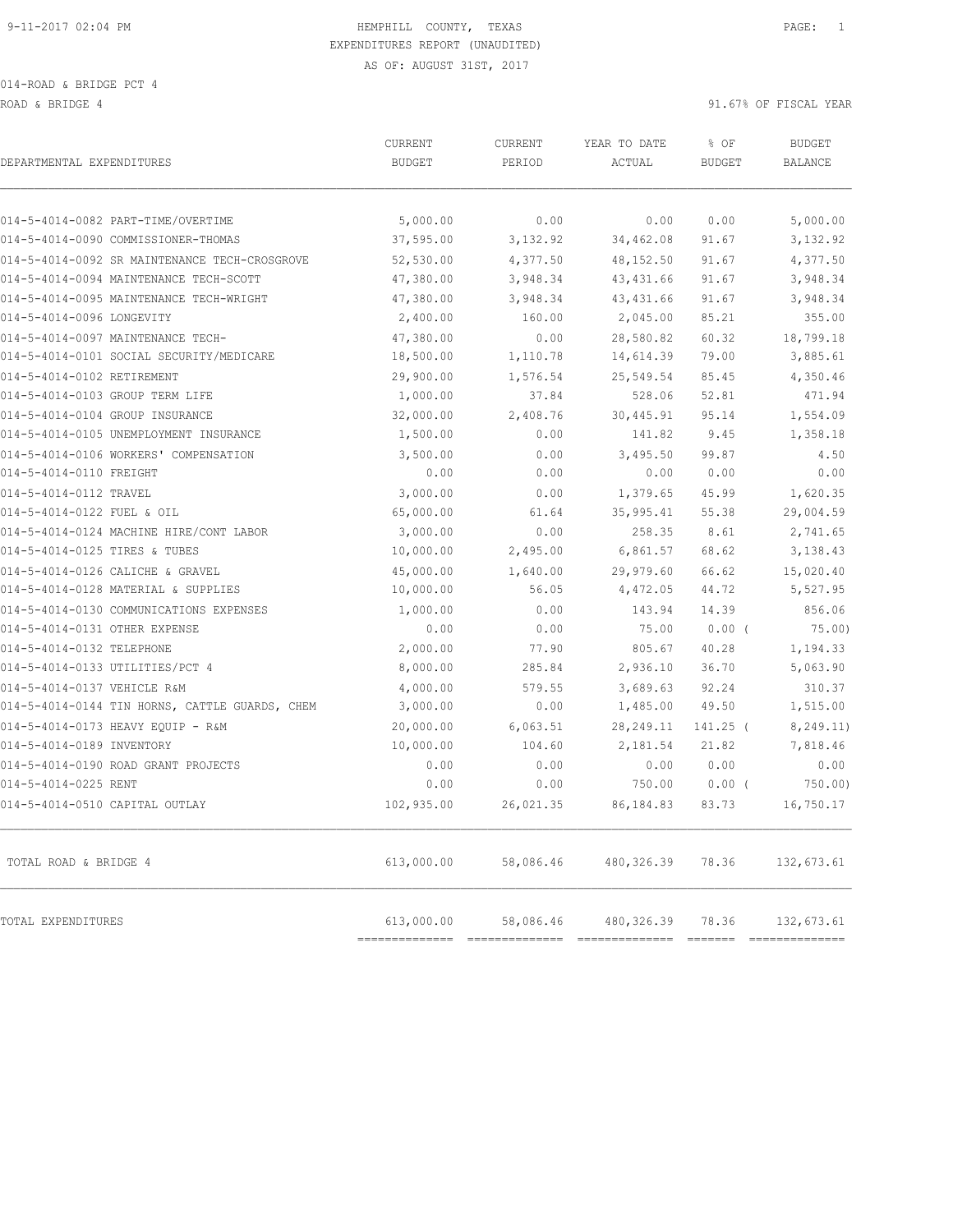#### 022-CO RECORDS PRESERVATION

CO RECORDS PRESERVATION 91.67% OF FISCAL YEAR

| DEPARTMENTAL EXPENDITURES             | CURRENT                    | CURRENT   | YEAR TO DATE | % OF       | <b>BUDGET</b> |
|---------------------------------------|----------------------------|-----------|--------------|------------|---------------|
|                                       | BUDGET                     | PERIOD    | ACTUAL       | BUDGET     | BALANCE       |
| 022-5-1022-0114 COUNTY RPF-EXPENSE    | 45,000.00                  | 0.00      | 0.00         | 0.00       | 45,000.00     |
| 022-5-1022-0115 CO RECORDS MANAGEMENT | 45,000.00                  | 15,881.04 | 54,910.92    | $122.02$ ( | 9,910.92)     |
| TOTAL CO RECORDS PRESERVATION         | 90,000.00                  | 15,881.04 | 54,910.92    | 61.01      | 35,089.08     |
| TOTAL EXPENDITURES                    | 90,000.00<br>_____________ | 15,881.04 | 54,910.92    | 61.01      | 35,089.08     |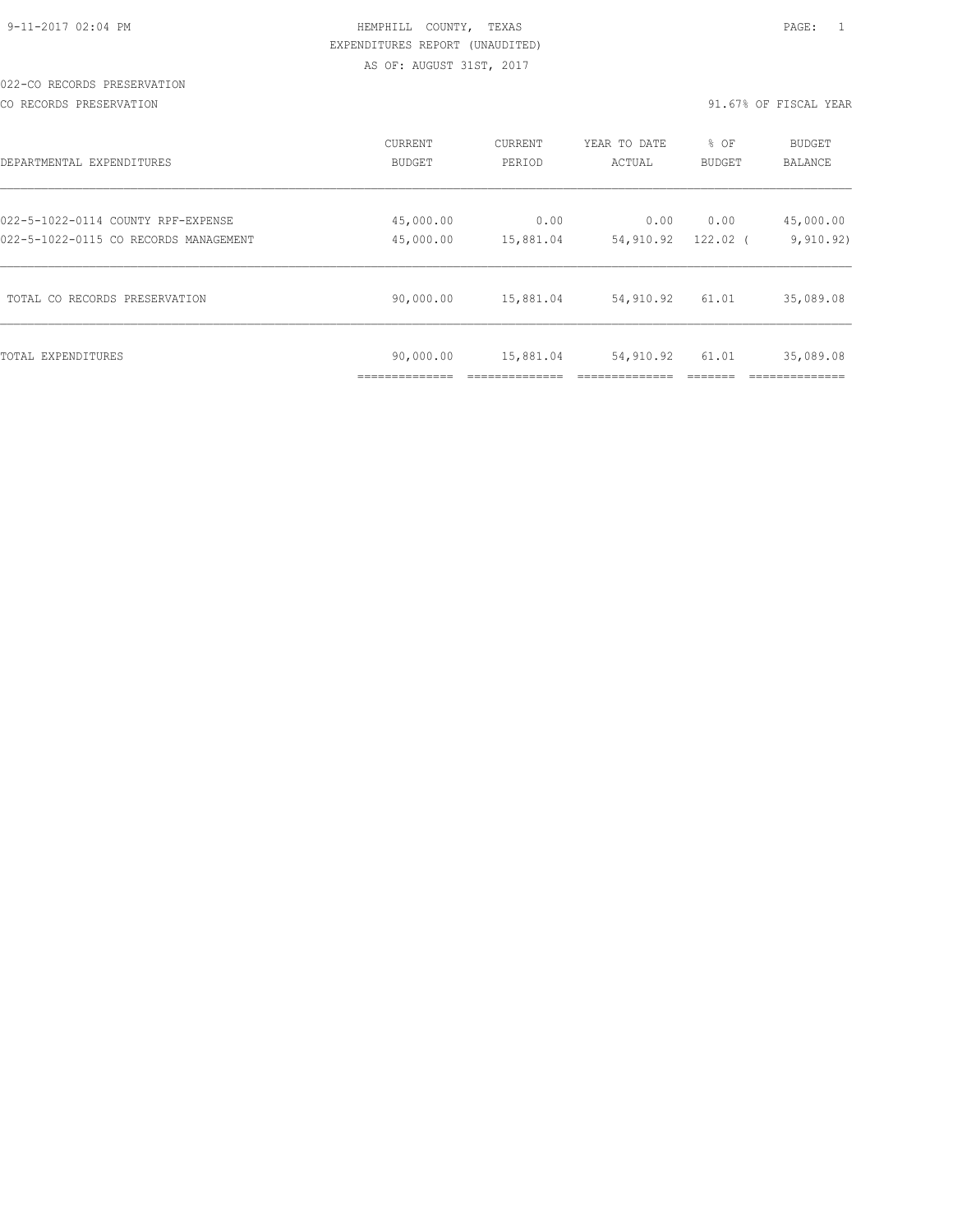#### 023-CLK'S RECORDS PRESERVE

#### CLERK REC PRESERVATION 91.67% OF FISCAL YEAR

| DEPARTMENTAL EXPENDITURES                     | <b>CURRENT</b>                      | CURRENT                | YEAR TO DATE            | % OF   | <b>BUDGET</b>            |
|-----------------------------------------------|-------------------------------------|------------------------|-------------------------|--------|--------------------------|
|                                               | <b>BUDGET</b>                       | PERIOD                 | ACTUAL                  | BUDGET | BALANCE                  |
| 023-5-1023-0114 CLK'S RECORD PRESERVATION EXP | 800.00                              | 0.00                   | 0.00                    | 0.00   | 800.00                   |
| 023-5-1023-0510 RPF-CAPITAL OUTLAY            | 0.00                                | 0.00                   | 0.00                    | 0.00   | 0.00                     |
| TOTAL CLERK                                   | 800.00                              | 0.00                   | 0.00                    | 0.00   | 800.00                   |
| <b>TOTAL EXPENDITURES</b>                     | 800.00<br>______________<br>_______ | 0.00<br>______________ | 0.00<br>--------------- | 0.00   | 800.00<br>-------------- |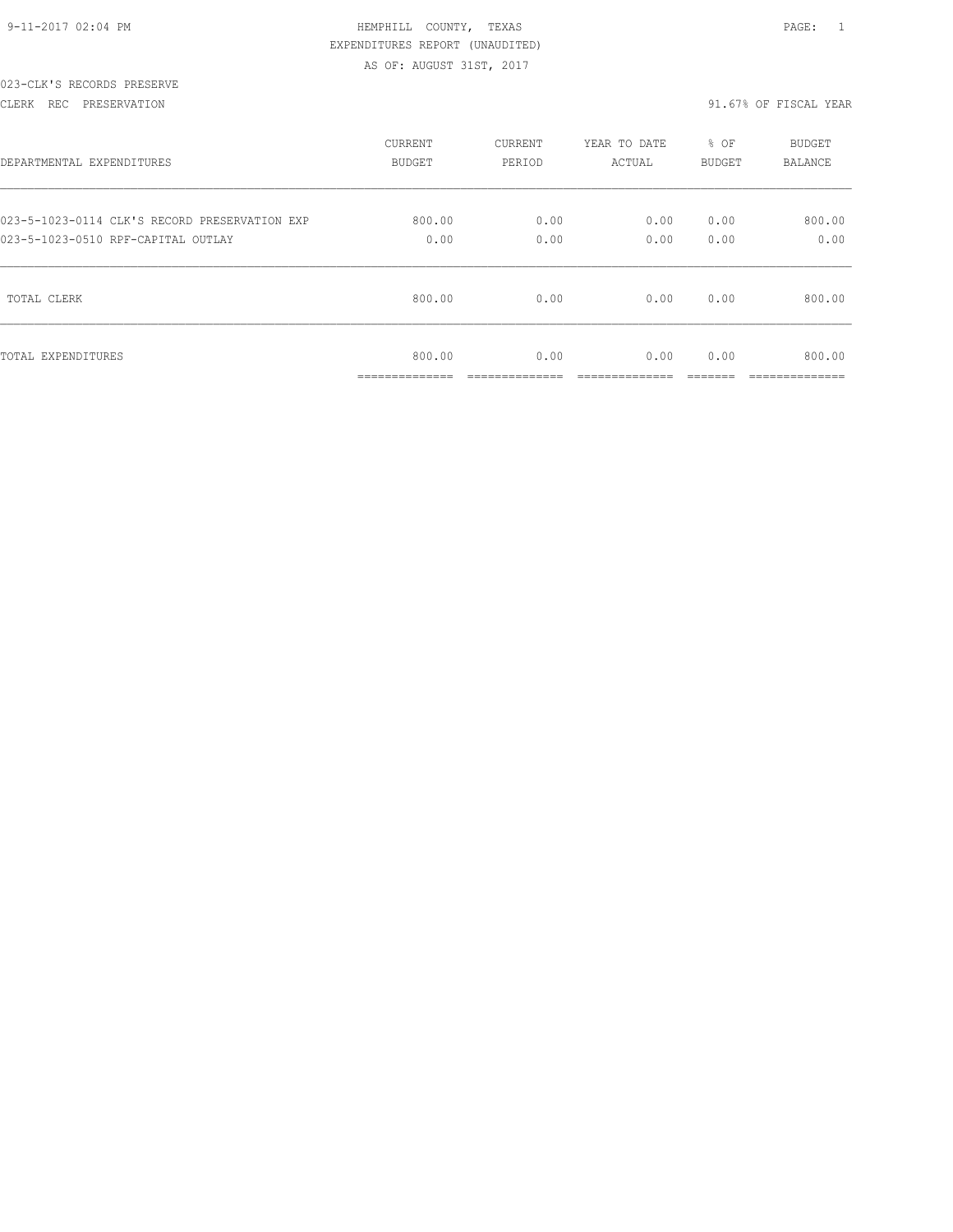| DEPARTMENTAL EXPENDITURES     | CURRENT<br><b>BUDGET</b>                     | CURRENT<br>PERIOD | YEAR TO DATE<br>ACTUAL | % OF<br><b>BUDGET</b> | BUDGET<br><b>BALANCE</b> |
|-------------------------------|----------------------------------------------|-------------------|------------------------|-----------------------|--------------------------|
| 024-5-2024-0114 TECH EXPENSES | 10,500.00                                    | 0.00              | 7,528.20               | 71.70                 | 2,971.80                 |
| TOTAL JUSTICE COURT TECH      | 10,500.00                                    | 0.00              | 7,528.20               | 71.70                 | 2,971.80                 |
| TOTAL EXPENDITURES            | 10,500.00<br>-------------<br>______________ | 0.00              | 7,528.20               | 71.70                 | 2,971.80<br>__________   |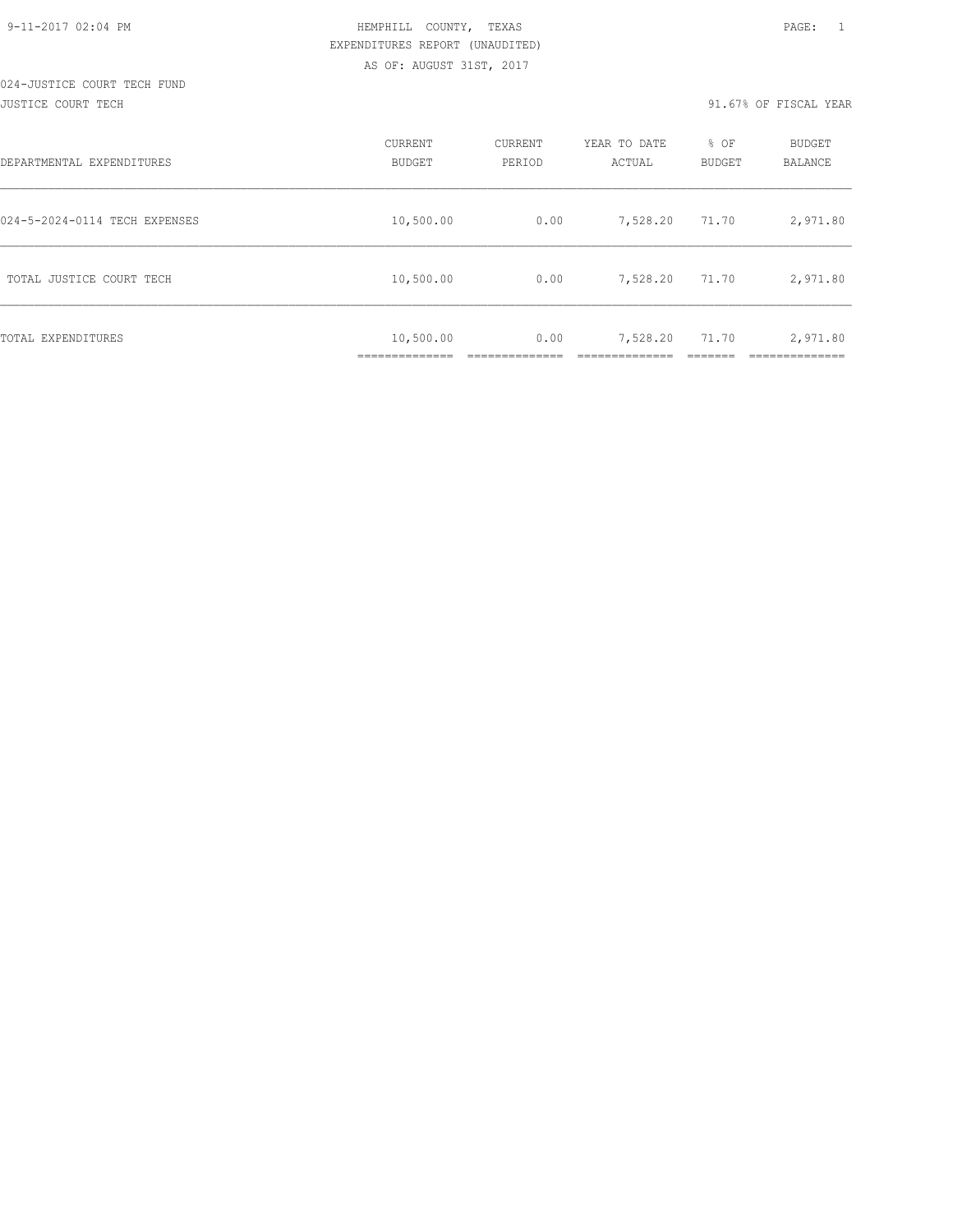# 029-PRETRIAL INTERVENTION FUN

PRETRIAL INTERVENTION **1999** CHA STREAM STREAM STREAM STREAM STREAM STREAM STREAM STREAM STREAM STREAM STREAM STR

| DEPARTMENTAL EXPENDITURES   | <b>CURRENT</b><br><b>BUDGET</b>           | CURRENT<br>PERIOD | YEAR TO DATE<br>ACTUAL | % OF<br><b>BUDGET</b> | BUDGET<br><b>BALANCE</b>   |
|-----------------------------|-------------------------------------------|-------------------|------------------------|-----------------------|----------------------------|
|                             |                                           |                   |                        |                       |                            |
| 029-5-2029-0112 EDUCATION   | 300.00                                    | 0.00              | 0.00                   | 0.00                  | 300.00                     |
| 029-5-2029-0128 SUPPLIES    | 300.00                                    | 0.00              | 0.00                   | 0.00                  | 300.00                     |
| 029-5-2029-0168 LAW BOOKS   | 400.00                                    | 0.00              | 0.00                   | 0.00                  | 400.00                     |
| TOTAL PRETRIAL INTERVENTION | 1,000.00                                  | 0.00              | 0.00                   | 0.00                  | 1,000.00                   |
| <b>TOTAL EXPENDITURES</b>   | 1,000.00<br>---------------<br>---------- | 0.00              | 0.00                   | 0.00                  | 1,000.00<br>-------------- |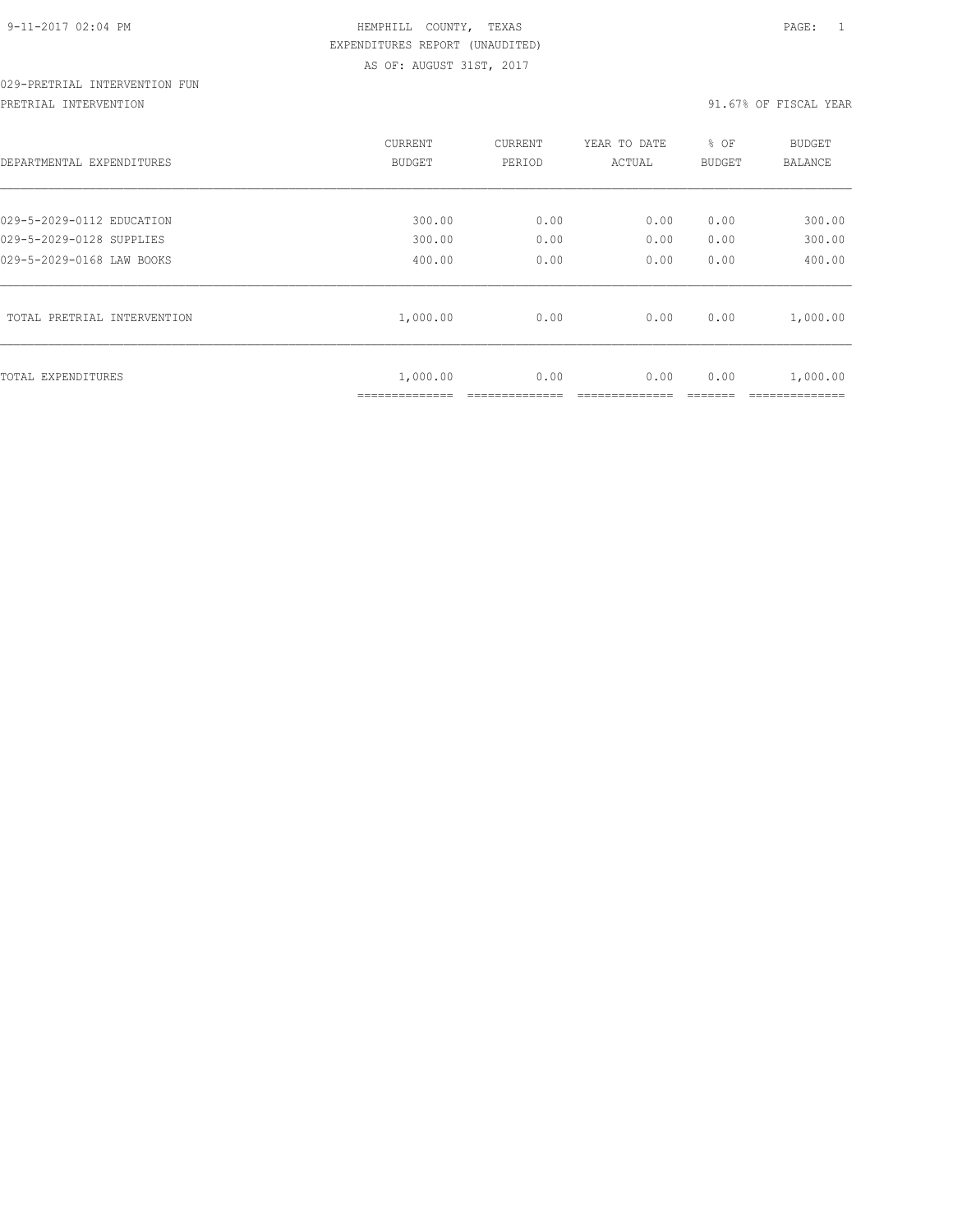# 032-CHK COLLECTION/CO ATTY

#### CHECK COLLECTION 91.67% OF FISCAL YEAR

| DEPARTMENTAL EXPENDITURES          | CURRENT<br><b>BUDGET</b>    | CURRENT<br>PERIOD | YEAR TO DATE<br>ACTUAL | % OF<br><b>BUDGET</b> | BUDGET<br><b>BALANCE</b> |
|------------------------------------|-----------------------------|-------------------|------------------------|-----------------------|--------------------------|
| 032-5-2032-0109 OTHER MISC. EXP    | 5,150.00                    | 0.00              | 1,388.04               | 26.95                 | 3,761.96                 |
| 032-5-2032-0128 SUPPLIES           | 0.00                        | 0.00              | 58.90                  | $0.00$ (              | 58.90)                   |
| 032-5-2032-0168 LAW LIBRARY- BOOKS | 0.00                        | 0.00              | 0.00                   | 0.00                  | 0.00                     |
| 032-5-2032-0510 CAPITAL OUTLAY     | 12,000.00                   | 0.00              | 0.00                   | 0.00                  | 12,000.00                |
| TOTAL CHECK COLLECTION             | 17,150.00                   | 0.00              | 1,446.94               | 8.44                  | 15,703.06                |
| TOTAL EXPENDITURES                 | 17,150.00<br>============== | 0.00              | 1,446.94               | 8.44                  | 15,703.06                |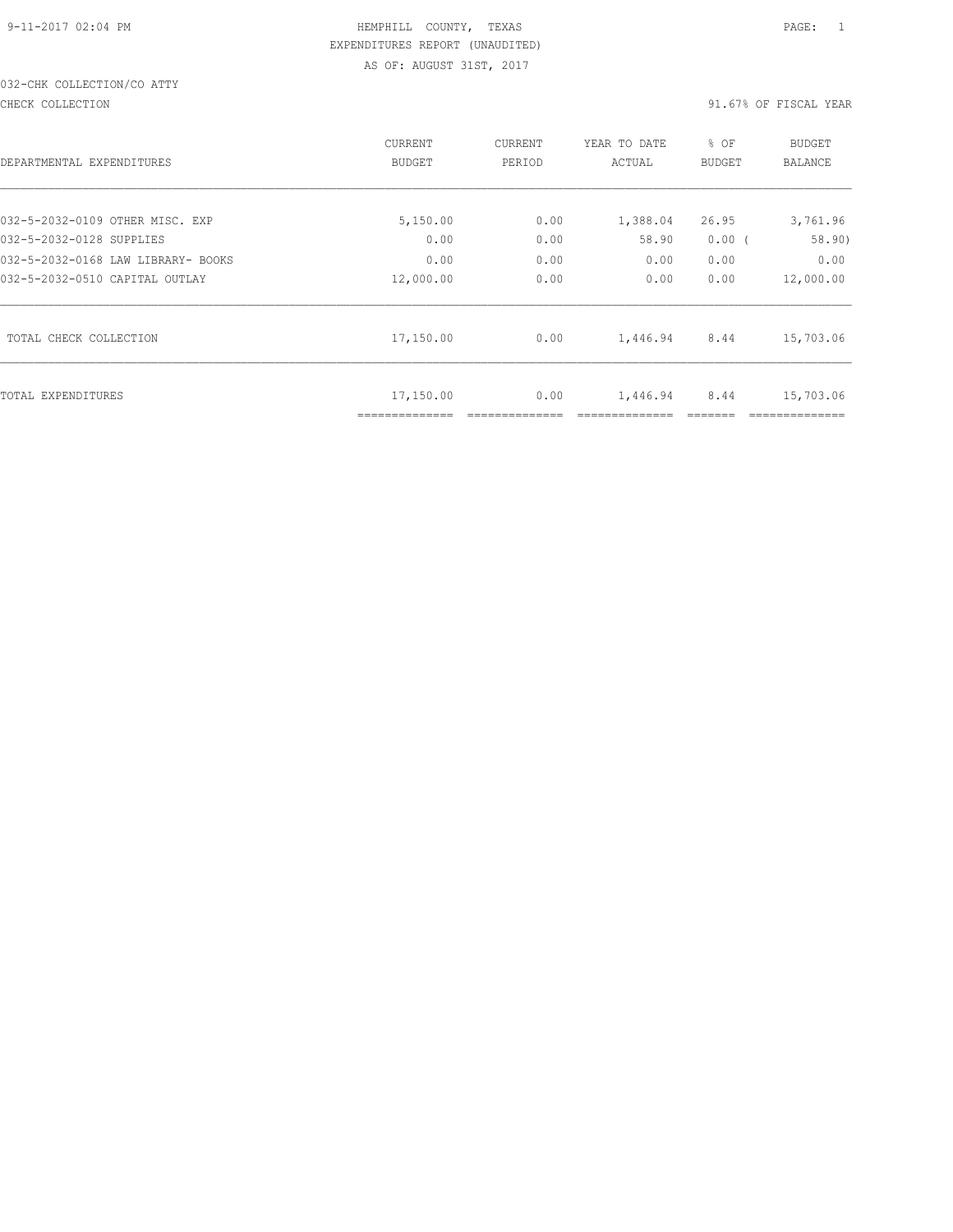#### ANNUAL LEOSE/LAW 91.67% OF FISCAL YEAR

| DEPARTMENTAL EXPENDITURES            | CURRENT<br><b>BUDGET</b> | CURRENT<br>PERIOD | YEAR TO DATE<br>ACTUAL | % OF<br>BUDGET | BUDGET<br>BALANCE |
|--------------------------------------|--------------------------|-------------------|------------------------|----------------|-------------------|
| 036-5-3036-0112 CONTINUING EDUCATION | 8,000.00                 | 0.00              | 0.00                   | 0.00           | 8,000.00          |
| TOTAL ANNUAL LEOSE/LAW               | 8,000.00                 | 0.00              | 0.00                   | 0.00           | 8,000.00          |
| TOTAL EXPENDITURES                   | 8,000.00<br>___________  | 0.00              | 0.00                   | 0.00           | 8,000.00          |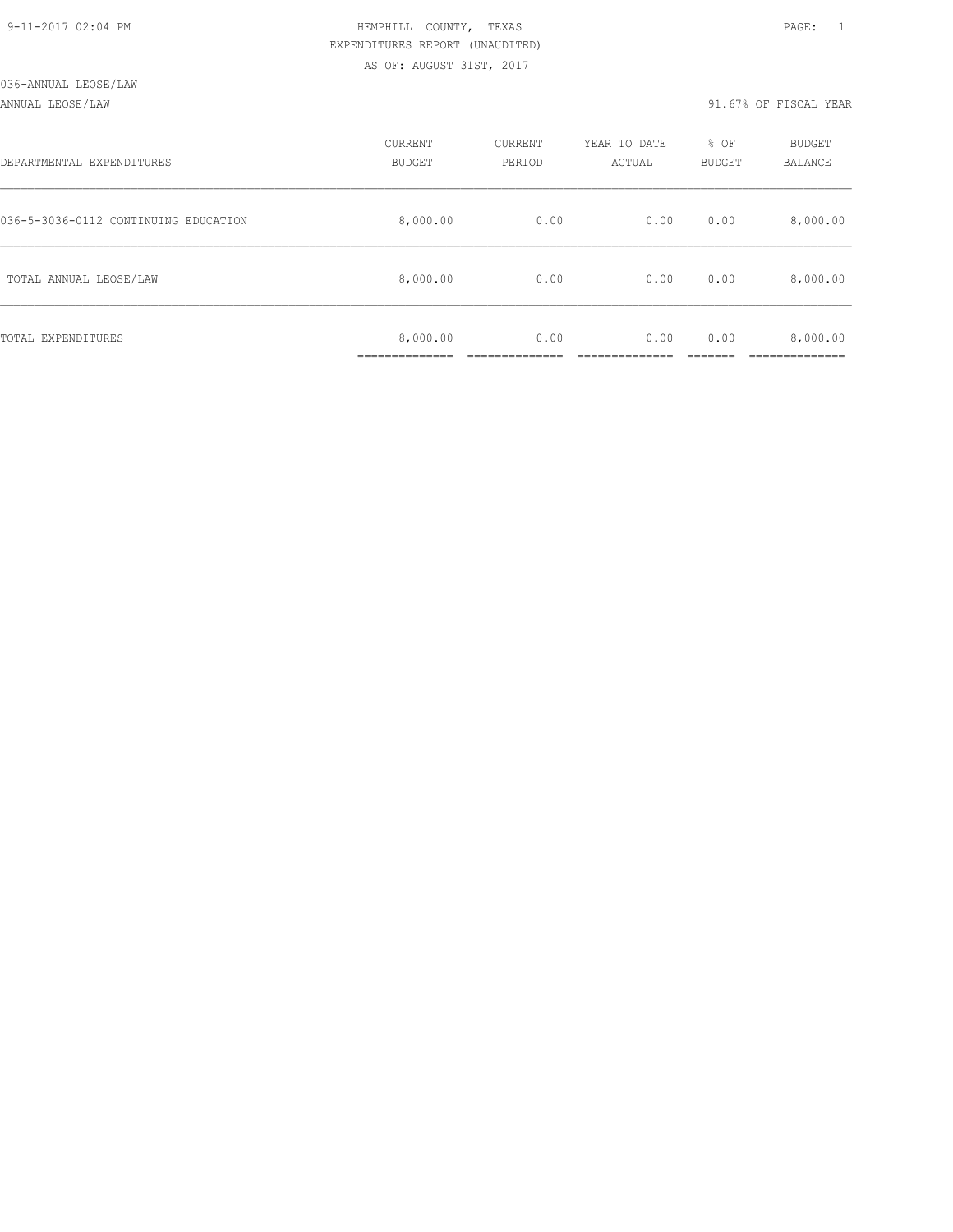046-SCAAP

SCAAP 91.67% OF FISCAL YEAR

| DEPARTMENTAL EXPENDITURES              | CURRENT<br>BUDGET | CURRENT<br>PERIOD | YEAR TO DATE<br>ACTUAL | % OF<br>BUDGET | <b>BUDGET</b><br>BALANCE |
|----------------------------------------|-------------------|-------------------|------------------------|----------------|--------------------------|
| 046-5-3046-0124 CONTRACT LABOR/JBI     | 16,000.00         | 0.00              | 1,617.88               | 10.11          | 14,382.12                |
| 046-5-3046-0183 REPAIRS & IMPROVEMENTS | 35,000.00         | 0.00              | 0.00                   | 0.00           | 35,000.00                |
| 046-5-3046-0185 OTHER APPROVED EXP     | 20,000.00         | 0.00              | 0.00                   | 0.00           | 20,000.00                |
| TOTAL SCAAP                            | 71,000.00         | 0.00              | 1,617.88               | 2.28           | 69,382.12                |
| TOTAL EXPENDITURES                     | 71,000.00         | 0.00              | 1,617.88               | 2.28           | 69,382.12                |